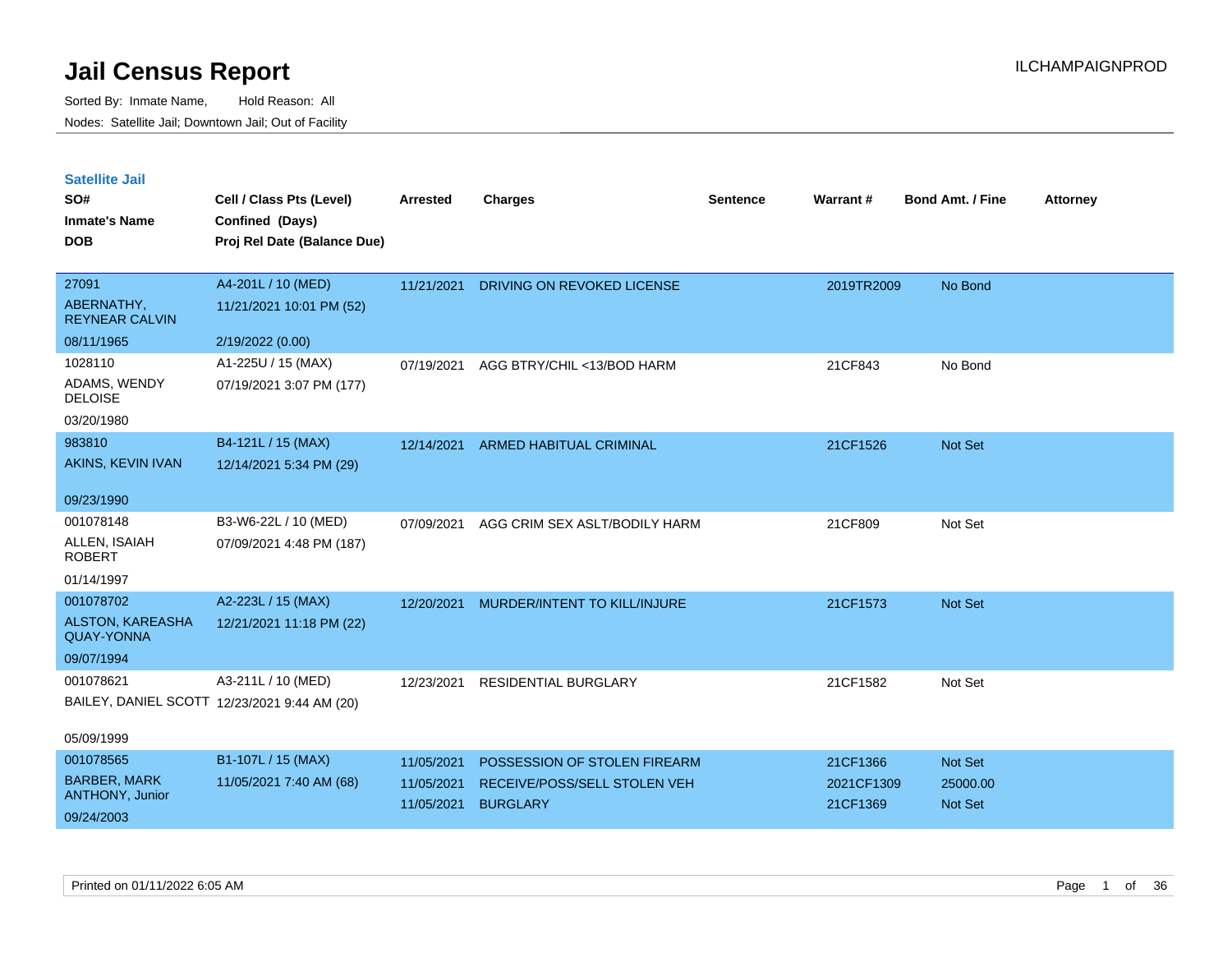| SO#<br><b>Inmate's Name</b><br><b>DOB</b>    | Cell / Class Pts (Level)<br>Confined (Days)<br>Proj Rel Date (Balance Due) | <b>Arrested</b> | <b>Charges</b>                            | <b>Sentence</b> | Warrant#     | <b>Bond Amt. / Fine</b> | <b>Attorney</b> |
|----------------------------------------------|----------------------------------------------------------------------------|-----------------|-------------------------------------------|-----------------|--------------|-------------------------|-----------------|
| 56280<br><b>BASCOMB, TYRAN</b>               | BOOKH-7<br>01/11/2022 4:29 AM (1)                                          |                 | 01/11/2022 POSS AMT CON SUB EXCEPT(A)/(D) |                 | 2020CF000618 | 5000.00                 |                 |
| 03/02/1982                                   |                                                                            |                 |                                           |                 |              |                         |                 |
| 1073281                                      | A2-222L / 5 (ADS)                                                          | 11/15/2021      | DOM BTRY/CONTACT/1-2 PRECONV              |                 | 2021CF206    | 5000.00                 |                 |
| <b>BASLER, MONET</b><br><b>MARISA</b>        | 11/15/2021 11:08 PM (58)                                                   |                 |                                           |                 |              |                         |                 |
| 08/17/1994                                   |                                                                            |                 |                                           |                 |              |                         |                 |
| 001078535<br>BERRY, DAVID ISAAC              | B2-T4-16L / 15 (SPH)<br>10/26/2021 10:52 AM (78)                           | 10/26/2021      | <b>CRIM SEX ASSAULT/FORCE</b>             |                 | 21CF1305     | Not Set                 |                 |
| 09/23/2000                                   |                                                                            |                 |                                           |                 |              |                         |                 |
| 1057334<br>BEVERLY, DAVID<br><b>BENJAMIN</b> | B4-221U / 15 (MAX)<br>10/27/2021 1:42 PM (77)                              | 10/27/2021      | MURDER/INTENT TO KILL/INJURE              |                 |              | No Bond                 |                 |
| 03/31/1987                                   |                                                                            |                 |                                           |                 |              |                         |                 |
| 29626                                        | B1-105U / 10 (MED)                                                         | 11/09/2021      | MFG/DEL 15<100 GR COCA/ANALOG             |                 | 21CF1387     | Not Set                 |                 |
| <b>BISHOP, DARRELL</b><br><b>EDWARD</b>      | 11/09/2021 4:46 PM (64)                                                    |                 |                                           |                 |              |                         |                 |
| 07/18/1968                                   |                                                                            |                 |                                           |                 |              |                         |                 |
| 1042245                                      | A2-220U / 5 (ADS)                                                          | 01/05/2022      | DRVG UNDER INFLU OF ALCOHOL               |                 | 17DT479      | 25000.00                |                 |
| <b>BLUE-CARTER,</b><br>JAZZLYN KAYONNA       | 01/05/2022 10:05 PM (7)                                                    |                 | 01/05/2022 AGG DUI/LIC SUSP OR REVOKED    |                 | 22CF19       | Not Set                 |                 |
| 07/07/1996                                   |                                                                            |                 |                                           |                 |              |                         |                 |
| 963337                                       | B2-DR / 10 (MED)                                                           | 12/14/2021      | <b>CRIMINAL DAMAGE &lt;\$500/SCHOOL</b>   |                 | 21CF262      | Not Set                 |                 |
| <b>BONE, DALLAS</b><br><b>LOWELL</b>         | 12/14/2021 11:37 AM (29)                                                   |                 |                                           |                 |              |                         |                 |
| 06/12/1984                                   |                                                                            |                 |                                           |                 |              |                         |                 |
| 51247                                        | B1-202U / 10 (MED)                                                         |                 | 04/15/2021 FELON POSS/USE WEAPON/FIREARM  |                 | 21CF411      | Not Set                 |                 |
| BROWN, DANTE<br><b>MAURICE</b>               | 04/15/2021 6:24 PM (272)                                                   |                 |                                           |                 |              |                         |                 |
| 04/19/1979                                   |                                                                            |                 |                                           |                 |              |                         |                 |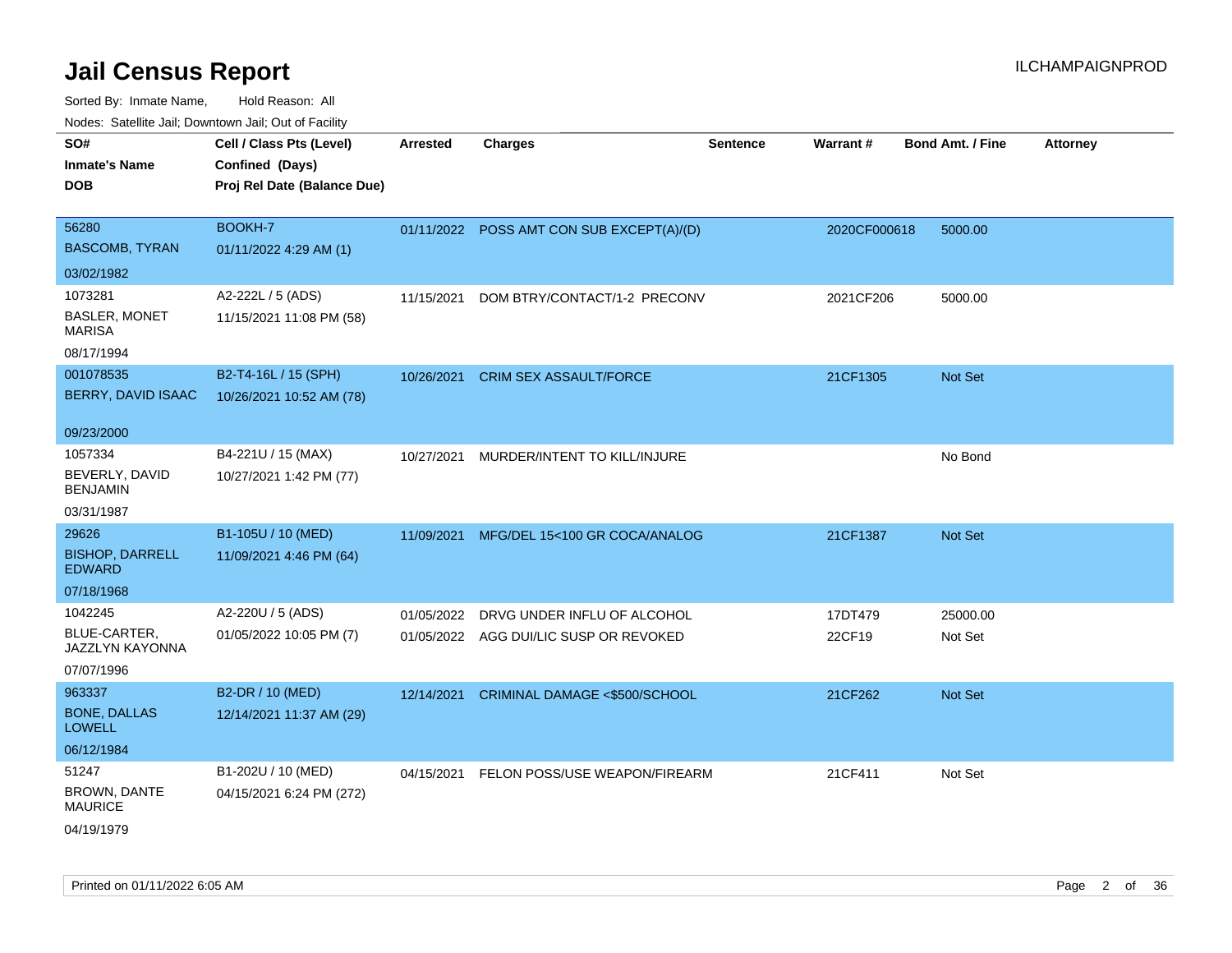| SO#<br><b>Inmate's Name</b><br><b>DOB</b>   | Cell / Class Pts (Level)<br>Confined (Days)<br>Proj Rel Date (Balance Due) | Arrested   | <b>Charges</b>                           | <b>Sentence</b> | Warrant#   | <b>Bond Amt. / Fine</b> | <b>Attorney</b> |
|---------------------------------------------|----------------------------------------------------------------------------|------------|------------------------------------------|-----------------|------------|-------------------------|-----------------|
| 29957                                       | B4-222L / 15 (MAX)                                                         | 11/13/2021 | FELON POSS/USE WEAPON/FIREARM            |                 | 21CF1390   | Not Set                 |                 |
| <b>BROWN, RODNEY</b><br>LOUIS               | 11/13/2021 8:57 PM (60)                                                    | 11/13/2021 | AGG CRIM SX AB/>5 YR OLDER VIC           |                 | 2019CF0718 | 250000.00               |                 |
| 01/07/1968                                  |                                                                            |            |                                          |                 |            |                         |                 |
| 001077945                                   | A1-225L / 10 (MED)                                                         | 11/13/2021 | AGG ASLT PEACE OFF/FIRE/ER WRK           |                 | 2021CF637  | 1000.00                 |                 |
| <b>BROWN, SIDREA</b><br><b>RENEIA</b>       | 11/13/2021 10:49 AM (60)                                                   | 11/13/2021 | <b>BURGLARY</b>                          |                 | 2021CF543  | 50000.00                |                 |
| 07/23/1992                                  |                                                                            | 11/17/2021 | <b>BURGLARY</b>                          |                 | 21CF1264   | 1000.00                 |                 |
| 001078739                                   | <b>BOOKF-2 / 5 (ADS)</b>                                                   |            | 01/05/2022 CRIMINAL TRESPASS BUILDING    |                 | 2020CM392  | 1000.00                 |                 |
| BRYANT, JUDITH ANN                          | 01/05/2022 6:36 PM (7)                                                     |            |                                          |                 |            |                         |                 |
| 10/22/1957                                  |                                                                            |            |                                          |                 |            |                         |                 |
| 995894                                      | A4-106L / 10 (ADS)                                                         | 12/28/2021 | FELON POSSESS WEAPON/2ND+                | 5y (DOC)        | 2020CF709  | No Bond                 |                 |
|                                             | BUTLER, JAMES LYNN 12/28/2021 11:05 AM (15)                                |            |                                          |                 |            |                         |                 |
| 12/04/1991                                  |                                                                            |            |                                          |                 |            |                         |                 |
| 56936                                       | B2-DR / 15 (SPH)                                                           | 11/01/2021 | PUBLIC INDECENCY/EXPOSURE/3+             | 3y/0m/0d (DO    |            | Not Set                 |                 |
| CALDWELL, STEVEN<br><b>ANDRE</b>            | 11/01/2021 1:09 PM (72)                                                    |            |                                          |                 |            |                         |                 |
| 04/19/1982                                  |                                                                            |            |                                          |                 |            |                         |                 |
| 001077954                                   | B3-W1-04L / 10 (MED)                                                       | 12/21/2021 | <b>RESIDENTIAL BURGLARY</b>              |                 | 21CF1570   | Not Set                 |                 |
| CALKINS, STEVEN RAY 12/21/2021 6:35 AM (22) |                                                                            |            |                                          |                 |            |                         |                 |
| 01/01/1992                                  |                                                                            |            |                                          |                 |            |                         |                 |
| 39474                                       | B1-101U / 10 (ADS)                                                         | 07/06/2021 | MFG/DEL 15<100 GR HEROIN/ANLG            |                 | 21CF792    | Not Set                 |                 |
| <b>CAMPBELL, AARON</b><br><b>JACOB</b>      | 07/06/2021 11:56 PM (190)                                                  |            |                                          |                 |            |                         |                 |
| 07/18/1974                                  |                                                                            |            |                                          |                 |            |                         |                 |
| 1060436                                     | A4-204L / 5 (MIN)                                                          | 01/06/2022 | AGGRAVATED UNLAWFUL RESTRAINT            |                 | 22CF29     | Not Set                 |                 |
| CARTER, DERESHEO<br>DEWAYNE                 | 01/06/2022 8:43 PM (6)                                                     |            | 01/06/2022 FLEEING/ATTEMPT ELUDE OFFICER |                 | 22MT18     | Not Set                 |                 |
| 09/10/1991                                  |                                                                            |            | 01/06/2022 FELON ESCAPE/PEACE OFFICER    |                 | 22MT18     | Not Set                 |                 |
|                                             |                                                                            |            |                                          |                 |            |                         |                 |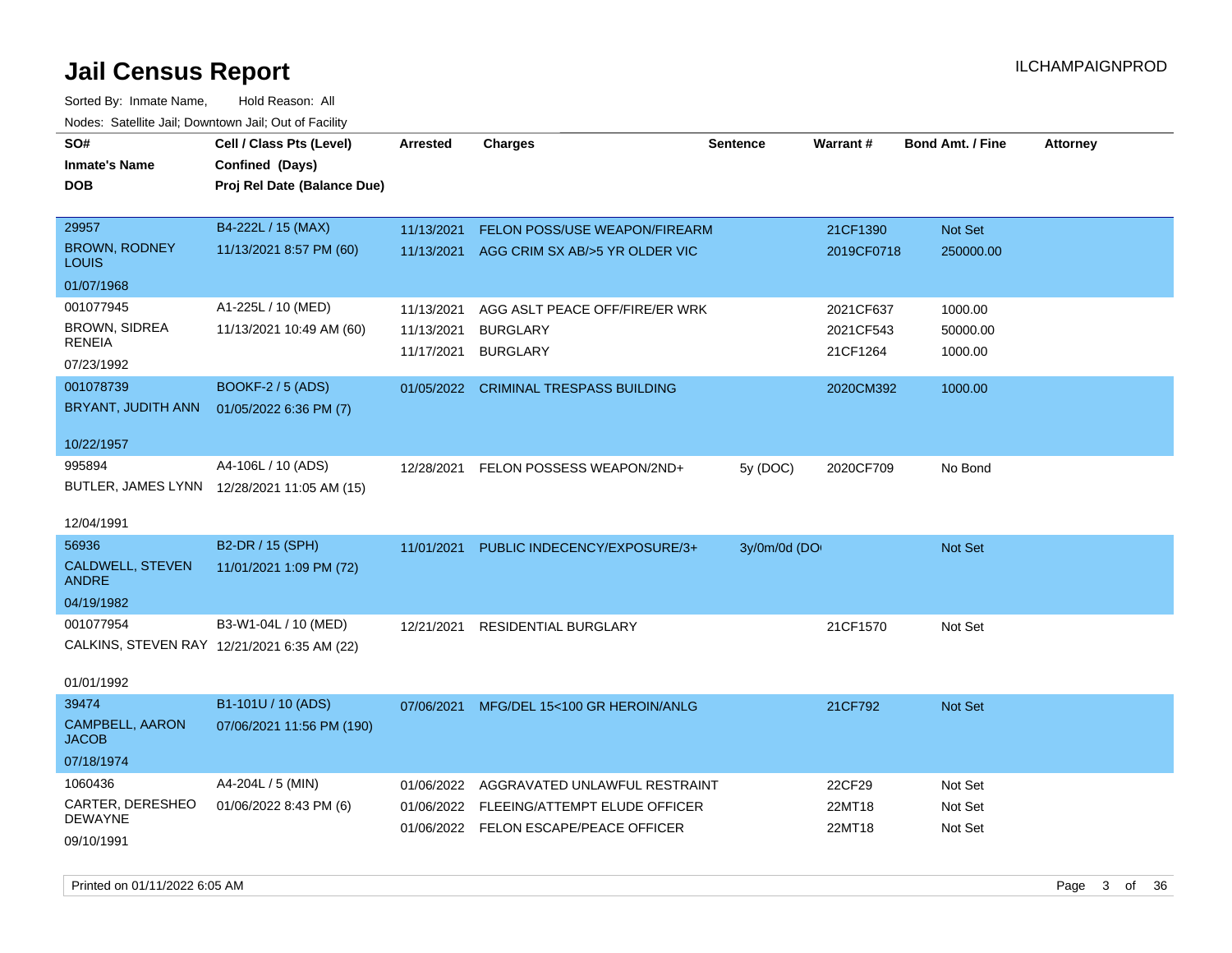Sorted By: Inmate Name, Hold Reason: All Nodes: Satellite Jail; Downtown Jail; Out of Facility

| rouco. Calcinic Jan, Downtown Jan, Out of Facility |                                              |                 |                                         |                 |                 |                         |                 |
|----------------------------------------------------|----------------------------------------------|-----------------|-----------------------------------------|-----------------|-----------------|-------------------------|-----------------|
| SO#<br>Inmate's Name                               | Cell / Class Pts (Level)<br>Confined (Days)  | <b>Arrested</b> | <b>Charges</b>                          | <b>Sentence</b> | <b>Warrant#</b> | <b>Bond Amt. / Fine</b> | <b>Attorney</b> |
| <b>DOB</b>                                         | Proj Rel Date (Balance Due)                  |                 |                                         |                 |                 |                         |                 |
| 001078729                                          | A4-105L / 15 (ADS)                           |                 | 01/02/2022 MURDER/INTENT TO KILL/INJURE |                 | 20CF396         | 1000000.00              |                 |
| CARTER, TROY<br>DEMON                              | 01/02/2022 10:29 AM (10)                     |                 |                                         |                 |                 |                         |                 |
| 01/02/2004                                         |                                              |                 |                                         |                 |                 |                         |                 |
| 1029088                                            | B1-104L / 10 (MED)                           | 12/21/2021      | FELON POSS/USE FIREARM PRIOR            |                 | 21CF1338        | 250000.00               |                 |
| CHAPPLE, MALIK<br><b>BIANCO</b>                    | 12/22/2021 10:02 AM (21)                     |                 |                                         |                 |                 |                         |                 |
| 10/25/1994                                         |                                              |                 |                                         |                 |                 |                         |                 |
| 001078092                                          | A4-102L / 10 (ADS)                           |                 | 12/27/2021 AGG BATTERY/PUBLIC PLACE     |                 | 2021CF1042      | 5000.00                 |                 |
| WILLIAM                                            | CHOUNARD, STANLEY 12/27/2021 10:47 PM (16)   |                 |                                         |                 |                 |                         |                 |
| 06/25/1986                                         |                                              |                 |                                         |                 |                 |                         |                 |
| 960551                                             | A4-207L / 10 (MED)                           | 01/07/2022      | DOMESTIC BATTERY/HARM/VIO O/P           |                 | 21CF1035        | 100000.00               |                 |
| COFFIN, KYLE LAIR                                  | 01/07/2022 10:56 AM (5)                      |                 |                                         |                 |                 |                         |                 |
| 09/21/1988                                         |                                              |                 |                                         |                 |                 |                         |                 |
| 001077485                                          | A1-124U / 15 (MAX)                           | 12/21/2021      | MURDER/INTENT TO KILL/INJURE            |                 | 2021CF1282      | 1000000.00              |                 |
| <b>COLBERT, ARIEANA</b><br><b>FELICIA</b>          | 12/21/2021 2:08 PM (22)                      |                 |                                         |                 |                 |                         |                 |
| 12/13/2000                                         |                                              |                 |                                         |                 |                 |                         |                 |
| 1048488                                            | A4-105U / 10 (ADS)                           | 12/30/2021      | ARMED VIOLENCE/CATEGORY I               |                 | 2022CF4         | Not Set                 |                 |
| COLSON, WAYNE<br><b>ARTHUR, Third</b>              | 12/30/2021 8:27 AM (13)                      |                 |                                         |                 |                 |                         |                 |
| 10/14/1995                                         |                                              |                 |                                         |                 |                 |                         |                 |
| 34805                                              | B4-227L / 15 (MAX)                           | 10/01/2021      | ARMED HABITUAL CRIMINAL                 |                 | 21CF1184        | <b>Not Set</b>          |                 |
|                                                    | CONERLY, KIN JOSEPH 10/01/2021 1:53 AM (103) | 10/01/2021      | <b>DOMESTIC BATTERY</b>                 |                 | 21CF1183        | <b>Not Set</b>          |                 |
|                                                    |                                              | 10/06/2021      | POSS STOLEN VEHICLE > \$25,000          |                 | 19CF1786        | <b>Not Set</b>          |                 |
| 11/16/1971                                         |                                              |                 |                                         |                 |                 |                         |                 |
| 1074319                                            | B2-T1-04L / 15 (SPH)                         | 10/12/2021      | AGGRAVATED CRUELTY TO ANIMALS           |                 | 21CF1238        | Not Set                 |                 |
| CRAIG, DAVUCCI<br>DAVION                           | 10/12/2021 11:36 AM (92)                     | 10/14/2021      | <b>MURDER</b>                           |                 | 21CF1239        | Not Set                 |                 |
|                                                    |                                              |                 |                                         |                 |                 |                         |                 |

08/02/2001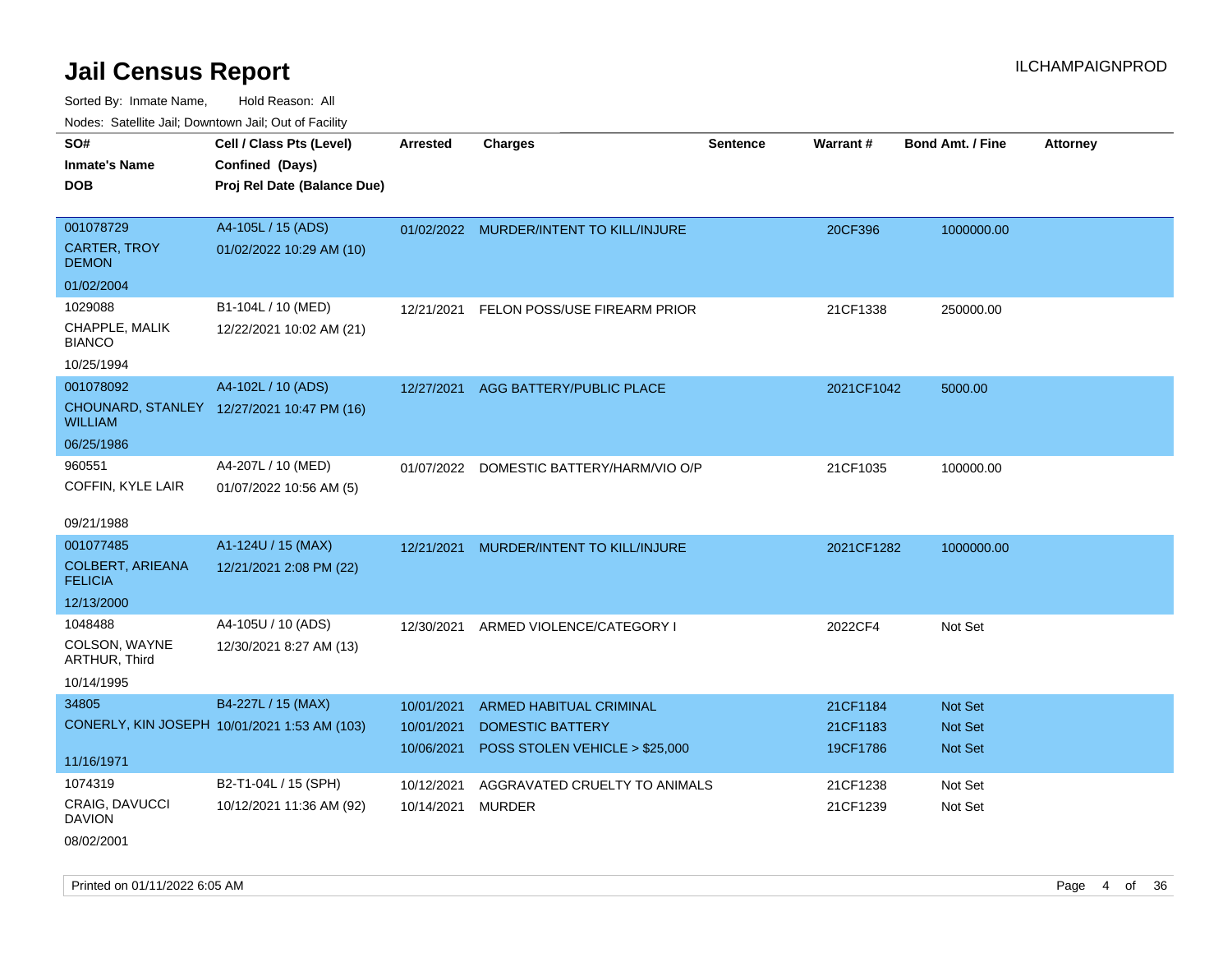| roaco. Catolino cali, Domntonn cali, Out of Facility |                             |                 |                                          |                 |            |                         |                 |
|------------------------------------------------------|-----------------------------|-----------------|------------------------------------------|-----------------|------------|-------------------------|-----------------|
| SO#                                                  | Cell / Class Pts (Level)    | <b>Arrested</b> | <b>Charges</b>                           | <b>Sentence</b> | Warrant#   | <b>Bond Amt. / Fine</b> | <b>Attorney</b> |
| <b>Inmate's Name</b>                                 | Confined (Days)             |                 |                                          |                 |            |                         |                 |
| <b>DOB</b>                                           | Proj Rel Date (Balance Due) |                 |                                          |                 |            |                         |                 |
|                                                      |                             |                 |                                          |                 |            |                         |                 |
| 001077549                                            | B2-T3-10L / 10 (SPH)        | 12/22/2020      | <b>PRED CRIM SEX ASLT/VICTIM &lt;13</b>  |                 | 2020CF1469 | Not Set                 |                 |
| CRISTOBAL-MATEO,<br><b>CRISTOBAL</b>                 | 12/22/2020 1:17 PM (386)    |                 |                                          |                 |            |                         |                 |
| 12/02/1988                                           |                             |                 |                                          |                 |            |                         |                 |
| 988538                                               | B1-206U / 10 (MED)          | 12/21/2021      | AGGRAVATED DOMESTIC BATTERY              |                 | 21CF1564   | Not Set                 |                 |
| DAVIDSON, HARLEY<br><b>KYLE SCOTT</b>                | 12/21/2021 5:45 AM (22)     |                 |                                          |                 |            |                         |                 |
| 08/05/1990                                           |                             |                 |                                          |                 |            |                         |                 |
| 1023587                                              | B1-203U / 15 (MAX)          | 09/24/2021      | MFG/DEL CANNABIS/2.5-10 GRAMS            |                 | 21CF1155   | Not Set                 |                 |
| <b>DAVIS, MARTIN</b><br><b>DENNIS</b>                | 09/24/2021 9:38 PM (110)    |                 | 09/24/2021 ARMED HABITUAL CRIMINAL       |                 | 2021-CF681 | 500000.00               |                 |
| 12/02/1994                                           |                             |                 |                                          |                 |            |                         |                 |
| 001078538                                            | B1-205L / 10 (MED)          | 10/26/2021      | <b>CRIM SEX ASSAULT/FORCE</b>            |                 | 21CF1301   | Not Set                 |                 |
| DAWKINS, LEN                                         | 10/26/2021 8:18 PM (78)     |                 |                                          |                 |            |                         |                 |
| 03/23/1987                                           |                             |                 |                                          |                 |            |                         |                 |
| 56972                                                | A3-117L / 10 (MED)          | 08/30/2021      | POSS STOLEN VEHICLE > \$25,000           |                 | 21CF1044   | Not Set                 |                 |
| DAY, DANIEL JOSEPH                                   | 08/30/2021 3:07 PM (135)    | 09/04/2021      | <b>BURGLARY</b>                          |                 | 21CF1054   | Not Set                 |                 |
| 10/16/1982                                           |                             |                 |                                          |                 |            |                         |                 |
| 49972                                                | A4-104U / 10 (ADS)          |                 | 01/03/2022 FELON POSS/USE WEAPON/FIREARM | 2y (DOC)        | 20CF1476   | No Bond                 |                 |
| DICKERSON,<br><b>RAYMOND COLLIER</b>                 | 01/03/2022 11:10 AM (9)     |                 |                                          |                 |            |                         |                 |
| 08/16/1978                                           |                             |                 |                                          |                 |            |                         |                 |
| 25659                                                | B4-125L / 15 (MAX)          | 06/15/2021      | <b>RESIDENTIAL BURGLARY</b>              |                 | 2020CF1218 | 50000.00                |                 |
| DORRIS, LORENZO                                      | 06/15/2021 6:17 AM (211)    | 06/15/2021      | <b>BURGLARY</b>                          |                 | 21CF689    | Not Set                 |                 |
| 07/19/1966                                           |                             |                 |                                          |                 |            |                         |                 |
| 1024895                                              | B3-W4-14L / 10 (MED)        | 12/15/2021      | MFG/DEL 100<400 GR COCA/ANLG             |                 | 21CF1535   | Not Set                 |                 |
| <b>EDWARDS, GEORGE</b><br><b>CORTEZ</b>              | 12/15/2021 12:26 PM (28)    | 12/15/2021      | <b>AGGRAVATED BATTERY</b>                |                 | 21CF1536   | Not Set                 |                 |
| 06/19/1994                                           |                             |                 |                                          |                 |            |                         |                 |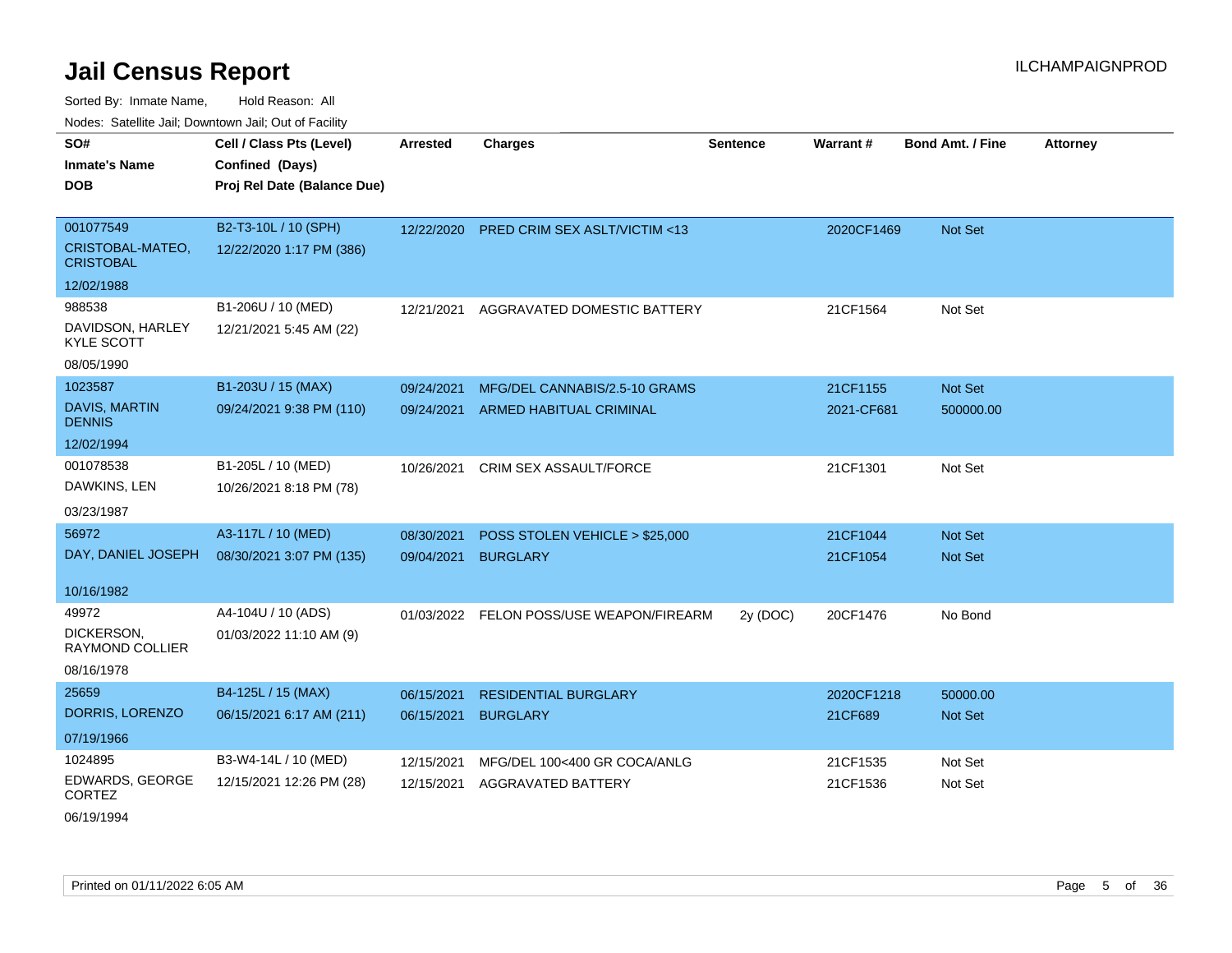| SO#<br><b>Inmate's Name</b><br><b>DOB</b> | Cell / Class Pts (Level)<br>Confined (Days)<br>Proj Rel Date (Balance Due) | <b>Arrested</b>   | <b>Charges</b>                 | <b>Sentence</b> | Warrant#    | <b>Bond Amt. / Fine</b> |                | <b>Attorney</b> |
|-------------------------------------------|----------------------------------------------------------------------------|-------------------|--------------------------------|-----------------|-------------|-------------------------|----------------|-----------------|
|                                           |                                                                            |                   |                                |                 |             |                         |                |                 |
| 001078753                                 | BOOKF-2                                                                    | 01/10/2022        | <b>DOMESTIC BATTERY</b>        |                 | 2022CFAWOW  |                         | Not Set        |                 |
| <b>ELLIS, GABRIEL</b><br><b>NAJADA</b>    | 01/10/2022 9:19 PM (2)                                                     |                   | 01/10/2022 CRIMINAL DAMAGE     |                 | 2022CFAWOW  |                         | <b>Not Set</b> |                 |
| 06/09/2001                                |                                                                            |                   |                                |                 |             |                         |                |                 |
| 987328                                    | A2-122L / 10 (MED)                                                         | 12/11/2021        | AGG ASLT PEACE OFF/FIRE/ER WRK |                 | 21CF1515    |                         | Not Set        |                 |
| ERVIN, DEIDRA ANN<br><b>RUTH</b>          | 12/11/2021 8:48 PM (32)                                                    |                   |                                |                 |             |                         |                |                 |
| 04/15/1991                                |                                                                            |                   |                                |                 |             |                         |                |                 |
| 45194                                     | B3-W7-28L / 10 (MED)                                                       | 10/20/2021        | DOMESTIC BATTERY/OTHER PRIOR   |                 | 21CF1265    |                         | Not Set        |                 |
| <b>FALLS, ANDREW</b>                      | 10/20/2021 12:59 AM (84)                                                   |                   |                                |                 |             |                         |                |                 |
| 08/15/1976                                |                                                                            |                   |                                |                 |             |                         |                |                 |
| 527081                                    | B3-W6-24L / 10 (MED)                                                       | 09/06/2021        | ARSON/REAL/PERSONAL PROP>\$150 |                 | 2021 CF 797 |                         | 25000.00       |                 |
| FERGUSON,<br><b>CHRISTOPHER</b>           | 09/06/2021 1:18 PM (128)                                                   |                   |                                |                 |             |                         |                |                 |
| 12/21/1981                                |                                                                            |                   |                                |                 |             |                         |                |                 |
| 1039744                                   | B4-224U / 15 (MAX)                                                         | 12/06/2021 MURDER |                                |                 | 20CF959     |                         | 1000000.00     |                 |
| FONVILLE, TREVOY<br><b>JERMAINE</b>       | 12/06/2021 10:52 AM (37)                                                   |                   |                                |                 |             |                         |                |                 |
| 01/13/1996                                |                                                                            |                   |                                |                 |             |                         |                |                 |
| 518395                                    | B2-T1-03U / 15 (SPH)                                                       | 07/07/2020        | CRIMINAL SEXUAL ASSAULT        |                 | 2020-CF735  |                         | 250000.00      |                 |
|                                           | FRANDLE, MARK RYAN 07/07/2020 3:42 PM (554)                                |                   |                                |                 |             |                         |                |                 |
| 09/10/1985                                |                                                                            |                   |                                |                 |             |                         |                |                 |
| 001077934                                 | A1-224L / 10 (MED)                                                         | 08/22/2021        | AGG DUI/ACCIDENT/DEATH         |                 | 21CF1024    |                         | Not Set        |                 |
| FREED, LOGAN<br><b>SUZANNE</b>            | 08/22/2021 11:45 PM (143)                                                  | 08/22/2021        | <b>DOMESTIC BATTERY</b>        |                 | 21 CM 172   |                         | 10000.00       |                 |
| 08/18/1996                                |                                                                            |                   |                                |                 |             |                         |                |                 |
| 001078290                                 | A1-125U / 10 (ADS)                                                         | 08/19/2021        | MACHINE GUN/AUTO WEAPON/VEH    |                 | 21CF1012    |                         | Not Set        |                 |
| FREEMAN, ANGEL<br><b>JANILA KAY</b>       | 08/19/2021 1:26 AM (146)                                                   |                   |                                |                 |             |                         |                |                 |
| 12/25/1995                                |                                                                            |                   |                                |                 |             |                         |                |                 |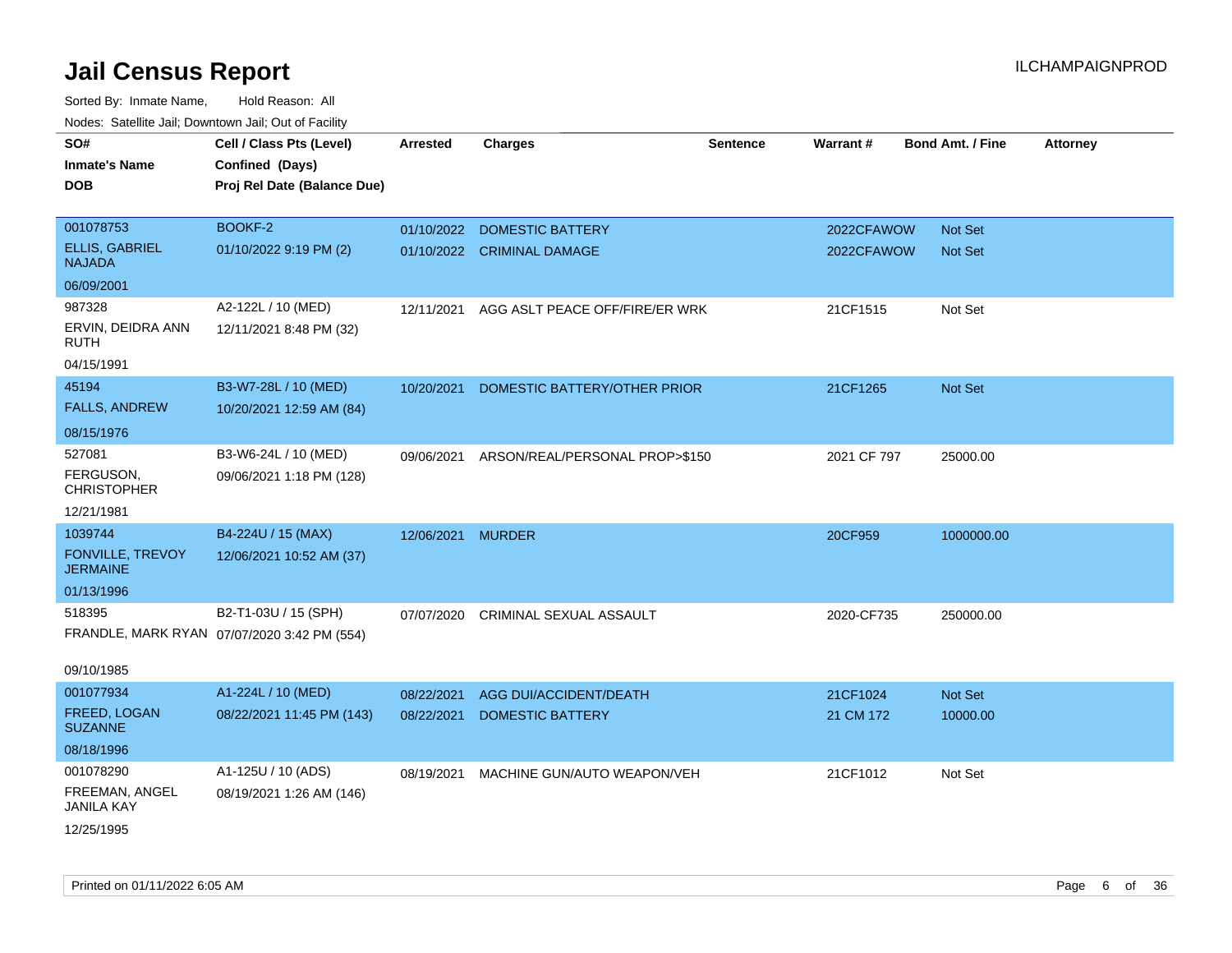| SO#                                      | Cell / Class Pts (Level)    | <b>Arrested</b> | <b>Charges</b>                           | <b>Sentence</b> | Warrant#     | <b>Bond Amt. / Fine</b> | <b>Attorney</b> |
|------------------------------------------|-----------------------------|-----------------|------------------------------------------|-----------------|--------------|-------------------------|-----------------|
| <b>Inmate's Name</b>                     | Confined (Days)             |                 |                                          |                 |              |                         |                 |
| <b>DOB</b>                               | Proj Rel Date (Balance Due) |                 |                                          |                 |              |                         |                 |
|                                          |                             |                 |                                          |                 |              |                         |                 |
| 1063104                                  | BOOKH-5                     |                 | 01/10/2022 VIOLATE ORDER PROTECTION      |                 | 21CF1258     | 25000.00                |                 |
| <b>FUSON, KEITH</b><br><b>EDWARD</b>     | 01/10/2022 9:14 PM (2)      |                 | 01/10/2022 VIOLATE ORDER PROTECTION      |                 | 21CF1259     | 25000.00                |                 |
| 05/07/1987                               |                             |                 |                                          |                 |              |                         |                 |
| 001078154                                | A3-217U / 10 (MED)          | 01/09/2022      | DRVG UNDER INFLU OF ALCOHOL              |                 | 2021 DT 182  | 5000.00                 |                 |
| GENTRY, DAMON<br><b>LIONEL</b>           | 01/09/2022 4:41 PM (3)      |                 | 01/09/2022 AGG DOMESTIC BATTERY/STRANGLE |                 | 2021 CF 1396 | 50000.00                |                 |
| 12/25/1971                               |                             |                 |                                          |                 |              |                         |                 |
| 001078633                                | B2-T4-14L / 15 (MAX)        | 12/01/2021      | PRED CRIM SEX ASLT/VICTIM <13            |                 | 21CF1416     | 250000.00               |                 |
| GONZALEZ-GUILLEN,<br><b>EDWARD</b>       | 12/01/2021 12:08 PM (42)    |                 |                                          |                 |              |                         |                 |
| 08/25/2002                               |                             |                 |                                          |                 |              |                         |                 |
| 001078607                                | B4-221L / 15 (MAX)          | 11/22/2021      | FELON POSS/USE FIREARM/PAROLE            |                 | 21CF1437     | Not Set                 |                 |
| GRAY, WILLIAM<br>DA'VON                  | 11/22/2021 2:57 PM (51)     | 11/22/2021      | ATTEMPT (FIRST DEGREE MURDER)            |                 | 21CF1435     | Not Set                 |                 |
| 04/18/1984                               |                             |                 |                                          |                 |              |                         |                 |
| 56342                                    | B1-206L / 10 (MED)          | 10/21/2021      | THEFT CONTROL INTENT <\$500              |                 | 17CF1451     | 10000.00                |                 |
| <b>GRIFFIN, NATHAN</b>                   | 10/21/2021 4:20 PM (83)     | 10/21/2021      | DRIVING ON REVOKED LICENSE               |                 | 20TR1979     | 3000.00                 |                 |
| <b>EUGENE</b>                            |                             | 10/21/2021      | ARMED HABITUAL CRIMINAL                  |                 | 21CF1279     | <b>Not Set</b>          |                 |
| 02/24/1969                               |                             |                 |                                          |                 |              |                         |                 |
| 1049103                                  | A4-203L / 5 (ADS)           | 12/27/2021      | <b>DOMESTIC BATTERY</b>                  |                 | 2021CM595    | Not Set                 |                 |
| HAGGARD, RYAN<br>PHILIP                  | 12/27/2021 9:15 PM (16)     |                 |                                          |                 |              |                         |                 |
| 06/01/1983                               |                             |                 |                                          |                 |              |                         |                 |
| 001078752                                | BOOKH-1                     | 01/10/2022      | <b>DOMESTIC BATTERY</b>                  |                 | 2022CMAWOW   | <b>Not Set</b>          |                 |
| HAMLER, ANDRE<br><b>DARNELL</b>          | 01/10/2022 8:10 PM (2)      |                 | 01/10/2022 CRIMINAL DAMAGE               |                 | 2022CMAWOW   | Not Set                 |                 |
| 02/19/1998                               |                             |                 |                                          |                 |              |                         |                 |
| 1076466                                  | A3-216L / 10 (ADS)          | 01/04/2022      | DOMESTIC BATTERY                         |                 | 2021CF1438   | 50000.00                |                 |
| <b>HARRIS, MAURICE</b><br><b>ANTHONY</b> | 01/04/2022 10:16 AM (8)     |                 |                                          |                 |              |                         |                 |
| 03/09/1971                               |                             |                 |                                          |                 |              |                         |                 |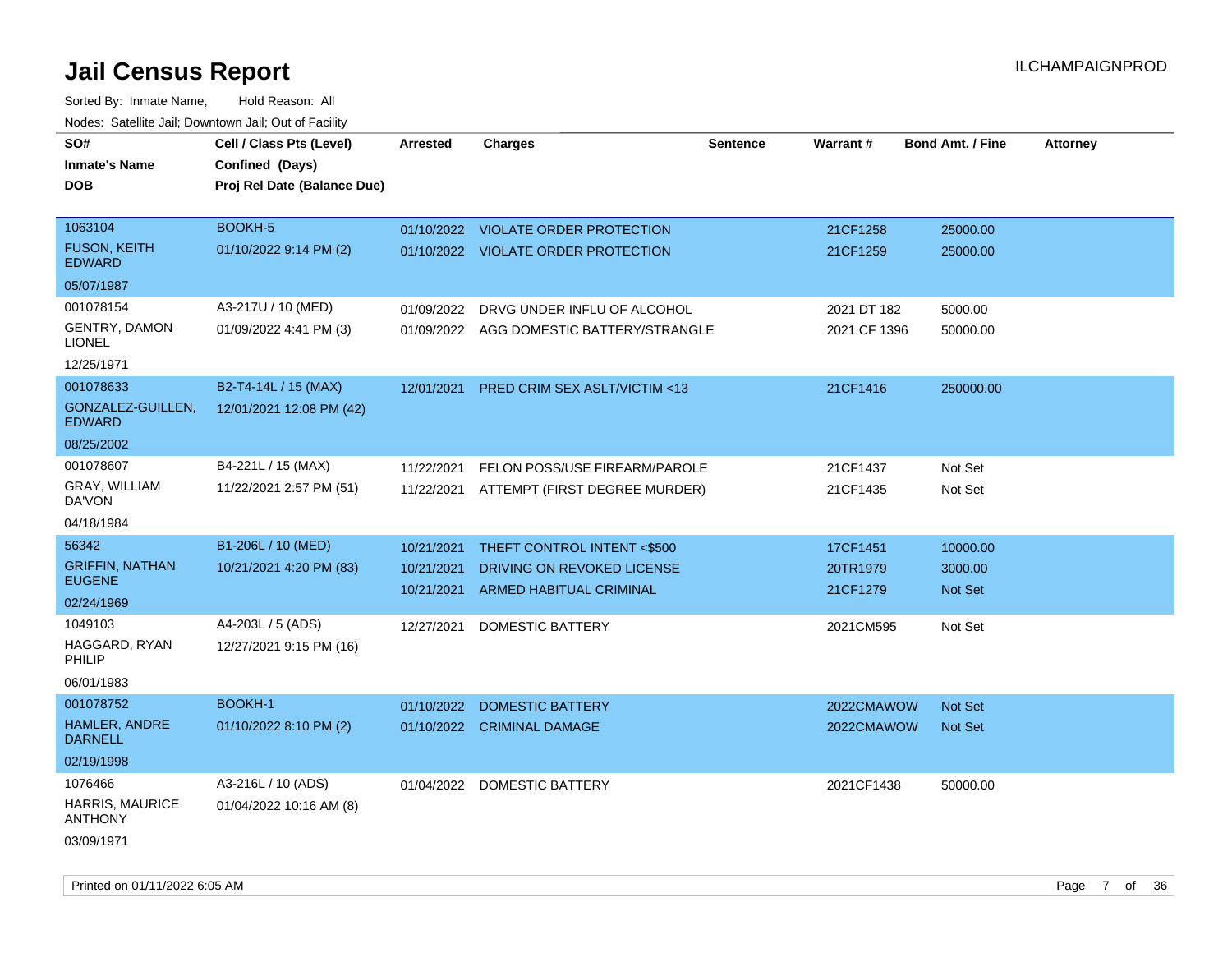| SO#<br><b>Inmate's Name</b><br><b>DOB</b>                     | Cell / Class Pts (Level)<br>Confined (Days)<br>Proj Rel Date (Balance Due) | <b>Arrested</b>                                                    | <b>Charges</b>                                                                                                                    | <b>Sentence</b>       | Warrant#                                                 | <b>Bond Amt. / Fine</b>                             | <b>Attorney</b> |
|---------------------------------------------------------------|----------------------------------------------------------------------------|--------------------------------------------------------------------|-----------------------------------------------------------------------------------------------------------------------------------|-----------------------|----------------------------------------------------------|-----------------------------------------------------|-----------------|
| 001078488<br>HERNANDEZ-LOPEZ,<br><b>ERNESTO</b><br>11/28/1975 | B2-T3-12L / 15 (SPH)<br>10/14/2021 3:15 PM (90)                            | 10/14/2021<br>10/14/2021                                           | <b>PRED CRIM SEX ASLT/VICTIM &lt;13</b><br><b>FUGITIVE FROM JUSTICE</b>                                                           |                       | 21CF1232<br>21CF1246                                     | 500000.00<br>Not Set                                |                 |
| 975293<br>HILL, JACOB MILES<br>02/06/1988                     | B2-T4-15U / 10 (SPH)<br>07/21/2021 8:43 PM (175)                           | 07/21/2021<br>07/21/2021<br>07/25/2021<br>08/18/2021<br>09/09/2021 | <b>STALKING</b><br>VIO ORDER/PRIOR VIO OF ORDER<br>PAROLE REVOCATION<br>HARASS WITNESS/FAMILY MBR/REP<br>AGG STALKING/BODILY HARM |                       | 2021CF863<br>21CF914<br>CH2104646<br>21CF992<br>21CF1073 | Not Set<br>No Bond<br>Not Set<br>Not Set<br>Not Set |                 |
| 48471<br><b>HILL, RAMESH</b><br><b>JERMAINE</b><br>12/11/1978 | B1-207L / 15 (MAX)<br>08/08/2021 4:45 AM (157)                             | 08/08/2021                                                         | AGG BATTERY/DISCHARGE FIREARM                                                                                                     |                       | 21CF946                                                  | <b>Not Set</b>                                      |                 |
| 1043704<br><b>HOUSTON, STEVEN</b><br>CORDELL<br>01/24/1989    | B4-223L / 15 (MAX)<br>07/13/2021 5:56 AM (183)                             | 07/13/2021                                                         | ARMED ROBBERY/ARMED W/FIREARM                                                                                                     | 12y (DOC)             | 21CF815                                                  | Not Set                                             |                 |
| 999198<br><b>HOWARD, BRION LIN</b><br>06/10/1992              | B4-226L / 15 (MAX)<br>11/30/2021 10:41 AM (43)                             | 11/30/2021                                                         | <b>FELON POSS/USE FIREARM PRIOR</b>                                                                                               |                       | 21CF1377                                                 | 500000.00                                           |                 |
| 1061996<br>HUBBARD, REBEKIAH<br><b>DIONA</b><br>04/08/1998    | A1-124L / 5 (MIN)<br>10/30/2021 1:37 PM (74)                               | 10/30/2021<br>10/30/2021<br>10/31/2021                             | DRVG UNDER INFLUENCE OF DRUG<br>RETAIL THEFT/DISP MERCH/<\$300<br>USE FORGED CR/DEBIT CARD/<\$300                                 | 180d (CJ)<br>2y (DOC) | 2018CF1302                                               | No Bond<br>20000.00<br>No Bond                      |                 |
| 953555<br>HUNT, TAVARIS EARL<br>12/29/1987                    | B4-122L / 15 (MAX)<br>03/10/2021 4:58 AM (308)                             | 03/10/2021<br>04/14/2021                                           | CRIM TRESPASS TO RESIDENCE<br>AGG FLEEING POLICE/21 MPH OVER                                                                      | 3y(DOC)               | 21CF272<br>2020CF94                                      | Not Set<br>10000.00                                 |                 |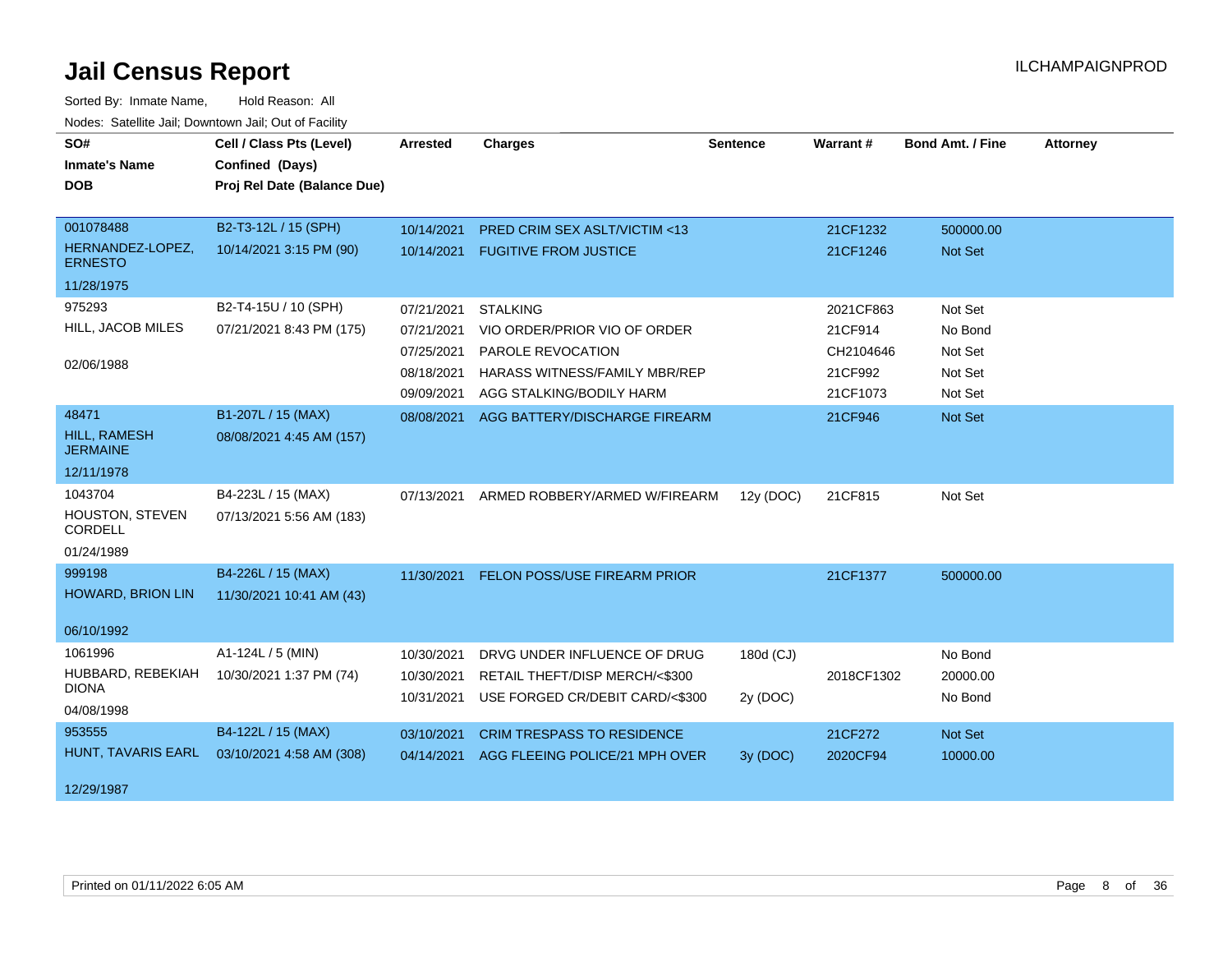| SO#<br><b>Inmate's Name</b><br><b>DOB</b>                           | Cell / Class Pts (Level)<br>Confined (Days)<br>Proj Rel Date (Balance Due) | <b>Arrested</b> | <b>Charges</b>                           | <b>Sentence</b> | <b>Warrant#</b> | <b>Bond Amt. / Fine</b> | <b>Attorney</b> |    |      |
|---------------------------------------------------------------------|----------------------------------------------------------------------------|-----------------|------------------------------------------|-----------------|-----------------|-------------------------|-----------------|----|------|
| 38993<br><b>JACKSON, LAMONT</b><br><b>JEREMIE</b>                   | B4-126L / 15 (MAX)<br>02/13/2021 7:45 AM (333)                             | 02/13/2021      | ATTEMPT (FIRST DEGREE MURDER)            |                 | 21CF181         | Not Set                 |                 |    |      |
| 07/31/1973                                                          |                                                                            |                 |                                          |                 |                 |                         |                 |    |      |
| 001078689                                                           | B1-104U / 15 (MAX)                                                         | 12/17/2021      | POSS STOLEN VEHICLE > \$25,000           |                 | 21JD37          | Not Set                 |                 |    |      |
| <b>JACKSON, PRENTISS</b><br><b>MANSION DEWAYNE</b>                  | 12/18/2021 12:39 AM (25)                                                   |                 | 12/17/2021 FIREARM/FOID INVALID/NOT ELIG |                 | 21CF1551        | No Bond                 |                 |    |      |
| 09/02/2003                                                          | 1/30/2022 (0.00)                                                           |                 |                                          |                 |                 |                         |                 |    |      |
| 001077487                                                           | B3-W8-30L / 10 (MED)                                                       | 12/03/2020      | <b>FELON POSS/USE WEAPON/FIREARM</b>     |                 | 20CF1377        | <b>Not Set</b>          |                 |    |      |
| <b>JACKSON, TERRELL</b><br><b>DANDRE</b>                            | 12/03/2020 10:18 AM (405)                                                  | 11/09/2021      | AGG DISCHARGE FIREARM/OCC VEH            |                 | 21CR0331401     | No Bond                 |                 |    |      |
| 08/11/1990                                                          |                                                                            |                 |                                          |                 |                 |                         |                 |    |      |
| 001077864<br>D                                                      | B1-103L / 15 (MAX)<br>JAMERSON, ANTHONY 04/18/2021 7:21 PM (269)           | 04/18/2021      | FELON POSS/USE WEAPON/FIREARM            |                 | 21CF428         | Not Set                 |                 |    |      |
| 01/26/1990                                                          |                                                                            |                 |                                          |                 |                 |                         |                 |    |      |
| 001078703<br><b>JOHNS, SHAMIQUH</b><br><b>THERESA</b><br>04/03/1992 | A2-121L / 15 (MAX)<br>12/22/2021 6:41 AM (21)                              | 12/20/2021      | MURDER/INTENT TO KILL/INJURE             |                 | 21CF1574        | Not Set                 |                 |    |      |
| 1071536                                                             | B4-127L / 15 (MED)                                                         | 06/17/2021      | UNLAWFUL RESTRAINT                       | 2y (DOC)        | 21CF702         | Not Set                 |                 |    |      |
| JOHNSON, ZACHERY<br>EDWARD                                          | 06/17/2021 2:00 AM (209)                                                   |                 |                                          |                 |                 |                         |                 |    |      |
| 10/30/1987                                                          |                                                                            |                 |                                          |                 |                 |                         |                 |    |      |
| 1006158                                                             | <b>BOOKH-3/10 (MED)</b>                                                    | 01/09/2022      | POSSESSING A CONTROLLED SUBSTAND         |                 | 22CF38          | No Bond                 |                 |    |      |
| JOHNSON-SEWARD,<br>DARNELL FITZGERALD                               | 01/09/2022 7:08 AM (3)                                                     |                 |                                          |                 |                 |                         |                 |    |      |
| 06/03/1991                                                          |                                                                            |                 |                                          |                 |                 |                         |                 |    |      |
| 1017120                                                             | B3-W4-16L / 5 (MIN)                                                        | 10/29/2021      | AGG ASLT/USE DDLY WEAPON                 |                 |                 | No Bond                 |                 |    |      |
|                                                                     | JONES, JOSHUA LYNN 10/29/2021 3:15 AM (75)                                 |                 |                                          |                 |                 |                         |                 |    |      |
| 05/16/1993                                                          | 1/25/2022 (0.00)                                                           |                 |                                          |                 |                 |                         |                 |    |      |
| Printed on 01/11/2022 6:05 AM                                       |                                                                            |                 |                                          |                 |                 |                         | 9<br>Page       | of | - 36 |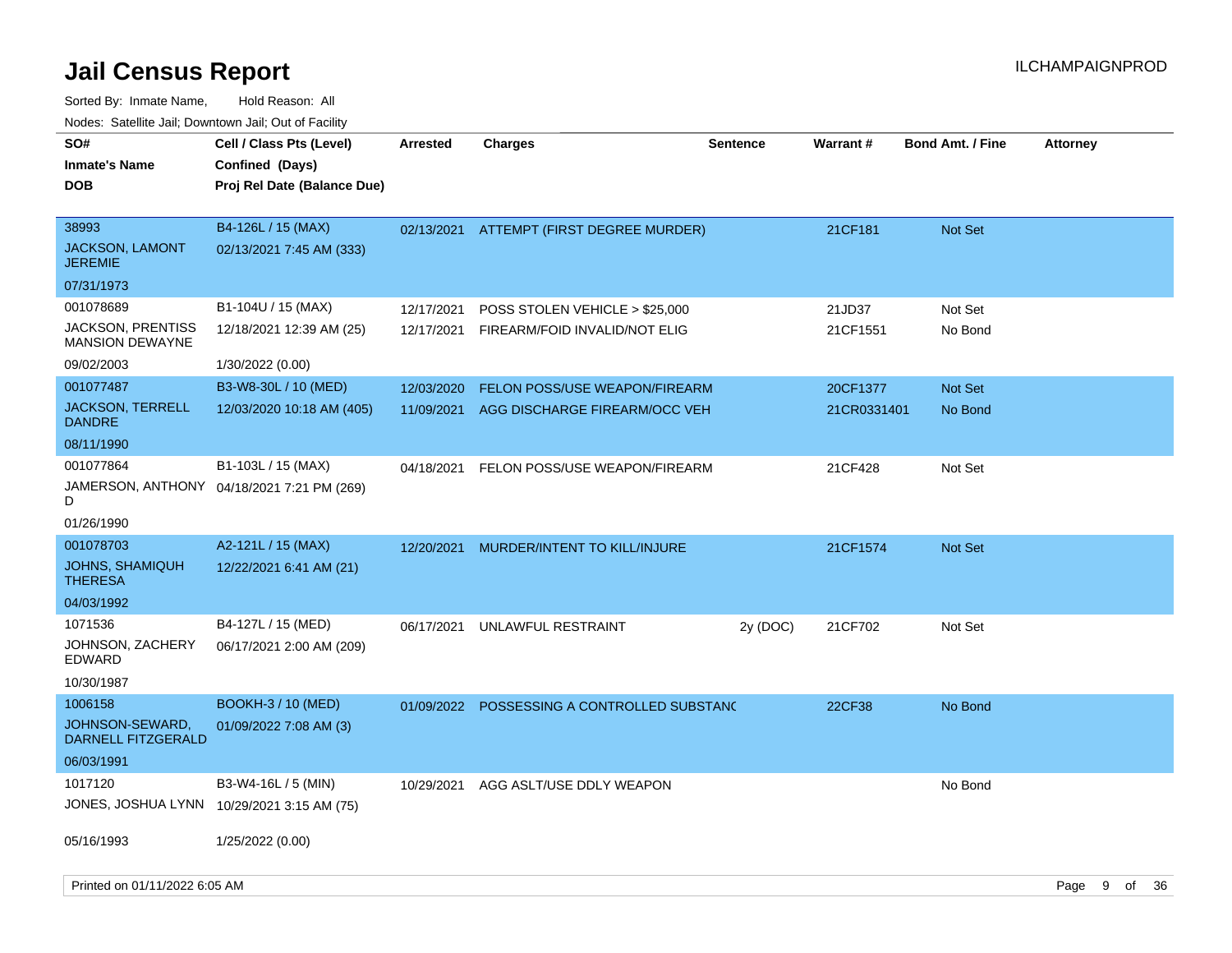| SO#<br><b>Inmate's Name</b><br>DOB                               | Cell / Class Pts (Level)<br>Confined (Days)<br>Proj Rel Date (Balance Due) | <b>Arrested</b>                        | <b>Charges</b>                                                                                           | <b>Sentence</b> | <b>Warrant#</b>                      | <b>Bond Amt. / Fine</b>                            | <b>Attorney</b> |
|------------------------------------------------------------------|----------------------------------------------------------------------------|----------------------------------------|----------------------------------------------------------------------------------------------------------|-----------------|--------------------------------------|----------------------------------------------------|-----------------|
| 001078645<br><b>JONES, KELVIN</b><br><b>KHYRIC</b>               | B4-222U / 10 (MED)<br>12/02/2021 6:56 PM (41)                              | 12/02/2021                             | AGG DISCHARGE FIREARM                                                                                    |                 | 21CF1478                             | No Bond                                            |                 |
| 02/27/2001                                                       |                                                                            |                                        |                                                                                                          |                 |                                      |                                                    |                 |
| 956822<br>JONES, MARIO<br><b>NATHANIEL</b><br>10/27/1987         | B1-205U / 15 (MAX)<br>11/25/2021 10:37 AM (48)                             | 11/25/2021<br>11/25/2021<br>11/25/2021 | AGGRAVATED DOMESTIC BATTERY<br>PAROLE REVOCATION<br>UNLAWFUL RESTRAINT                                   |                 | 21CF1442<br>CH2106361<br>21CF1443    | Not Set<br>No Bond<br>Not Set                      |                 |
| 1008468<br><b>JONES, MARTEZ</b><br><b>LAMONTE</b><br>06/22/1993  | B4-226U / 10 (MED)<br>12/01/2021 1:28 PM (42)                              | 12/01/2021<br>12/01/2021<br>12/02/2021 | FELON POSS/USE WEAPON/FIREARM<br><b>VIO BAIL BOND/FAMILY MEMBER</b><br>PROBATION VIOLATION               |                 | 21CF1472<br><b>22CM9</b><br>20CF1151 | <b>Not Set</b><br><b>Not Set</b><br><b>Not Set</b> |                 |
| 506244<br>JOSLIN, JASON LEE<br>12/22/1985                        | B1-204L / 15 (MAX)<br>07/15/2021 4:38 AM (181)                             | 07/15/2021                             | ARMED ROBBERY/ARMED W/FIREARM                                                                            |                 | 2021CF791                            | 250000.00                                          |                 |
| 66662<br>KINTNER, WESLEY J                                       | B3-W2-08L / 10 (MED)<br>12/05/2021 1:57 PM (38)                            | 12/05/2021                             | POSS AMT CON SUB EXCEPT(A)/(D)                                                                           | 2y (DOC)        | 18CF597                              | 200000.00                                          |                 |
| 04/15/1986<br>1041648<br>LANE, DEMETRIUS<br>LAQUAN<br>07/04/1996 | BOOKH-3<br>01/11/2022 5:27 AM (1)                                          | 01/11/2022                             | CRIM DMG TO PROP \$500-10K<br>01/11/2022 UNLAWFUL USE OF A WEAPON                                        |                 | 22CFAWOW<br>22CFAWOW                 | Not Set<br>Not Set                                 |                 |
| 1070011<br>LAWS, WILLIAM<br>ZARAK, Third<br>07/06/1999           | B4-124U / 15 (MAX)<br>08/03/2021 3:53 PM (162)                             | 08/03/2021                             | AGG DISCH FIREARM/1ST AID PERS                                                                           |                 | 21CF929                              | <b>Not Set</b>                                     |                 |
| 548089<br>LEWIS, LAWRENCE<br>PAUL, Third<br>02/08/1993           | B1-204U / 15 (MAX)<br>12/04/2020 4:42 AM (404)                             | 12/04/2020<br>12/04/2020               | METH DELIVERY/100<400 GRAMS<br>AGG DOMESTIC BATTERY/STRANGLE<br>12/04/2020 ATTEMPT (FIRST DEGREE MURDER) |                 | 20CF1481<br>18CF1507<br>20CF1378     | Not Set<br>10000.00<br>Not Set                     |                 |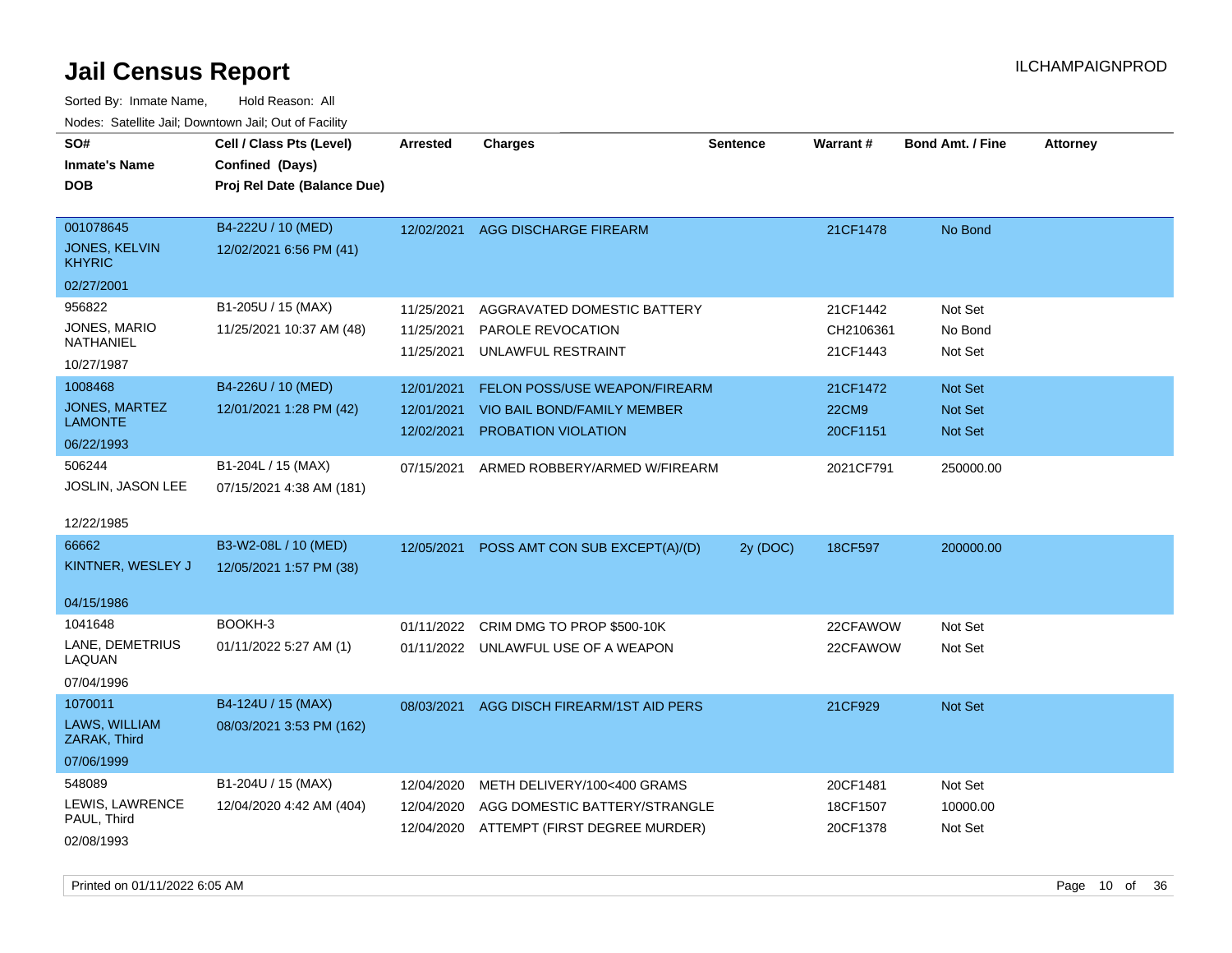| SO#<br><b>Inmate's Name</b><br><b>DOB</b>                            | Cell / Class Pts (Level)<br>Confined (Days)<br>Proj Rel Date (Balance Due) | <b>Arrested</b>                                      | <b>Charges</b>                                                                                                                                         | <b>Sentence</b> | <b>Warrant#</b>                                                              | <b>Bond Amt. / Fine</b>                                   | <b>Attorney</b> |
|----------------------------------------------------------------------|----------------------------------------------------------------------------|------------------------------------------------------|--------------------------------------------------------------------------------------------------------------------------------------------------------|-----------------|------------------------------------------------------------------------------|-----------------------------------------------------------|-----------------|
| 001077524<br>LEWIS, TREVOR<br><b>DANIEL</b><br>06/03/2002<br>1065002 | B2-T1-01U / 10 (SPH)<br>12/14/2020 5:16 PM (394)<br>B3-W7-26L / 10 (MED)   | 12/14/2020<br>12/14/2020<br>12/14/2020<br>11/16/2021 | AGG BATTERY/JUDGE/EMT<br><b>RESIDENTIAL ARSON</b><br>AGG BATTERY/PUBLIC PLACE<br>12/14/2020 AGG BATTERY/PEACE OFFICER<br>DOMESTIC BTRY/CONTACT/VIO O/P |                 | 2020-CF-1212<br>2020-CF-1388<br>2020-CF-1231<br>2020-CF-1211<br>2019CF001781 | 10000.00<br>150000.00<br>50000.00<br>10000.00<br>25000.00 |                 |
| LOVELESS, DUSTIN<br>DEE<br>06/17/1982                                | 11/16/2021 11:41 AM (57)                                                   |                                                      |                                                                                                                                                        |                 |                                                                              |                                                           |                 |
| 1000869<br>MARTIN, MANNIX<br><b>TILMOND</b><br>07/19/1991            | A3-114L / 15 (MAX)<br>09/12/2021 12:40 AM (122)                            | 09/11/2021                                           | FELON POSS/USE WEAPON/FIREARM                                                                                                                          |                 | 21CF1102                                                                     | Not Set                                                   |                 |
| 48792<br><b>MCCLAIN, HURCHEL</b><br>JOSEPH<br>05/01/1979             | B4-225U / 10 (MED)<br>11/20/2021 4:11 AM (53)                              | 11/19/2021                                           | AGG BATTERY/DISCHARGE FIREARM                                                                                                                          |                 | 21CF1425                                                                     | Not Set                                                   |                 |
| 001077938<br>MCGAHA,<br><b>CHRISTOPHER D</b><br>07/27/1991           | <b>BOOKH-2 / 15 (ADS)</b><br>05/10/2021 7:02 PM (247)                      | 05/10/2021<br>05/11/2021<br>05/27/2021               | AGG KIDNAPING DISCH FIR/HARM<br><b>MURDER</b><br><b>ESCAPE FROM DEPT OF CORRECTION</b>                                                                 |                 | 21CF532<br>2021-CF-215<br>21CF600                                            | Not Set<br>No Bond<br>Not Set                             |                 |
| 1043071<br>MERRELL-<br>SUTHERLAND, ALICIA<br>11/26/1972              | A2-120L / 10 (MED)<br>11/08/2021 2:22 AM (65)                              | 11/08/2021                                           | CRIM DMG/GOVT PROP/<\$500                                                                                                                              |                 | 21CF1378                                                                     | Not Set                                                   |                 |
| 41584<br>MILLER, JOSE LOVELL 12/02/2021 1:04 AM (41)<br>10/07/1975   | B4-227U / 15 (MAX)                                                         |                                                      | 12/01/2021 ARMED HABITUAL CRIMINAL                                                                                                                     |                 | 21CF1467                                                                     | Not Set                                                   |                 |
| 001078721<br>MIRAMONTES, RAUL<br>05/11/1989                          | A4-202L / 5 (ADS)<br>12/29/2021 4:02 AM (14)                               |                                                      | 12/29/2021 VIOLATE ORDER PROTECTION                                                                                                                    |                 | 21CF1600                                                                     | Not Set                                                   |                 |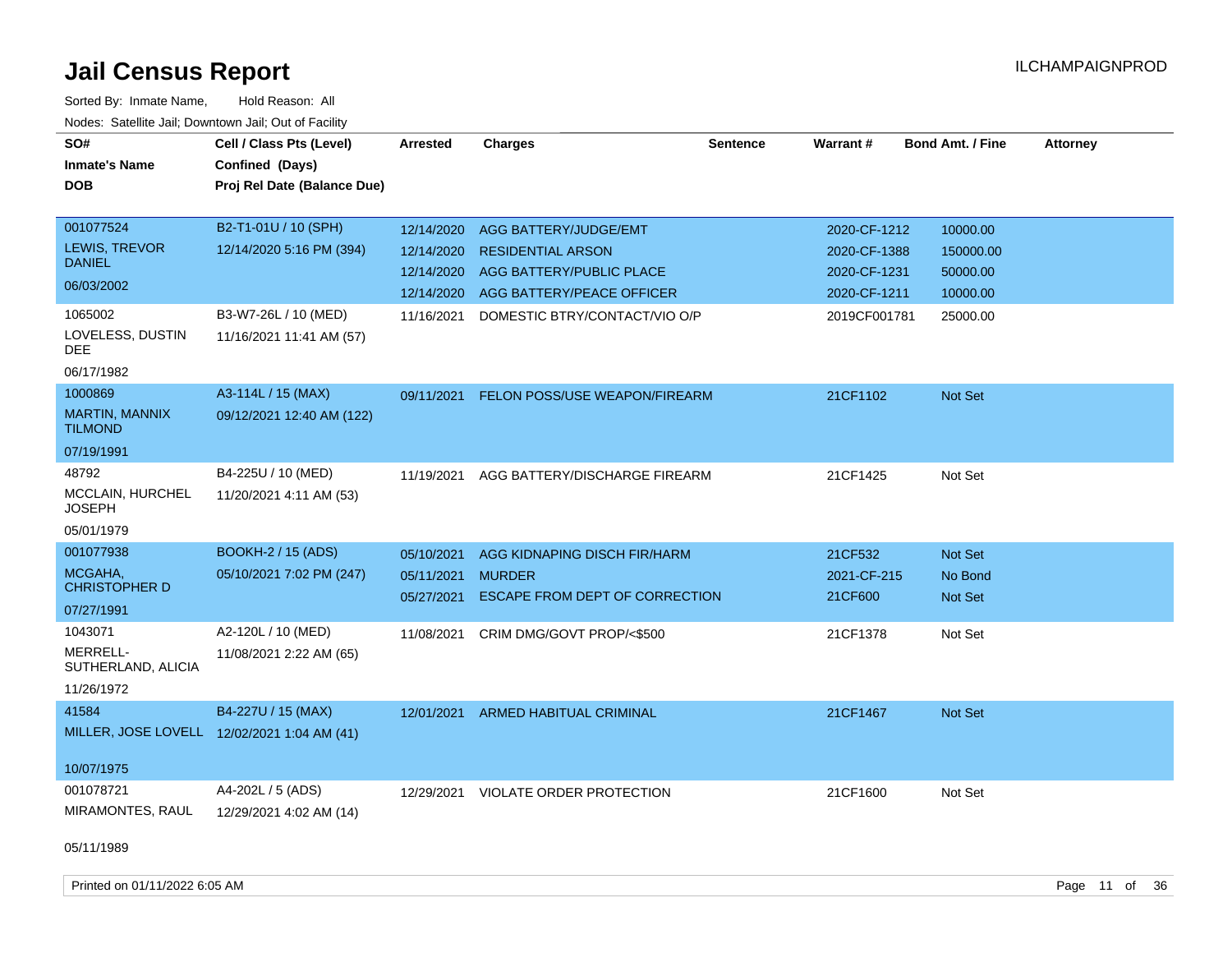Sorted By: Inmate Name, Hold Reason: All Nodes: Satellite Jail; Downtown Jail; Out of Facility

| ivouss. Saleling Jali, Downtown Jali, Out of Facility |                             |            |                                          |                 |                 |                         |                 |
|-------------------------------------------------------|-----------------------------|------------|------------------------------------------|-----------------|-----------------|-------------------------|-----------------|
| SO#                                                   | Cell / Class Pts (Level)    | Arrested   | <b>Charges</b>                           | <b>Sentence</b> | <b>Warrant#</b> | <b>Bond Amt. / Fine</b> | <b>Attorney</b> |
| <b>Inmate's Name</b>                                  | Confined (Days)             |            |                                          |                 |                 |                         |                 |
| <b>DOB</b>                                            | Proj Rel Date (Balance Due) |            |                                          |                 |                 |                         |                 |
|                                                       |                             |            |                                          |                 |                 |                         |                 |
| 001077902                                             | A2-123L / 5 (ADS)           | 11/23/2021 | <b>BATTERY/CAUSE BODILY HARM</b>         |                 | 21CM187         | Not Set                 |                 |
| MOFFETT, CAROLYN<br><b>REENE</b>                      | 11/21/2021 10:31 AM (52)    |            |                                          |                 |                 |                         |                 |
| 10/23/1988                                            |                             |            |                                          |                 |                 |                         |                 |
| 001078712                                             | A4-107L / 10 (MED)          | 12/23/2021 | AGG DISCH FIREARM/1ST AID PERS           |                 | 21CF1581        | Not Set                 |                 |
| MONTGOMERY,<br>RASHARD MYKI                           | 12/23/2021 4:27 PM (20)     |            |                                          |                 |                 |                         |                 |
| 11/05/2001                                            |                             |            |                                          |                 |                 |                         |                 |
| 39106                                                 | B3-W3-10L / 10 (MED)        | 10/12/2021 | DOMESTIC BATTERY/OTHER PRIOR             |                 | 21CF1217        | <b>Not Set</b>          |                 |
| MOORE, ANDREW LEE, 10/12/2021 1:02 AM (92)<br>Junior  |                             |            |                                          |                 |                 |                         |                 |
| 04/12/1973                                            | 4/10/2022 (0.00)            |            |                                          |                 |                 |                         |                 |
| 1007239                                               | A3-111L / 10 (ADS)          | 12/29/2021 | <b>DOMESTIC BATTERY</b>                  |                 | 21CF1607        | Not Set                 |                 |
| MOORE, ANDREW<br>VIRGIL                               | 12/29/2021 8:40 PM (14)     |            |                                          |                 |                 |                         |                 |
| 08/20/1972                                            |                             |            |                                          |                 |                 |                         |                 |
| 001078517                                             | B1-102L / 15 (MAX)          |            | 10/19/2021 ATTEMPT (FIRST DEGREE MURDER) |                 | 21CF1267        | <b>Not Set</b>          |                 |
| <b>NELSON, RORY</b><br><b>DEMOND</b>                  | 10/19/2021 3:55 AM (85)     |            |                                          |                 |                 |                         |                 |
| 08/14/1984                                            |                             |            |                                          |                 |                 |                         |                 |
| 55308                                                 | BOOKH-6 / 15 (ADS)          |            | 01/02/2022 RECEIVE/POSS/SELL STOLEN VEH  |                 | 2022CF7         | Not Set                 |                 |
| NIBBE, RYAN ARRON                                     | 01/03/2022 11:43 PM (9)     |            |                                          |                 |                 |                         |                 |
|                                                       |                             |            |                                          |                 |                 |                         |                 |
| 07/13/1979                                            |                             |            |                                          |                 |                 |                         |                 |
| 1073913                                               | A1-227L / 5 (MIN)           | 12/16/2021 | <b>RESIDENTIAL BURGLARY</b>              |                 | 21CF1537        | 100.00                  |                 |
| <b>OSBORNE, NICHOLE</b><br><b>MARIE</b>               | 12/16/2021 4:17 AM (27)     | 12/16/2021 | <b>CRIMINAL TRESPASS TO VEHICLES</b>     |                 | 2021CM423       | 1500.00                 |                 |
| 06/22/1979                                            |                             |            |                                          |                 |                 |                         |                 |
| 61251                                                 | A4-103L / 15 (ADS)          | 12/27/2021 | PRED CRIM SEX ASLT/VICTIM <13            |                 | 21CF651         | No Bond                 |                 |
| PETMECKY, JOHN<br><b>ROBERT</b>                       | 12/27/2021 1:52 PM (16)     |            |                                          |                 |                 |                         |                 |
| 03/09/1983                                            |                             |            |                                          |                 |                 |                         |                 |

Printed on 01/11/2022 6:05 AM Page 12 of 36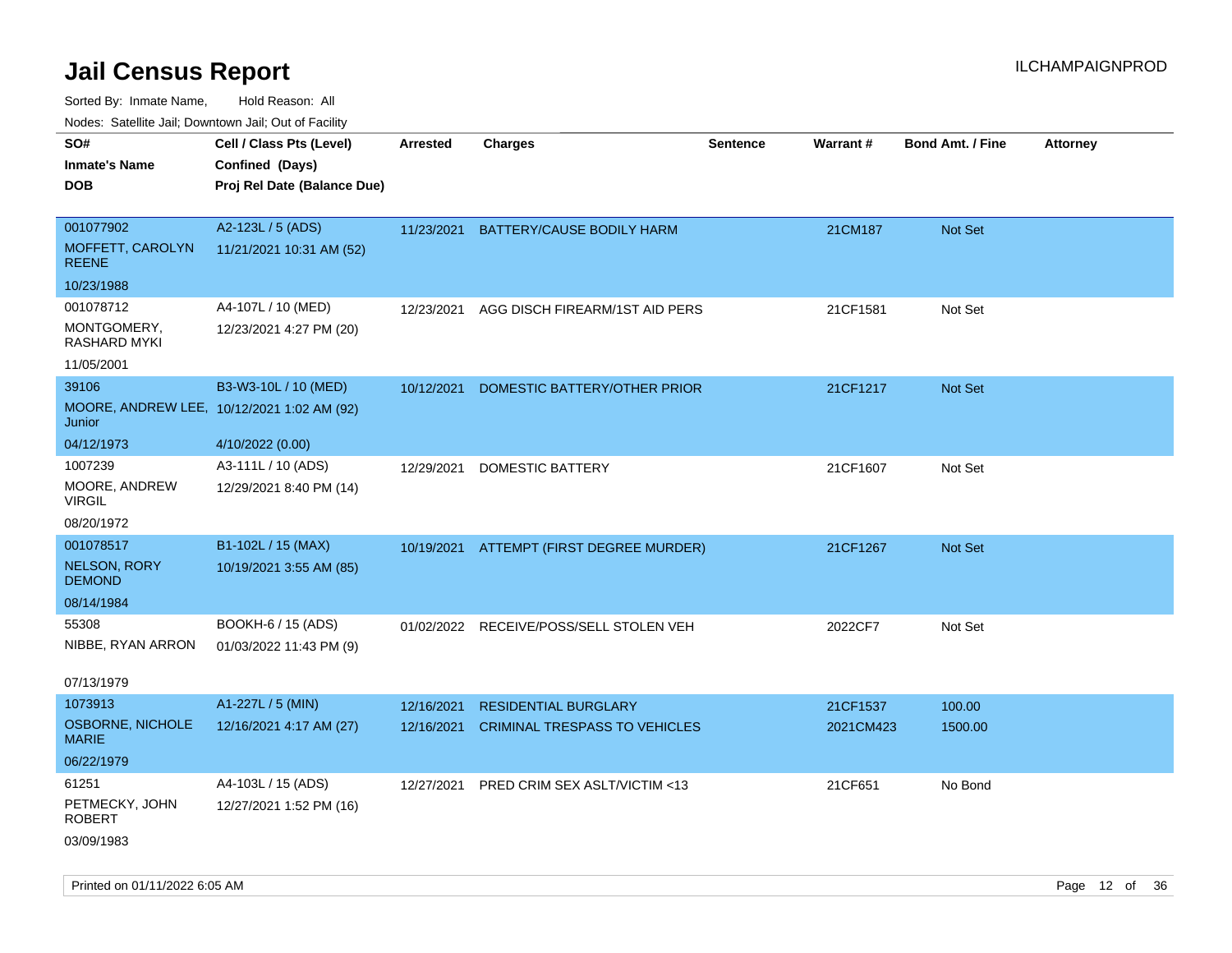| roaco. Oatomto dan, Downtown dan, Oat or Fability |                                                                            |            |                                         |           |            |                         |                 |
|---------------------------------------------------|----------------------------------------------------------------------------|------------|-----------------------------------------|-----------|------------|-------------------------|-----------------|
| SO#<br><b>Inmate's Name</b><br><b>DOB</b>         | Cell / Class Pts (Level)<br>Confined (Days)<br>Proj Rel Date (Balance Due) | Arrested   | <b>Charges</b>                          | Sentence  | Warrant#   | <b>Bond Amt. / Fine</b> | <b>Attorney</b> |
|                                                   |                                                                            |            |                                         |           |            |                         |                 |
| 001078357                                         | A4-101U / 15 (MAX)                                                         | 09/17/2021 | ARMED ROBBERY/ARMED W/FIREARM           |           | 21CF1129   | Not Set                 |                 |
| PETTIGREW, CAREY                                  | 09/17/2021 9:56 AM (117)                                                   | 09/17/2021 | ARMED ROBBERY/ARMED W/FIREARM           |           | 21CF1230   | Not Set                 |                 |
| <b>CORNITRIAS DEOBLO</b>                          |                                                                            | 09/17/2021 | ARMED ROBBERY/ARMED W/FIREARM           |           | 21CF1128   | <b>Not Set</b>          |                 |
| 08/31/1986                                        |                                                                            |            |                                         |           |            |                         |                 |
| 999352                                            | B4-225L / 10 (MED)                                                         | 09/09/2021 | VIOLATE OP/OTHER PRIOR                  | 2y (DOC)  |            | Not Set                 |                 |
| PIRLOT, JUSTIN LEE                                | 09/09/2021 11:28 AM (125)                                                  | 10/23/2021 | <b>FALSE REPORT OF OFFENSE</b>          |           | 2019CF836  | 5000.00                 |                 |
| 11/08/1982                                        |                                                                            |            |                                         |           |            |                         |                 |
| 001077591                                         | A3-112L / 5 (ADS)                                                          | 01/06/2022 | FIREARM/FOID INVALID/NOT ELIG           | 42m (DOC) | 2021CF782  | No Bond                 |                 |
| PYE, TRESHAUN<br><b>CORTEZ</b>                    |                                                                            |            |                                         |           |            |                         |                 |
| 05/01/2001                                        |                                                                            |            |                                         |           |            |                         |                 |
| 001078669                                         | B1-107U / 10 (MED)                                                         | 12/10/2021 | AGG DISCHARGE FIREARM/BLDG/SCH          |           | 21CF1507   | Not Set                 |                 |
| RANGEL, ADRIAN                                    | 12/10/2021 12:53 AM (33)                                                   |            |                                         |           |            |                         |                 |
| 11/25/2000                                        |                                                                            |            |                                         |           |            |                         |                 |
| 1069524                                           | B4-224L / 15 (MAX)                                                         | 08/08/2021 | MFG/DEL CANNABIS/30-500 GRAMS           |           | 21CF953    | Not Set                 |                 |
| RAY-DAVIS, KAMARI<br><b>DAYVON</b>                | 08/09/2021 2:44 AM (156)                                                   |            |                                         |           |            |                         |                 |
| 03/30/2000                                        |                                                                            |            |                                         |           |            |                         |                 |
| 1054023                                           | A2-220L / 5 (ADS)                                                          |            | 01/05/2022 MFG/DEL CANNABIS/500<2000 GR |           | 2014CF1569 | 10000.00                |                 |
| REESE, LEA<br><b>DANNETTE</b>                     | 01/06/2022 1:39 AM (6)                                                     |            |                                         |           |            |                         |                 |
| 09/17/1982                                        |                                                                            |            |                                         |           |            |                         |                 |
| 45473                                             | B1-202L / 15 (MAX)                                                         | 11/23/2021 | CHIL SEX OFFEN/RESIDE DAY CARE          |           | 21CF1275   | 10000.00                |                 |
| REXROAD, CALVIN<br><b>ALLEN</b>                   | 11/23/2021 6:27 PM (50)                                                    | 11/23/2021 | <b>VIOLATE SEX OFFENDER REGIS</b>       |           | 21CF546    | 50000.00                |                 |
| 10/04/1970                                        |                                                                            |            |                                         |           |            |                         |                 |
| 001078602                                         | B1-201U / 10 (MED)                                                         | 11/21/2021 | AGGRAVATED DOMESTIC BATTERY             |           | 21CF1428   | Not Set                 |                 |
| RICHARDSON,<br>JOHNNY LINDAL                      | 11/21/2021 10:00 AM (52)                                                   |            |                                         |           |            |                         |                 |
| 06/27/2000                                        |                                                                            |            |                                         |           |            |                         |                 |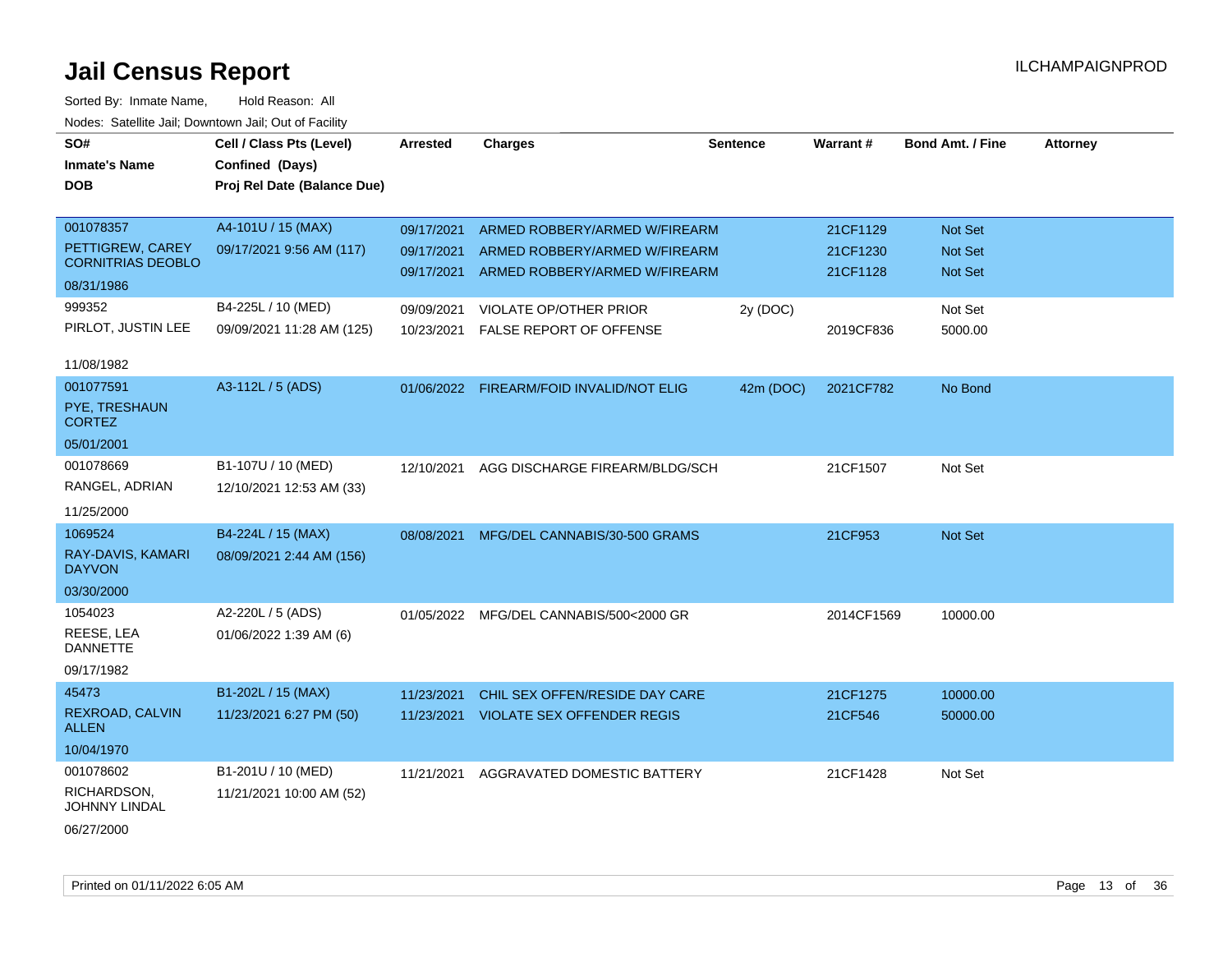Sorted By: Inmate Name, Hold Reason: All Nodes: Satellite Jail; Downtown Jail; Out of Facility

| Hougo. Catolino can, Bowmown can, Cat or Fagint                                      |                                                                            |                          |                                                            |                     |                       |                    |                 |
|--------------------------------------------------------------------------------------|----------------------------------------------------------------------------|--------------------------|------------------------------------------------------------|---------------------|-----------------------|--------------------|-----------------|
| SO#<br><b>Inmate's Name</b><br><b>DOB</b>                                            | Cell / Class Pts (Level)<br>Confined (Days)<br>Proj Rel Date (Balance Due) | <b>Arrested</b>          | <b>Charges</b>                                             | <b>Sentence</b>     | Warrant#              | Bond Amt. / Fine   | <b>Attorney</b> |
| 001077783<br>RIVERA, DARYL<br><b>ANTONIO</b>                                         | A3-113L / 10 (ADS)<br>01/05/2022 4:20 PM (7)                               |                          | 01/05/2022 AGGRAVATED BATTERY                              |                     | 21CF325               | Not Set            |                 |
| 11/14/1981                                                                           |                                                                            |                          |                                                            |                     |                       |                    |                 |
| 979485<br>RODRIGUEZ, JOSHUA<br><b>ANTHONY</b>                                        | B2-T1-02L / 15 (SPH)<br>03/12/2021 1:57 PM (306)                           | 03/12/2021               | PRED CRIM SEX ASLT/VICTIM <13                              |                     | 21CF282               | Not Set            |                 |
| 04/06/1990                                                                           |                                                                            |                          |                                                            |                     |                       |                    |                 |
| 61330<br><b>RUFFIN, JONATHON</b><br><b>CECIL</b>                                     | B4-123L / 15 (MAX)<br>12/01/2021 5:34 AM (42)                              | 12/01/2021<br>12/01/2021 | <b>ARMED HABITUAL CRIMINAL</b><br><b>PAROLE REVOCATION</b> |                     | 21CF1473<br>CH2107545 | Not Set<br>No Bond |                 |
| 05/10/1984                                                                           |                                                                            |                          |                                                            |                     |                       |                    |                 |
| 1071161<br>SANDERS, MARKELL<br>LAMAR<br>02/02/2000                                   | B4-124L / 15 (MAX)<br>08/18/2021 6:18 PM (147)                             | 08/18/2021               | DELIVERY OF OR POSSESSION OF W/INT                         |                     | 21CF1008              | No Bond            |                 |
| 1047469<br><b>ALLEN</b><br>10/16/1979                                                | B3-W5-18L / 10 (MED)<br>SCHINDLER, RICHARD 07/03/2021 10:25 PM (193)       | 07/03/2021               | <b>CRIMINAL SEX ASSAULT/CONSENT</b>                        | 2y/6m (DOC) 21CF773 |                       | Not Set            |                 |
| 001078748<br>SCHROEDER, JOSHUA 01/10/2022 9:34 AM (2)<br><b>CURTIS</b><br>09/04/1980 | A3-217L / 10 (MED)<br>3/8/2022 (0.00)                                      | 01/10/2022               | <b>AGGRAVATED BATTERY</b>                                  |                     | 21CF151               | No Bond            |                 |
| 52386<br><b>SCOTT, SHONELL</b><br>LYNN<br>01/20/1981                                 | BOOKF-2 / 10 (MED)<br>01/09/2022 12:19 AM (3)                              |                          | 01/08/2022 AGG UNLAWFUL USE WEAPON/PERSON                  |                     | 22CF31                | Not Set            |                 |
| 001078698<br>SIDES, BRIAN KEITH                                                      | B3-W5-20L / 5 (MIN)<br>12/20/2021 4:23 PM (23)                             | 12/20/2021               | DIRECT CRIMINAL CONTEMPT                                   |                     | 2019F44               | No Bond            |                 |

12/08/1969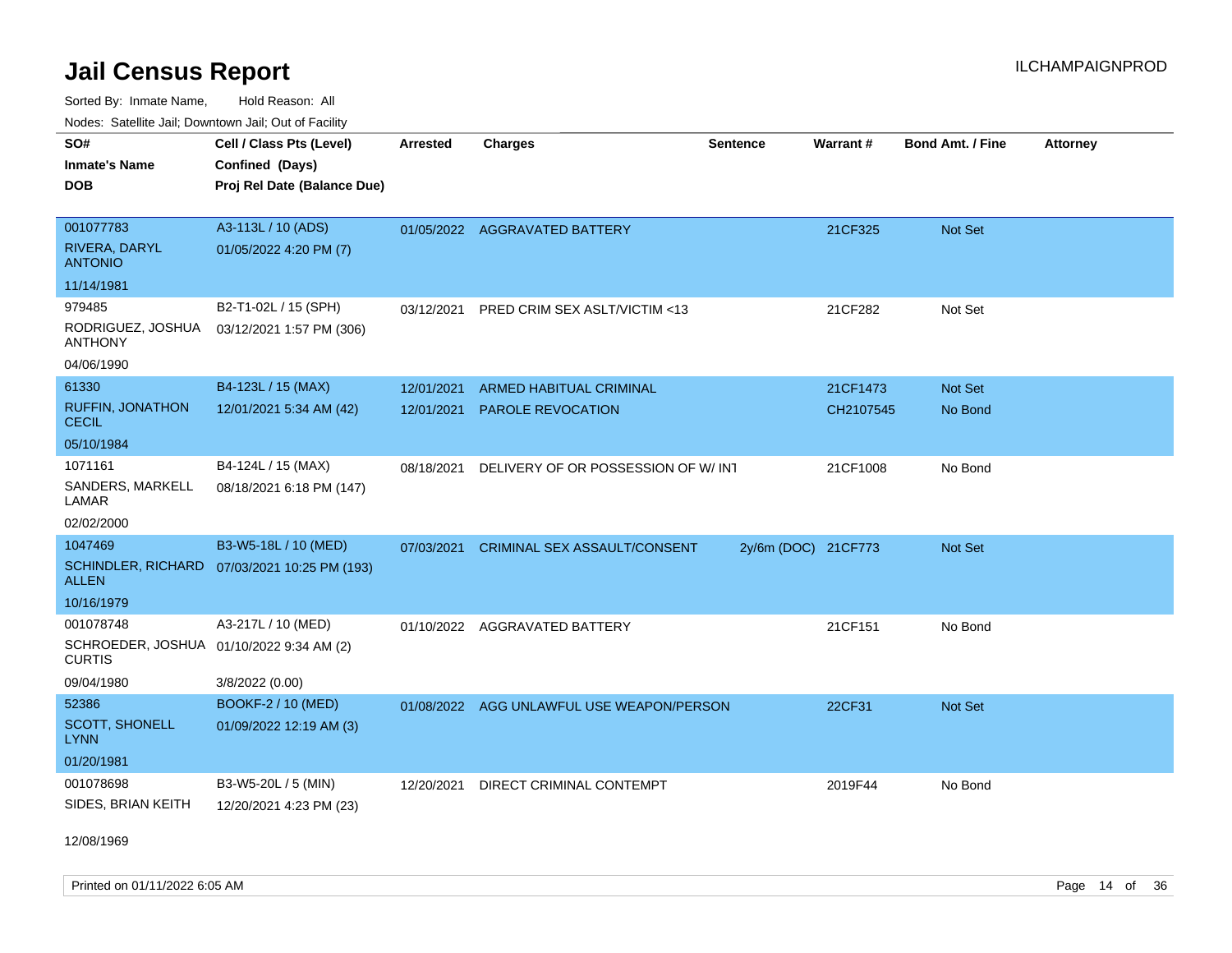| roaco. Catolino dall, Downtown dall, Out of Fability |                             |            |                                               |                 |             |                         |                 |
|------------------------------------------------------|-----------------------------|------------|-----------------------------------------------|-----------------|-------------|-------------------------|-----------------|
| SO#                                                  | Cell / Class Pts (Level)    | Arrested   | <b>Charges</b>                                | <b>Sentence</b> | Warrant#    | <b>Bond Amt. / Fine</b> | <b>Attorney</b> |
| <b>Inmate's Name</b>                                 | Confined (Days)             |            |                                               |                 |             |                         |                 |
| <b>DOB</b>                                           | Proj Rel Date (Balance Due) |            |                                               |                 |             |                         |                 |
|                                                      |                             |            |                                               |                 |             |                         |                 |
| 47195                                                | A3-215U / 5 (ADS)           | 12/27/2021 | <b>RESIDENTIAL BURGLARY</b>                   |                 | 2020CF1222  | 10000.00                |                 |
| <b>SIMMONS, JAMES</b>                                | 12/27/2021 8:42 AM (16)     | 12/28/2021 | FORGERY/ISSUE DOCUMENT/1 UPC                  |                 | 2021CF1595  | Not Set                 |                 |
| <b>ROBERT</b>                                        |                             | 12/28/2021 | <b>RESIDENTIAL BURGLARY</b>                   |                 | 2021CF1596  | Not Set                 |                 |
| 03/13/1975                                           |                             |            |                                               |                 |             |                         |                 |
| 001078441                                            | BOOKF-1 / 15 (ADS)          | 10/01/2021 | ARMED HABITUAL CRIMINAL                       |                 | 21CF1182    | Not Set                 |                 |
| SINGLETON, CORRIE<br>DERRELL                         | 10/01/2021 12:36 PM (103)   | 12/20/2021 | SPEEDING 26-34 MPH OVER LIMIT                 |                 | 2021TR2701  | 1000.00                 |                 |
| 05/07/1983                                           |                             |            |                                               |                 |             |                         |                 |
| 707102                                               | A4-205L / 5 (ADS)           |            | 01/06/2022 RESIST/OBSTRUCTING A PEACE OFFICEF |                 | 2019-CM-164 | No Bond                 |                 |
| <b>SKILLINGS, DANIEL</b><br><b>LEE</b>               | 01/06/2022 4:36 PM (6)      |            |                                               |                 |             |                         |                 |
| 04/24/1979                                           | 1/20/2022 (0.00)            |            |                                               |                 |             |                         |                 |
| 001078732                                            | A4-104L / 5 (ADS)           |            | 01/03/2022 DRIVING ON REVOKED LICENSE         |                 | 2021TR6406  | No Bond                 |                 |
| SPANGLO, ANGELO<br><b>JOSEPH</b>                     | 01/03/2022 11:09 AM (9)     |            |                                               |                 |             |                         |                 |
| 06/26/1965                                           | 1/12/2022 (0.00)            |            |                                               |                 |             |                         |                 |
| 001077770                                            | A2-221U / 5 (MIN)           |            | 01/06/2022 RESIDENTIAL BURGLARY               |                 | 21CF319     | Not Set                 |                 |
| STOFFLE, KELLY ANNE 01/06/2022 3:14 PM (6)           |                             |            |                                               |                 |             |                         |                 |
|                                                      |                             |            |                                               |                 |             |                         |                 |
| 04/12/1989                                           |                             |            |                                               |                 |             |                         |                 |
| 38305                                                | B2-T2-06L / 10 (SPH)        |            | 03/18/2020 CRIMINAL SEXUAL ABUSE              |                 | 20CF-343    | 500000.00               |                 |
| STOVER, JOSH<br>ANDREW                               | 03/18/2020 10:24 AM (665)   |            |                                               |                 |             |                         |                 |
| 08/18/1973                                           |                             |            |                                               |                 |             |                         |                 |
| 962484                                               | A3-115L / 10 (ADS)          |            | 12/29/2021 AGGRAVATED DOMESTIC BATTERY        |                 | 21CF1608    | Not Set                 |                 |
| TAYLOR, VINCENT<br><b>REGINALD</b>                   | 12/29/2021 7:23 AM (14)     |            |                                               |                 |             |                         |                 |
| 11/03/1988                                           |                             |            |                                               |                 |             |                         |                 |
| 001078471                                            | B4-127U / 10 (MED)          | 10/11/2021 | AGG UUW/VEHICLE/<21                           |                 | 21CF1210    | 100.00                  |                 |
| THATCH, OMARION                                      | 10/11/2021 1:26 AM (93)     |            |                                               |                 |             |                         |                 |
| <b>DIAMONTE</b>                                      |                             |            |                                               |                 |             |                         |                 |
| 09/05/2003                                           |                             |            |                                               |                 |             |                         |                 |
|                                                      |                             |            |                                               |                 |             |                         |                 |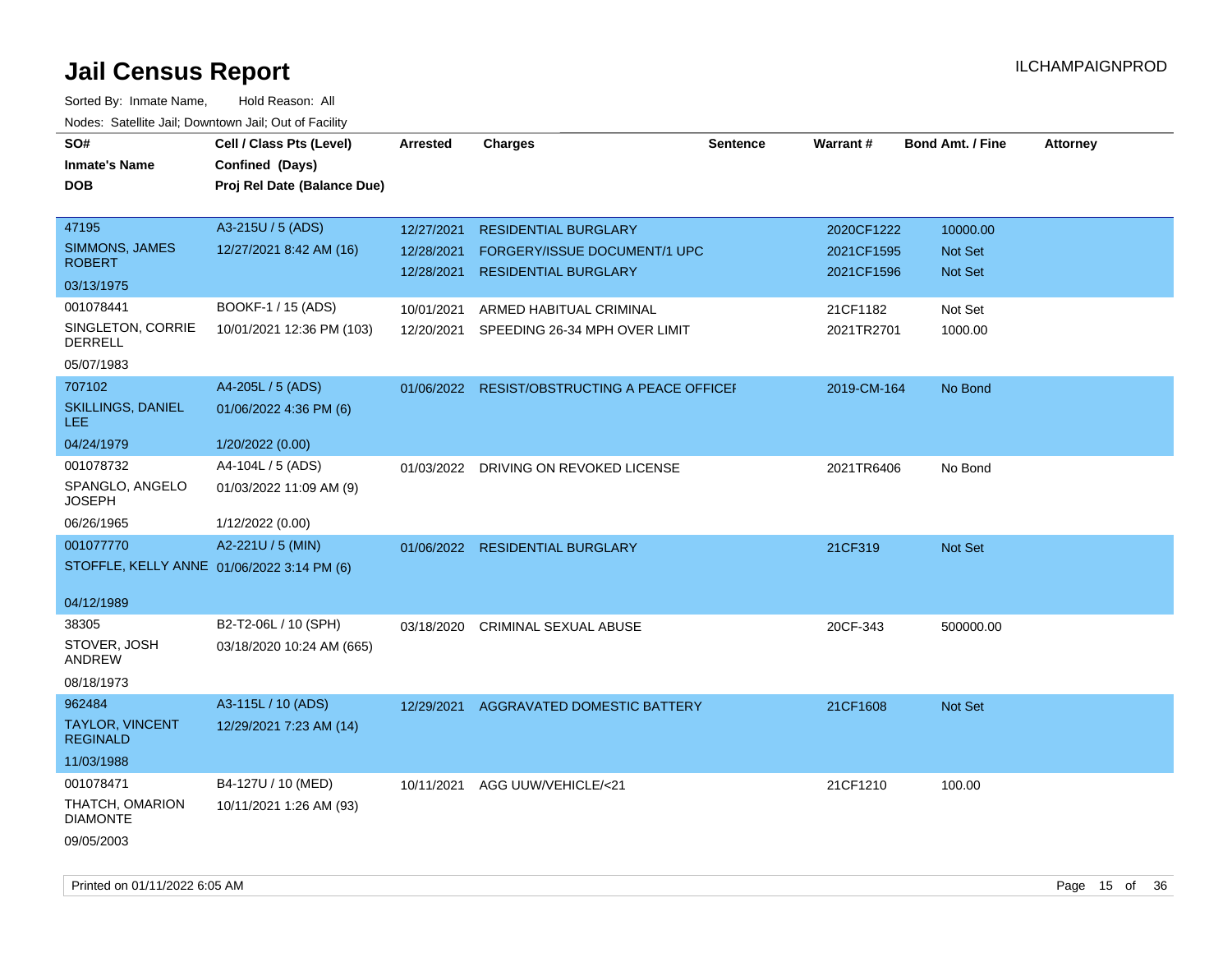Sorted By: Inmate Name, Hold Reason: All

| Nodes: Satellite Jail; Downtown Jail; Out of Facility |                             |                 |                                             |                 |            |                         |                 |
|-------------------------------------------------------|-----------------------------|-----------------|---------------------------------------------|-----------------|------------|-------------------------|-----------------|
| SO#                                                   | Cell / Class Pts (Level)    | <b>Arrested</b> | <b>Charges</b>                              | <b>Sentence</b> | Warrant#   | <b>Bond Amt. / Fine</b> | <b>Attorney</b> |
| <b>Inmate's Name</b>                                  | Confined (Days)             |                 |                                             |                 |            |                         |                 |
| <b>DOB</b>                                            | Proj Rel Date (Balance Due) |                 |                                             |                 |            |                         |                 |
|                                                       |                             |                 |                                             |                 |            |                         |                 |
| 001078745                                             | BOOKH-7 / 5 (MIN)           |                 | 01/09/2022 POSSESSING A CONTROLLED SUBSTANC |                 | 22CF34     | Not Set                 |                 |
| THOMAS, TRAVIS M                                      | 01/09/2022 9:33 PM (3)      |                 |                                             |                 |            |                         |                 |
| 11/05/1987                                            |                             |                 |                                             |                 |            |                         |                 |
| 32058                                                 | B4-123U / 15 (MAX)          | 06/14/2021      | AGG DISCH FIREARM                           |                 | 21CF690    | Not Set                 |                 |
| THOMPSON, STEVEN<br><b>ONEAL</b>                      | 06/14/2021 6:44 AM (212)    |                 |                                             |                 |            |                         |                 |
| 03/14/1969                                            |                             |                 |                                             |                 |            |                         |                 |
| 32910                                                 | B3-W1-02L / 10 (MED)        | 10/04/2021      | DOM BTRY/HARM/1-2 PRECONV                   |                 | 21CF1189   | Not Set                 |                 |
| <b>TULL, CHRISTOPHER</b><br><b>MICHAEL</b>            | 10/04/2021 10:53 PM (100)   |                 |                                             |                 |            |                         |                 |
| 04/02/1971                                            |                             |                 |                                             |                 |            |                         |                 |
| 1070737                                               | A1-126L / 15 (MAX)          | 10/14/2021      | AGG KIDNAPG/<13/INTEL DISABL                |                 | 2020CF418  | 250000.00               |                 |
| WASHINGTON,<br><b>JASTINA VIRGINIA</b>                | 10/14/2021 12:02 PM (90)    |                 |                                             |                 |            |                         |                 |
| 04/11/2000                                            |                             |                 |                                             |                 |            |                         |                 |
| 977140                                                | B1-203L / 10 (MED)          | 10/24/2021      | ARMED HABITUAL CRIMINAL                     |                 | 21CF1289   | Not Set                 |                 |
| <b>WEBSTER, DERRIAL</b><br><b>DEVON</b>               | 10/24/2021 2:46 AM (80)     |                 |                                             |                 |            |                         |                 |
| 01/14/1990                                            |                             |                 |                                             |                 |            |                         |                 |
| 001078328                                             | B1-207U / 15 (MAX)          | 08/30/2021      | FELON POSS/USE WEAPON/FIREARM               |                 | 21CF1045   | Not Set                 |                 |
| WHITE, JUSTIN<br><b>STEVEN</b>                        | 08/30/2021 10:48 AM (135)   |                 |                                             |                 |            |                         |                 |
| 10/25/1995                                            |                             |                 |                                             |                 |            |                         |                 |
| 54212                                                 | A3-214L / 10 (MED)          | 12/21/2021      | ARMED VIOLENCE/CATEGORY I                   |                 | 21CF1576   | Not Set                 |                 |
| <b>WHITLOCK, GEORGE</b>                               | 12/21/2021 1:20 PM (22)     | 12/21/2021      | RECEIVE/POSS/SELL STOLEN VEH                |                 | 2021CF669  | 10000.00                |                 |
| ABRAM                                                 |                             | 12/21/2021      | <b>VIOLATE ORDER PROTECTION</b>             |                 | 2021CM391  | 1000.00                 |                 |
| 11/10/1978                                            |                             | 12/21/2021      | OBSTRUCT JUST/DESTROY EVIDENCE              |                 | 2021CF1223 | 700.00                  |                 |
| 001078740                                             | A4-207U / 15 (MAX)          | 01/06/2022      | <b>PAROLE REVOCATION</b>                    |                 | CH2200093  | No Bond                 |                 |
| <b>WHITMORE, GARY</b>                                 | 01/06/2022 10:36 AM (6)     |                 |                                             |                 |            |                         |                 |
| 12/30/1969                                            |                             |                 |                                             |                 |            |                         |                 |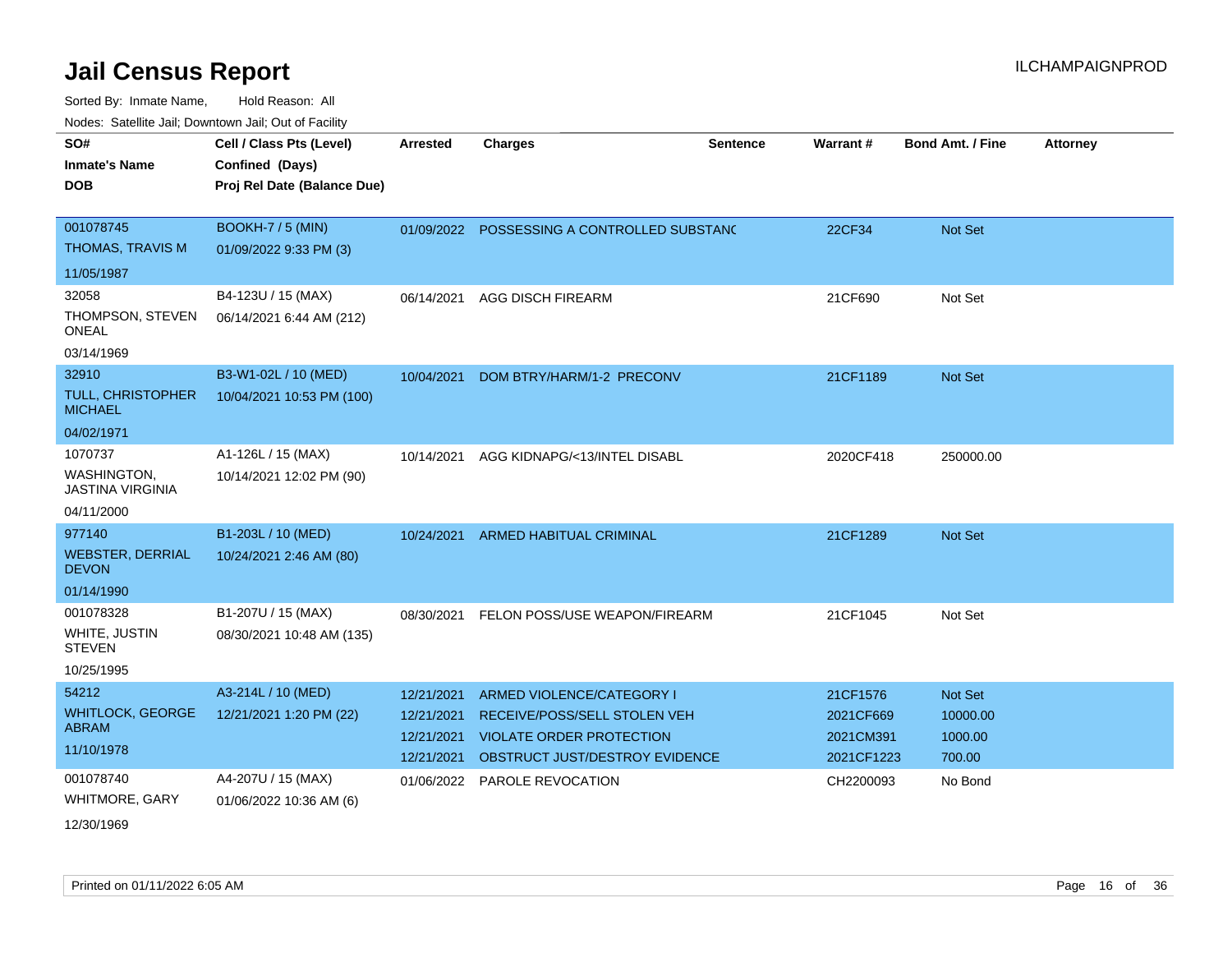| Nouco. Catolino can, Downtown can, Out of Facility |                             |                   |                                |                 |             |                         |                 |
|----------------------------------------------------|-----------------------------|-------------------|--------------------------------|-----------------|-------------|-------------------------|-----------------|
| SO#                                                | Cell / Class Pts (Level)    | Arrested          | <b>Charges</b>                 | <b>Sentence</b> | Warrant#    | <b>Bond Amt. / Fine</b> | <b>Attorney</b> |
| <b>Inmate's Name</b>                               | Confined (Days)             |                   |                                |                 |             |                         |                 |
| <b>DOB</b>                                         | Proj Rel Date (Balance Due) |                   |                                |                 |             |                         |                 |
|                                                    |                             |                   |                                |                 |             |                         |                 |
| 001078709                                          | A3-212L / 15 (MAX)          | 12/22/2021        | ARMED VIOLENCE/CATEGORY I      |                 | 21CF1586    | Not Set                 |                 |
| WILLIAMS, DAVID LEE                                | 12/22/2021 11:00 AM (21)    |                   |                                |                 |             |                         |                 |
|                                                    |                             |                   |                                |                 |             |                         |                 |
| 12/18/1989                                         |                             |                   |                                |                 |             |                         |                 |
| 1019420                                            | B1-105L / 10 (MED)          | 12/14/2021        | METH MANUFACTURING/15<100 GR   | 8y (DOC)        | 21CF205     | No Bond                 |                 |
| WILLIAMS,<br><b>MARSHAWN ANTONIO</b>               | 12/14/2021 1:56 PM (29)     |                   |                                |                 |             |                         |                 |
| 06/02/1994                                         |                             |                   |                                |                 |             |                         |                 |
| 638552                                             | B2-T2-08L / 5 (SPH)         | 10/07/2021        | CHILD PORNOGRAPHY/PHOTOGRAPH   |                 | 2021CF1207  | No Bond                 |                 |
| <b>WILLIAMS, MICHAEL</b><br><b>JAMES</b>           | 10/07/2021 12:20 PM (97)    |                   |                                |                 |             |                         |                 |
| 03/29/1964                                         |                             |                   |                                |                 |             |                         |                 |
| 1066370                                            | B1-101L / 15 (MAX)          | 07/28/2021        | ARMED VIOLENCE/CATEGORY III    |                 | 2021 CF 882 | Not Set                 |                 |
| <b>WILLIAMS, REONTE</b><br><b>REMIR</b>            | 07/28/2021 5:40 AM (168)    |                   |                                |                 |             |                         |                 |
| 05/14/1999                                         |                             |                   |                                |                 |             |                         |                 |
| 001078711                                          | A3-116L / 10 (MED)          | 12/22/2021        | AGG DISCHARGE FIREARM/OCC BLDG |                 | 21CF1585    | Not Set                 |                 |
| <b>WILLIS, RANDY</b><br><b>RAMEEL</b>              | 12/22/2021 4:15 PM (21)     |                   |                                |                 |             |                         |                 |
| 09/10/2003                                         |                             |                   |                                |                 |             |                         |                 |
| <b>Total Satellite Jail: 131</b>                   |                             | <b>Males: 111</b> | Females: 20<br>Unknown: 0      |                 |             |                         |                 |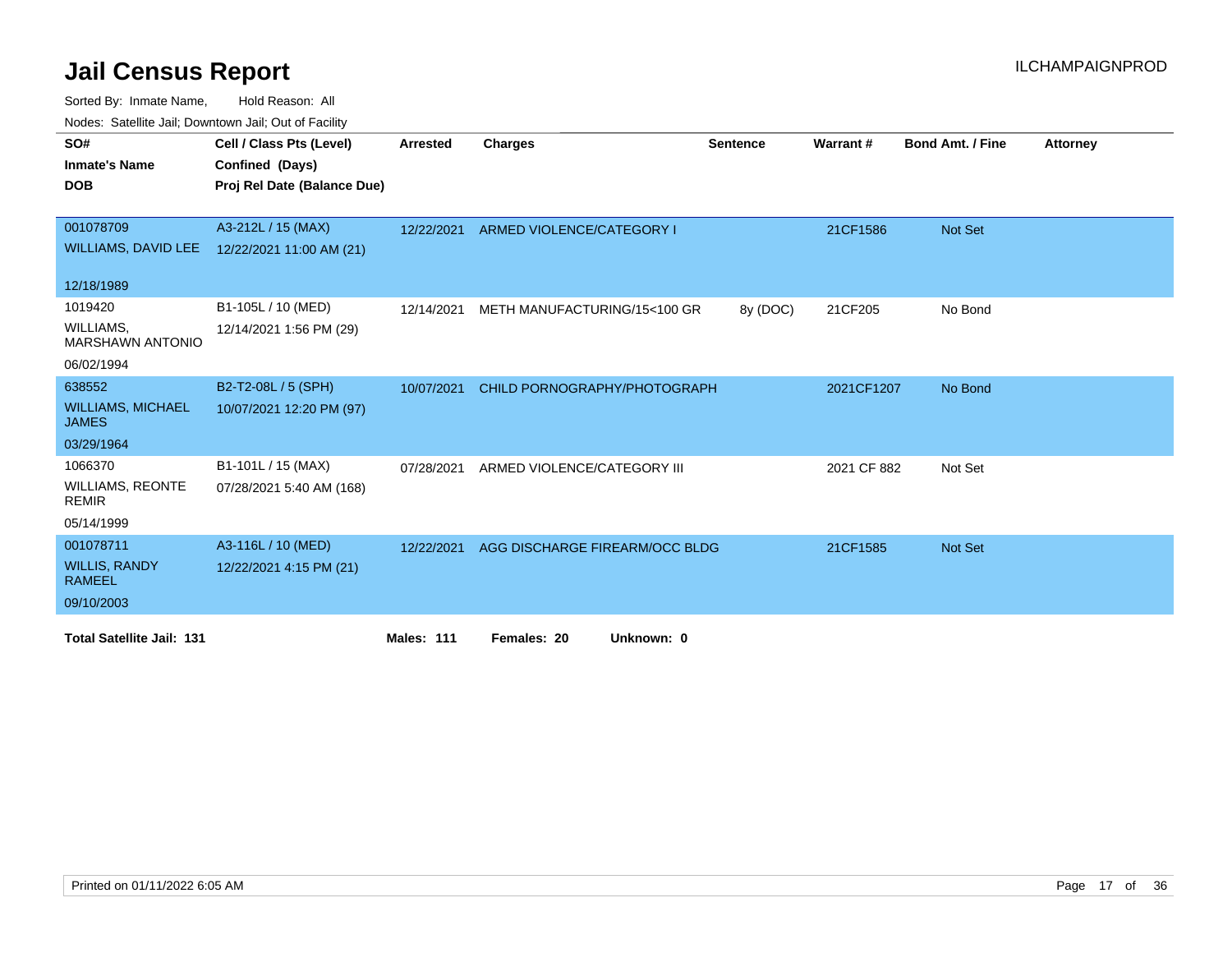| <b>Downtown Jail</b><br>SO#<br><b>Inmate's Name</b><br><b>DOB</b>  | Cell / Class Pts (Level)<br>Confined (Days)<br>Proj Rel Date (Balance Due) | <b>Arrested</b>                        | <b>Charges</b>                                                                      | <b>Sentence</b> | <b>Warrant#</b>                 | <b>Bond Amt. / Fine</b>                | <b>Attorney</b> |
|--------------------------------------------------------------------|----------------------------------------------------------------------------|----------------------------------------|-------------------------------------------------------------------------------------|-----------------|---------------------------------|----------------------------------------|-----------------|
| 1073165<br><b>ACKERMAN, CODY</b><br><b>JAMES</b><br>02/01/1989     | G4L / 5 (MIN)<br>04/30/2021 4:48 PM (257)                                  | 04/30/2021<br>04/30/2021<br>05/03/2021 | <b>BURGLARY</b><br>FORGERY/ISSUE/DELIVER DOCUMENT<br>FORGERY/ISSUE/DELIVER DOCUMENT |                 | 21CF516<br>19CF143<br>2018CF689 | Not Set<br>75000.00<br>2500.00 / 75.00 |                 |
| 969121<br><b>BECKLEY, ANTHONY</b><br><b>PATRICK</b><br>06/30/1989  | B1 / 15 (SPH)<br>11/25/2021 7:16 PM (48)                                   | 11/25/2021                             | <b>CRIM TRESPASS TO RESIDENCE</b>                                                   |                 | 21CF1444                        | Not Set                                |                 |
| 517915<br><b>BOXLEY, CHARLES</b><br><b>OMAR</b><br>01/10/1985      | G5U / 5 (MIN)<br>08/03/2021 2:18 PM (162)                                  | 08/03/2021<br>08/03/2021<br>08/03/2021 | FORGERY/ISSUE/DELIVER DOCUMENT<br><b>BURGLARY</b><br><b>BURGLARY</b>                |                 | 21CF289<br>21CF679              | No Bond<br>20000.00<br>20000.00        |                 |
| 1027929<br><b>BROUGHTON, MARK</b><br>ANTHONY, Junior<br>02/15/1990 | F6L / 15 (MAX)<br>12/18/2021 2:55 AM (25)                                  | 12/18/2021                             | HOME INVASION/CAUSE INJURY                                                          |                 | 21CF1560                        | No Bond                                |                 |
| 1067476<br><b>BROWN, JAMES</b><br><b>BRONELL</b><br>01/08/1996     | F5L / 10 (MED)<br>11/13/2021 2:35 AM (60)                                  | 11/13/2021<br>11/13/2021               | AGG DOMESTIC BATTERY/STRANGLE<br><b>RESIDENTIAL BURGLARY</b>                        |                 | 20CF575<br>21CF385              | 5000.00<br>25000.00                    |                 |
| 995432<br><b>BROWN, JAVON</b><br><b>SHANTEZ</b><br>10/14/1991      | H5L / 10 (ADS)<br>12/20/2021 2:06 AM (23)                                  | 12/20/2021                             | FAIL TO RPT WKLY/NO FIXED ADDR                                                      |                 | 21CF1559                        | Not Set                                |                 |
| 1075941<br><b>BROWN, LIONEL</b><br><b>TERRELL</b><br>10/19/1981    | G2L / 5 (MIN)<br>10/08/2021 5:16 PM (96)                                   | 10/08/2021                             | <b>HARASS WITNESS/FAMILY MBR/REP</b>                                                |                 | 2021CF1188                      | 500000.00                              |                 |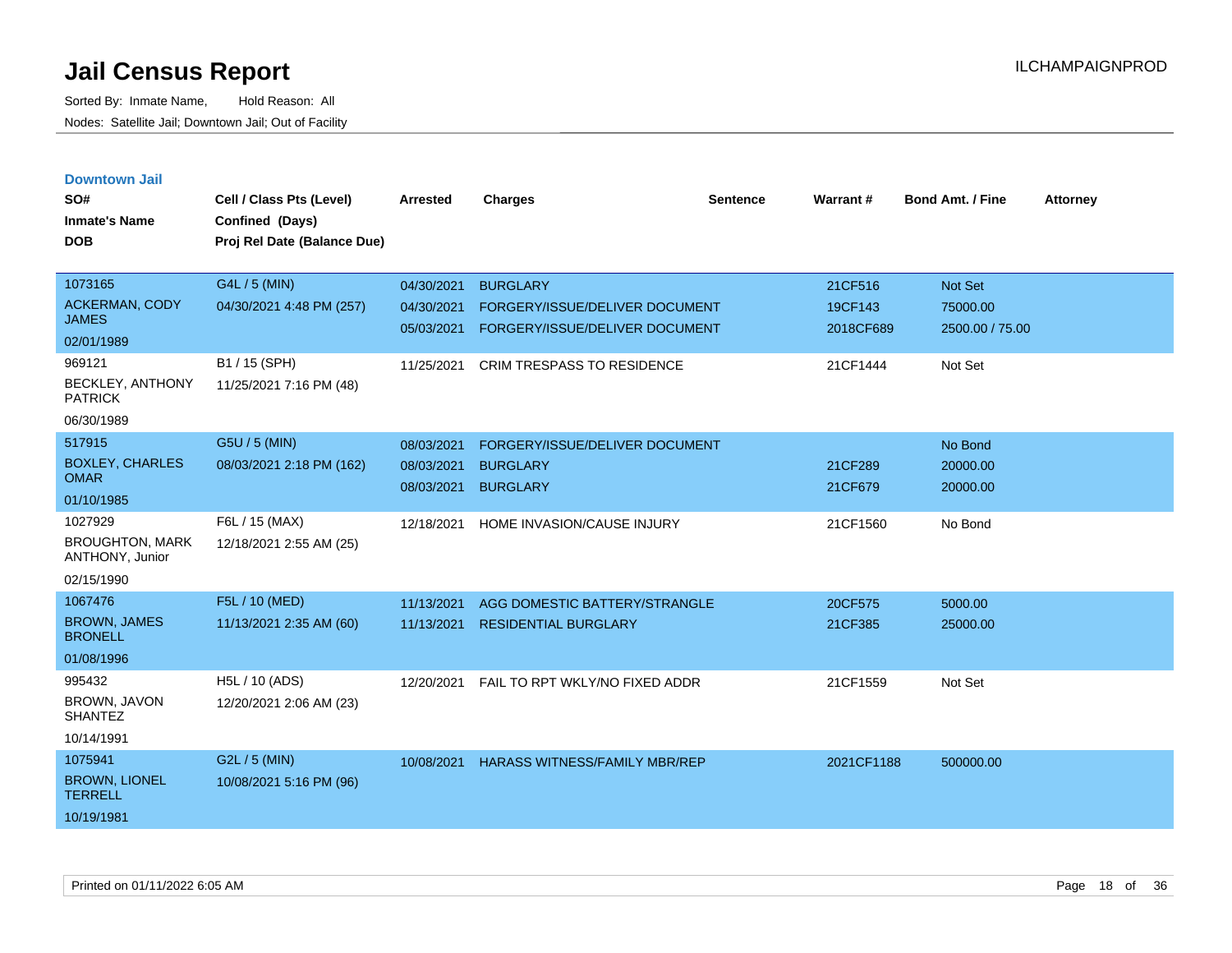| SO#                                              | Cell / Class Pts (Level)    | <b>Arrested</b> | <b>Charges</b>                          | <b>Sentence</b> | Warrant#  | <b>Bond Amt. / Fine</b> | <b>Attorney</b> |
|--------------------------------------------------|-----------------------------|-----------------|-----------------------------------------|-----------------|-----------|-------------------------|-----------------|
| <b>Inmate's Name</b>                             |                             |                 |                                         |                 |           |                         |                 |
|                                                  | Confined (Days)             |                 |                                         |                 |           |                         |                 |
| <b>DOB</b>                                       | Proj Rel Date (Balance Due) |                 |                                         |                 |           |                         |                 |
| 1068812                                          | F1L / 15 (MAX)              |                 |                                         |                 |           |                         |                 |
|                                                  |                             | 12/21/2021      | AGG DISCHARGE FIREARM/OCC VEH           |                 | 21CF741   | Not Set                 |                 |
| BRYANT, DANNY<br><b>EUGENE</b>                   | 12/21/2021 1:50 PM (22)     |                 | 12/21/2021 FELON POSS/USE FIREARM PRIOR |                 | 21CF1568  | Not Set                 |                 |
| 11/22/1989                                       |                             |                 |                                         |                 |           |                         |                 |
| 61904                                            | D4 / 15 (ADS)               | 10/23/2021      | <b>ROBBERY</b>                          |                 | 21CF1287  | Not Set                 |                 |
| <b>BURNETT, TIMOTHY</b><br><b>LYNN</b>           | 10/23/2021 5:43 PM (81)     |                 |                                         |                 |           |                         |                 |
| 09/09/1983                                       |                             |                 |                                         |                 |           |                         |                 |
| 1075361                                          | <b>J6L / 5 (ADS)</b>        | 04/16/2021      | <b>BURGLARY</b>                         |                 | 21CF414   | <b>Not Set</b>          |                 |
| <b>COWART, TORREY</b><br><b>BENJAMEN, Junior</b> | 04/16/2021 9:17 PM (271)    |                 |                                         |                 |           |                         |                 |
| 11/22/1987                                       |                             |                 |                                         |                 |           |                         |                 |
| 1076276                                          | G1L / 5 (MIN)               | 12/20/2021      | THEFT/CONTROL <\$500/PRIOR              | $2y/6m$ (DOC)   |           | Not Set                 |                 |
| COX, SEAN MICHAEL                                | 12/20/2021 12:45 PM (23)    | 12/20/2021      | WARRANT OUT OF COUNTY                   |                 | 21CM99    | 3000.00                 |                 |
|                                                  |                             |                 |                                         |                 |           |                         |                 |
| 02/06/1985                                       |                             |                 |                                         |                 |           |                         |                 |
| 1067370                                          | E3L / 15 (MAX)              | 11/05/2021      | FIREARM/FOID INVALID/NOT ELIG           |                 | 21CF1370  | <b>Not Set</b>          |                 |
| DAVIS, AUSTIN<br><b>CHRISTOPHER</b>              | 11/06/2021 12:23 AM (67)    |                 |                                         |                 |           |                         |                 |
| 08/11/1997                                       |                             |                 |                                         |                 |           |                         |                 |
| 1066719                                          | E4L / 10 (MED)              | 06/09/2021      | AGG DOMESTIC BATTERY/STRANGLE           |                 | 21CF310   | 100000.00               |                 |
| DAVIS, TAVEON                                    | 06/09/2021 10:50 PM (217)   | 06/09/2021      | RET THEFT/DISP MERCH/>\$300             |                 | 19CF959   | 5000.00                 |                 |
| <b>CORNELIUS</b>                                 |                             | 06/09/2021      | RETAIL THEFT/DISP MERCH/<\$300          |                 | 19CM897   | 3000.00                 |                 |
| 12/21/1997                                       |                             |                 |                                         |                 |           |                         |                 |
| 001077214                                        | F9U / 15 (MAX)              | 12/20/2021      | <b>MURDER</b>                           |                 | 21CF1572  | Not Set                 |                 |
| DAVIS-MURDOCK,<br><b>ERION VASSHAD</b>           | 12/21/2021 10:13 AM (22)    | 12/22/2021      | PAROLE REVOCATION                       |                 | CH2107977 | Not Set                 |                 |
| 06/22/1998                                       |                             |                 |                                         |                 |           |                         |                 |
| 001078223                                        | G6L / 5 (MIN)               | 11/09/2021      | AGG DUI/NO VALID DL                     |                 | 21CF1382  | Not Set                 |                 |
| DIEGO-MATEO,<br><b>JOAQUIN</b>                   | 11/09/2021 10:52 PM (64)    |                 |                                         |                 |           |                         |                 |
| 01/23/2002                                       |                             |                 |                                         |                 |           |                         |                 |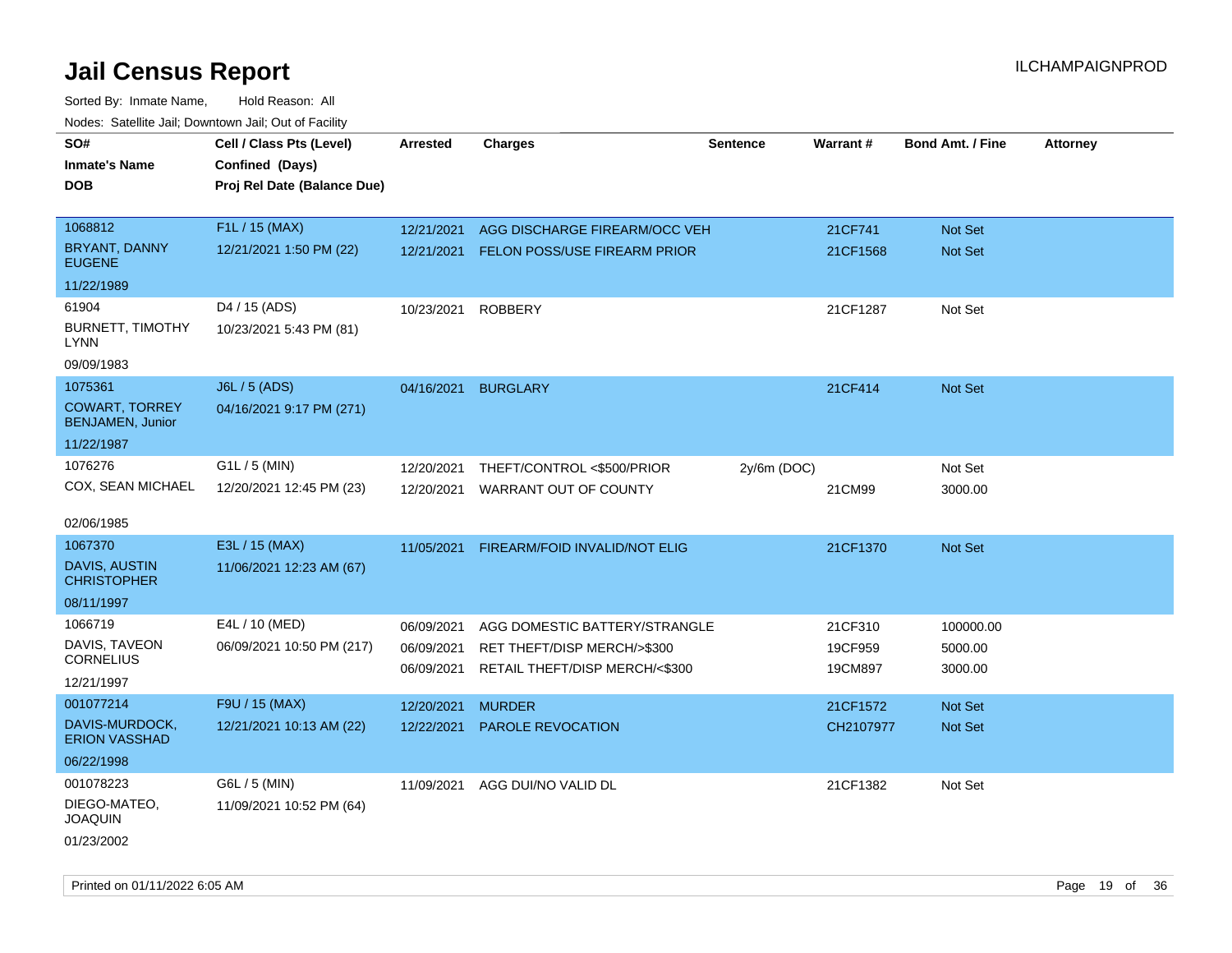| roaco. Calcinio can, Downtown can, Out or Faoint |                                              |                 |                                         |                 |            |                         |                 |
|--------------------------------------------------|----------------------------------------------|-----------------|-----------------------------------------|-----------------|------------|-------------------------|-----------------|
| SO#                                              | Cell / Class Pts (Level)                     | <b>Arrested</b> | <b>Charges</b>                          | <b>Sentence</b> | Warrant#   | <b>Bond Amt. / Fine</b> | <b>Attorney</b> |
| <b>Inmate's Name</b>                             | Confined (Days)                              |                 |                                         |                 |            |                         |                 |
| <b>DOB</b>                                       | Proj Rel Date (Balance Due)                  |                 |                                         |                 |            |                         |                 |
|                                                  |                                              |                 |                                         |                 |            |                         |                 |
| 571307                                           | J3L / 15 (ADS)                               | 09/14/2020      | <b>CRIM SEXUAL ABUSE/CONSENT</b>        |                 | 2020CF1026 | Not Set                 |                 |
| <b>DOMINGO-</b><br>CASTANEDA,                    | 09/14/2020 11:19 PM (485)                    | 09/14/2020      | <b>PRED CRIM SEX ASLT/VICTIM &lt;13</b> |                 | 2020CF1025 | <b>Not Set</b>          |                 |
| 09/29/1989                                       |                                              |                 |                                         |                 |            |                         |                 |
| 527379                                           | D6 / 15 (ADS)                                | 10/25/2021      | ARMED HABITUAL CRIMINAL                 |                 | 21CF1297   | Not Set                 |                 |
| DRAKE, MARCELL<br>DEON                           | 10/25/2021 5:05 PM (79)                      | 10/27/2021      | AGG DOMESTIC BATTERY/STRANGLE           |                 | 21CF1245   | Not Set                 |                 |
| 04/20/1987                                       |                                              |                 |                                         |                 |            |                         |                 |
| 959292                                           | K1 / 15 (ADS)                                | 04/01/2021      | ATTEMPT (FIRST DEGREE MURDER)           |                 | 2020CF565  | 2000000.00              |                 |
| DUNCAN, COREYON<br><b>ANTHONY</b>                | 04/01/2021 8:46 PM (286)                     | 12/17/2021      | <b>MURDER</b>                           |                 | 21CF1542   | <b>Not Set</b>          |                 |
| 01/17/1989                                       |                                              |                 |                                         |                 |            |                         |                 |
| 43977                                            | $15/5$ (MIN)                                 | 12/20/2021      | AGG FLEEING POLICE/21 MPH OVER          |                 | 21CF1566   | Not Set                 |                 |
| <b>EMKES, DOUGLAS</b><br>ALAN                    | 12/20/2021 9:59 AM (23)                      | 12/20/2021      | PAROLE REVOCATION                       |                 |            | No Bond                 |                 |
| 06/08/1959                                       |                                              |                 |                                         |                 |            |                         |                 |
| 1053207                                          | K3 / 15 (SPH)                                | 06/06/2019      | MURDER/INTENT TO KILL/INJURE            |                 | 2019-CF849 | 2000000.00              |                 |
| FAUST, JAQUAVEON<br>LAVELL                       | 06/06/2019 2:24 PM (951)                     |                 |                                         |                 |            |                         |                 |
| 07/25/1996                                       |                                              |                 |                                         |                 |            |                         |                 |
| 962759                                           | E6L / 5 (ADS)                                | 07/16/2021      | <b>METH DELIVERY&lt;5 GRAMS</b>         |                 | 21CF833    | Not Set                 |                 |
|                                                  | FINLEY, KEVIN DANTE 07/16/2021 9:44 PM (180) | 07/29/2021      | AGG CRIM SEX ASSAULT/FELONY             |                 | 21CF891    | No Bond                 |                 |
| 12/28/1988                                       |                                              |                 |                                         |                 |            |                         |                 |
| 524764                                           | G3L / 5 (MIN)                                | 09/18/2021      | METH DELIVERY/15<100 GRAMS              |                 | 21CF627    | 50000.00                |                 |
| <b>FISCUS, ROBERT</b><br><b>LOWELL</b>           | 09/18/2021 10:50 AM (116)                    |                 |                                         |                 |            |                         |                 |
| 02/17/1986                                       |                                              |                 |                                         |                 |            |                         |                 |
| 1068518                                          | G8U / 5 (MIN)                                | 12/16/2021      | <b>BURGLARY</b>                         |                 | 21CF54     | 10000.00                |                 |
| FULFORD, WILLIE                                  | 12/15/2021 11:16 PM (28)                     | 12/16/2021      | <b>BURGLARY</b>                         |                 | 21CF416    | 10000.00                |                 |
| Junior                                           |                                              | 12/16/2021      | <b>RESIST/OBSTRUCT WITH INJURY</b>      |                 | 21C370     | 5000.00                 |                 |
| 12/12/1963                                       |                                              |                 |                                         |                 |            |                         |                 |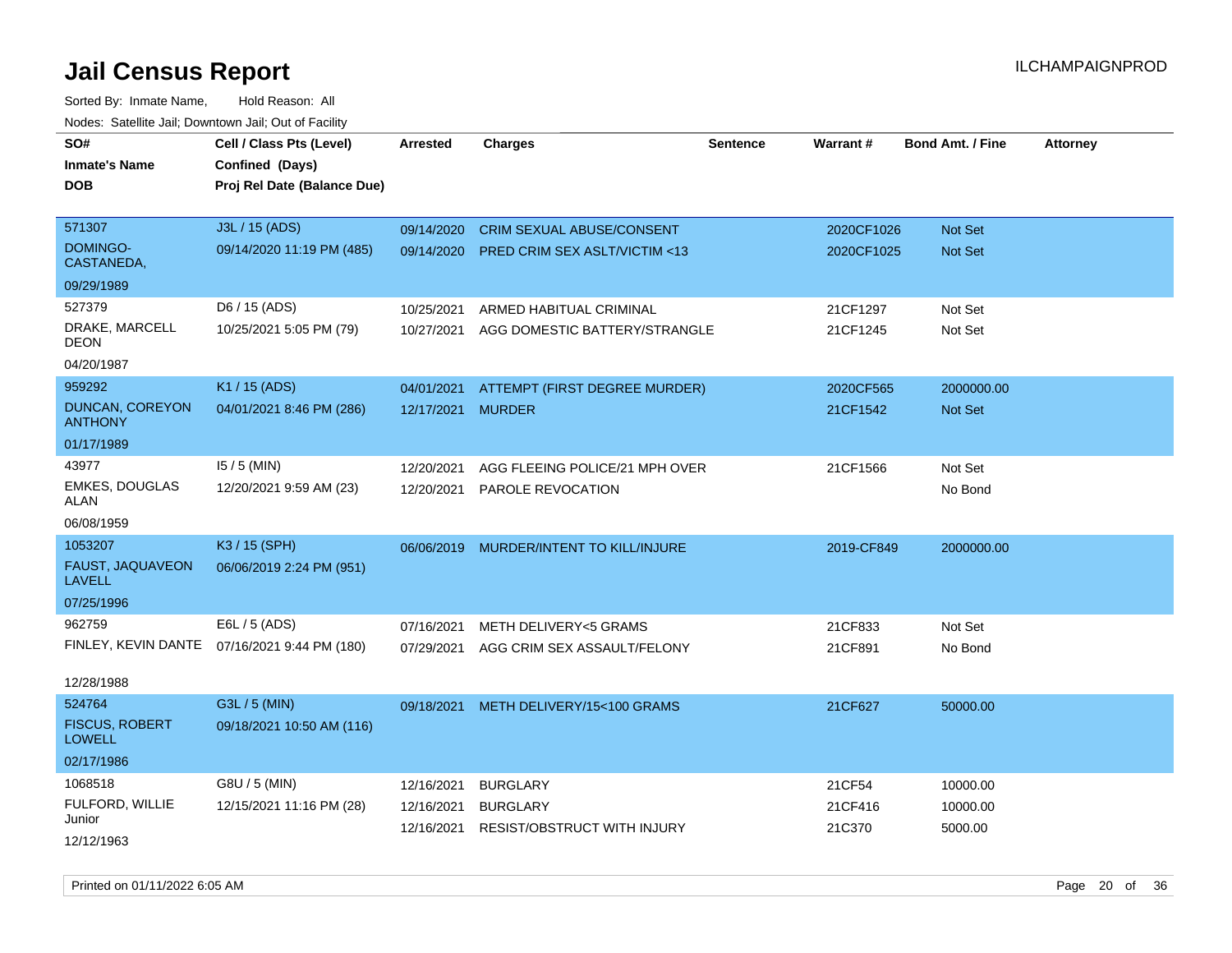Sorted By: Inmate Name, Hold Reason: All Nodes: Satellite Jail; Downtown Jail; Out of Facility

| rouco. Calcinic Jan, Downtown Jan, Out of Facility |                                             |                 |                                         |                 |                 |                         |                 |
|----------------------------------------------------|---------------------------------------------|-----------------|-----------------------------------------|-----------------|-----------------|-------------------------|-----------------|
| SO#                                                | Cell / Class Pts (Level)                    | <b>Arrested</b> | <b>Charges</b>                          | <b>Sentence</b> | <b>Warrant#</b> | <b>Bond Amt. / Fine</b> | <b>Attorney</b> |
| Inmate's Name                                      | Confined (Days)                             |                 |                                         |                 |                 |                         |                 |
| DOB                                                | Proj Rel Date (Balance Due)                 |                 |                                         |                 |                 |                         |                 |
|                                                    |                                             |                 |                                         |                 |                 |                         |                 |
| 1068917                                            | $H1L / 5$ (MIN)                             |                 | 08/11/2021 VIO ORDER/PRIOR VIO OF ORDER |                 | 21CF965         | <b>Not Set</b>          |                 |
| <b>GARCIA, JUAN</b><br><b>CARLOS</b>               | 08/11/2021 9:24 PM (154)                    |                 |                                         |                 |                 |                         |                 |
| 10/21/1997                                         |                                             |                 |                                         |                 |                 |                         |                 |
| 32913                                              | I1 / 15 (ADS)                               | 12/03/2021      | PRED CRIM SEX ASLT/VICTIM <13           |                 | 21CF1481        | Not Set                 |                 |
| GROB, WARREN A,<br>Junior                          | 12/03/2021 4:24 PM (40)                     |                 |                                         |                 |                 |                         |                 |
| 12/07/1950                                         |                                             |                 |                                         |                 |                 |                         |                 |
| 1073611                                            | G3U / 5 (MIN)                               | 02/09/2021      | MFG 15>100 GR ECSTASY/ANALOG            |                 | 21CF121         | 500000.00               |                 |
| <b>HAYES, CAMERON</b><br>TAYLOR MALEEK             | 02/09/2021 3:10 PM (337)                    | 02/09/2021      | DELIVERY OF OR POSSESSION OF W/ INT     |                 | 21CF160         | <b>Not Set</b>          |                 |
| 08/10/1998                                         |                                             |                 |                                         |                 |                 |                         |                 |
| 544770                                             | D3 / 10 (MED)                               | 08/14/2021      | AGG DOMESTIC BATTERY/STRANGLE           |                 | 2021CF514       | 25000.00                |                 |
| HAYES, DEVON<br><b>JERMAINE</b>                    | 08/14/2021 2:56 AM (151)                    | 08/14/2021      | AGGRAVATED DOMESTIC BATTERY             |                 | 21CF977         | No Bond                 |                 |
| 11/07/1987                                         |                                             |                 |                                         |                 |                 |                         |                 |
| 972300                                             | F6U / 10 (MED)                              | 12/22/2021      | <b>RESIDENTIAL BURGLARY</b>             |                 | 18CF1691        | 25000.00                |                 |
| <b>HOLT, MICHAEL</b><br>TERRELL                    | 12/22/2021 8:36 AM (21)                     | 12/22/2021      | AGG CRIM SEX ABUSE/VICTIM <9            |                 | 19CF1277        | 250000.00               |                 |
| 12/25/1989                                         |                                             |                 |                                         |                 |                 |                         |                 |
| 1063119                                            | J5L / 10 (MED)                              | 11/05/2021      | <b>BURGLARY</b>                         |                 | 2018CF877       | 10000.00                |                 |
| HUNT, KHALLEEL<br>MALIK                            | 11/05/2021 7:47 AM (68)                     |                 |                                         |                 |                 |                         |                 |
| 03/28/1999                                         |                                             |                 |                                         |                 |                 |                         |                 |
| 001077437                                          | F1U / 10 (MED)                              | 08/23/2021      | DOM BTRY/CONTACT/1-2 PRECONV            |                 | 21CF1025        | Not Set                 |                 |
| JOHNSON, ANTONIO<br>LASHAUN                        | 08/23/2021 7:48 PM (142)                    |                 |                                         |                 |                 |                         |                 |
| 01/06/1980                                         |                                             |                 |                                         |                 |                 |                         |                 |
| 1073894                                            | E1U / 10 (ADS)                              | 09/09/2021      | VIOLATE SEX OFFENDER REGIS/2+           |                 | 2021CF920       | 10000.00                |                 |
|                                                    | JOKICH, ANTON VEGO 09/09/2021 2:14 PM (125) |                 |                                         |                 |                 |                         |                 |

05/30/1969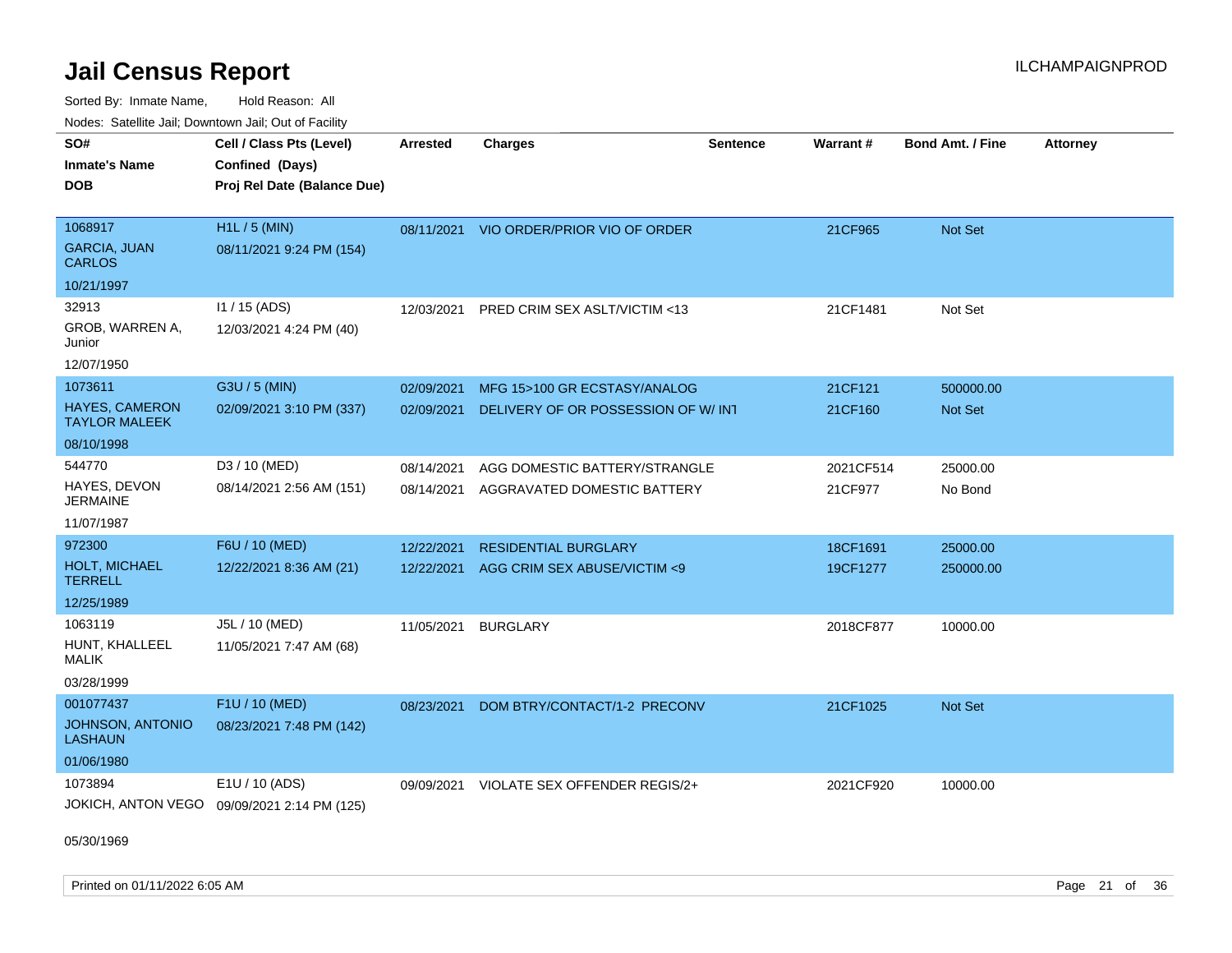| SO#                                        | Cell / Class Pts (Level)    | <b>Arrested</b> | <b>Charges</b>                            | <b>Sentence</b> | Warrant#  | <b>Bond Amt. / Fine</b> | Attorney |
|--------------------------------------------|-----------------------------|-----------------|-------------------------------------------|-----------------|-----------|-------------------------|----------|
| <b>Inmate's Name</b>                       | Confined (Days)             |                 |                                           |                 |           |                         |          |
| <b>DOB</b>                                 | Proj Rel Date (Balance Due) |                 |                                           |                 |           |                         |          |
|                                            |                             |                 |                                           |                 |           |                         |          |
| 24308                                      | D <sub>2</sub> / 15 (MAX)   | 06/03/2021      | <b>ROBBERY</b>                            |                 | 21CF625   | No Bond                 |          |
| <b>KWIATKOWSKI,</b><br><b>ROBERT JOHN</b>  | 06/03/2021 10:40 PM (223)   |                 |                                           |                 |           |                         |          |
| 08/08/1963                                 |                             |                 |                                           |                 |           |                         |          |
| 001078693                                  | G1U / 5 (MIN)               | 12/19/2021      | RECEIVE/POSS/SELL STOLEN VEH              |                 | 21CF1555  | Not Set                 |          |
| LARGE, JOSHUA DALE 12/19/2021 4:54 AM (24) |                             | 12/19/2021      | <b>RETAIL THEFT</b>                       |                 | 2021CM216 | 5000.00                 |          |
|                                            |                             | 12/19/2021      | <b>RETAIL THEFT</b>                       |                 | 2021CF422 | 20000.00                |          |
| 10/27/1985                                 |                             |                 |                                           |                 |           |                         |          |
| 26787                                      | F4U / 10 (MED)              | 12/18/2021      | <b>RESIDENTIAL BURGLARY</b>               |                 | 21CF1558  | Not Set                 |          |
| LAURENT, JOHN<br><b>WAYNE</b>              | 12/18/2021 9:30 PM (25)     |                 |                                           |                 |           |                         |          |
| 02/01/1967                                 |                             |                 |                                           |                 |           |                         |          |
| 29681                                      | J2L / 15 (ADS)              | 07/14/2020      | PREDATORY CRIMINAL SEX ASSLT/CHILE        |                 | 20CF-781  | 250000.00               |          |
| LENOIR, JOHN<br><b>CHRISTOPHER</b>         | 07/14/2020 12:51 PM (547)   |                 |                                           |                 |           |                         |          |
| 04/20/1966                                 |                             |                 |                                           |                 |           |                         |          |
| 001078320                                  | J1L / 10 (SPH)              | 11/23/2021      | <b>RESIST/OBSTRUCTING A PEACE OFFICEF</b> |                 | 21CM539   | Not Set                 |          |
| <b>MARSH, PAUL</b><br>OLUFUNMILAYO         | 11/23/2021 2:32 PM (50)     |                 |                                           |                 |           |                         |          |
| 07/13/1994                                 |                             |                 |                                           |                 |           |                         |          |
| 45113                                      | E2L / 15 (MAX)              | 11/20/2021      | ARMED HABITUAL CRIMINAL                   |                 | 21CF1424  | No Bond                 |          |
| MARTIN, JEREMIAH<br><b>FRANCIS</b>         | 11/20/2021 1:18 AM (53)     |                 |                                           |                 |           |                         |          |
| 01/18/1977                                 |                             |                 |                                           |                 |           |                         |          |
| 1063030                                    | I3 / 15 (ADS)               | 12/20/2021      | <b>MURDER</b>                             |                 | 21CF1571  | Not Set                 |          |
| MASON, RYAN ONEIAL 12/21/2021 9:30 AM (22) |                             | 12/22/2021      | PAROLE REVOCATION                         |                 | CH2107979 | Not Set                 |          |
| 02/22/1991                                 |                             |                 |                                           |                 |           |                         |          |
| 1066623                                    | G6U / 5 (MIN)               | 11/17/2021      | MFG/DEL 15<100 GR COCA/ANALOG             |                 | 17CF1093  | 75000.00                |          |
| MATA-OROZCO,                               | 11/17/2021 5:08 PM (56)     |                 |                                           |                 |           |                         |          |
| <b>OLEGARIO</b>                            |                             |                 |                                           |                 |           |                         |          |
| 03/06/1995                                 |                             |                 |                                           |                 |           |                         |          |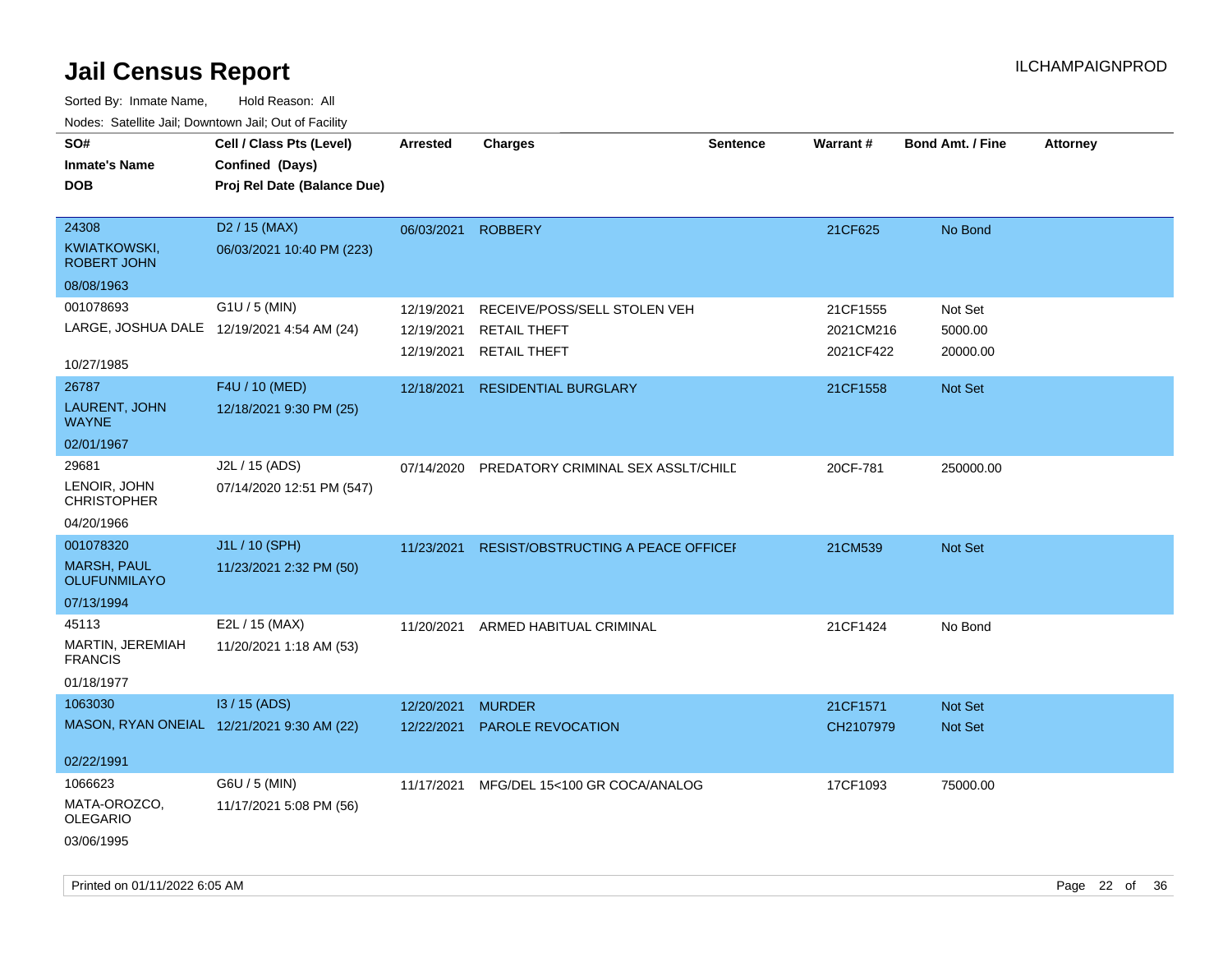Sorted By: Inmate Name, Hold Reason: All

Nodes: Satellite Jail; Downtown Jail; Out of Facility

| $1100000$ . Catomic ban, Bowmown ban, Oat of Fability                |                                                                            |                          |                                                                |                 |                     |                         |                 |
|----------------------------------------------------------------------|----------------------------------------------------------------------------|--------------------------|----------------------------------------------------------------|-----------------|---------------------|-------------------------|-----------------|
| SO#<br><b>Inmate's Name</b><br><b>DOB</b>                            | Cell / Class Pts (Level)<br>Confined (Days)<br>Proj Rel Date (Balance Due) | <b>Arrested</b>          | <b>Charges</b>                                                 | <b>Sentence</b> | Warrant#            | <b>Bond Amt. / Fine</b> | <b>Attorney</b> |
| 001078249<br>MCCLENDON, CALVIN<br>M                                  | B3 / 10 (MED)<br>08/07/2021 8:56 AM (158)                                  | 08/07/2021               | FELON POSS/USE WEAPON/FIREARM                                  |                 | 21CF947             | Not Set                 |                 |
| 04/29/1990                                                           |                                                                            |                          |                                                                |                 |                     |                         |                 |
| 40235<br>MERRIWEATHER,<br><b>MARCUS TODD</b><br>11/28/1967           | G9U / 5 (MIN)<br>10/04/2021 4:41 PM (100)                                  | 10/04/2021               | AGG DUI/4                                                      |                 | 2021CF1145          | 35000.00                |                 |
|                                                                      |                                                                            |                          |                                                                |                 |                     |                         |                 |
| 1040273<br>METCALFE, LANELL<br><b>JARON</b>                          | E5U / 15 (ADS)<br>09/30/2021 11:32 PM (104)                                | 09/30/2021               | <b>PRED CRIM SEX ASLT/VICTIM &lt;13</b>                        |                 | 21CF329             | 500000.00               |                 |
| 09/22/1988                                                           |                                                                            |                          |                                                                |                 |                     |                         |                 |
| 1075635<br>MILES, DEVLON VON,<br>Junior                              | B <sub>2</sub> / 10 (ADS)<br>05/11/2021 10:39 PM (246)                     | 05/11/2021<br>05/11/2021 | AGG DISCHARGE FIREARM/OCC VEH<br>MFG/DEL CANNABIS/30-500 GRAMS |                 | 21CF538<br>20CF1402 | Not Set<br>100000.00    |                 |
| 11/04/2000                                                           |                                                                            |                          |                                                                |                 |                     |                         |                 |
| 48033<br>MOORE,<br><b>CHRISTOPHER ALLEN</b>                          | G9L / 5 (ADS)<br>12/04/2021 4:38 PM (39)                                   | 12/04/2021               | DOMESTIC BATTERY/OTHER PRIOR                                   | 4y (DOC)        | 21CF1482            | <b>Not Set</b>          |                 |
| 07/02/1976                                                           |                                                                            |                          |                                                                |                 |                     |                         |                 |
| 1069209<br>MOORE, DEVONTE<br>JAMAL<br>09/24/1995                     | 14 / 10 (ADS)<br>04/07/2021 6:25 PM (280)                                  | 04/07/2021               | AGG BATTERY/GREAT BODILY HARM                                  |                 | 21CF376             | Not Set                 |                 |
| 1074169<br>PANZER, IAN RICHARD 12/21/2021 2:24 PM (22)<br>07/04/1988 | F4L / 10 (MED)                                                             | 12/21/2021               | AGGRAVATED DOMESTIC BATTERY                                    |                 | 21CF1567            | Not Set                 |                 |
| 1022441                                                              | H6L / 10 (ADS)                                                             | 10/27/2021               | AGG BATTERY/PEACE OFFICER                                      |                 | 2021 CF 12          | No Bond                 |                 |
| PICKENS, DONTRELL<br><b>DEMAR</b><br>12/10/1993                      | 10/27/2021 1:39 PM (77)                                                    | 10/27/2021               | AGG BATTERY/PEACE OFFICER                                      |                 | 2020 CF 1488        | No Bond                 |                 |

Printed on 01/11/2022 6:05 AM Page 23 of 36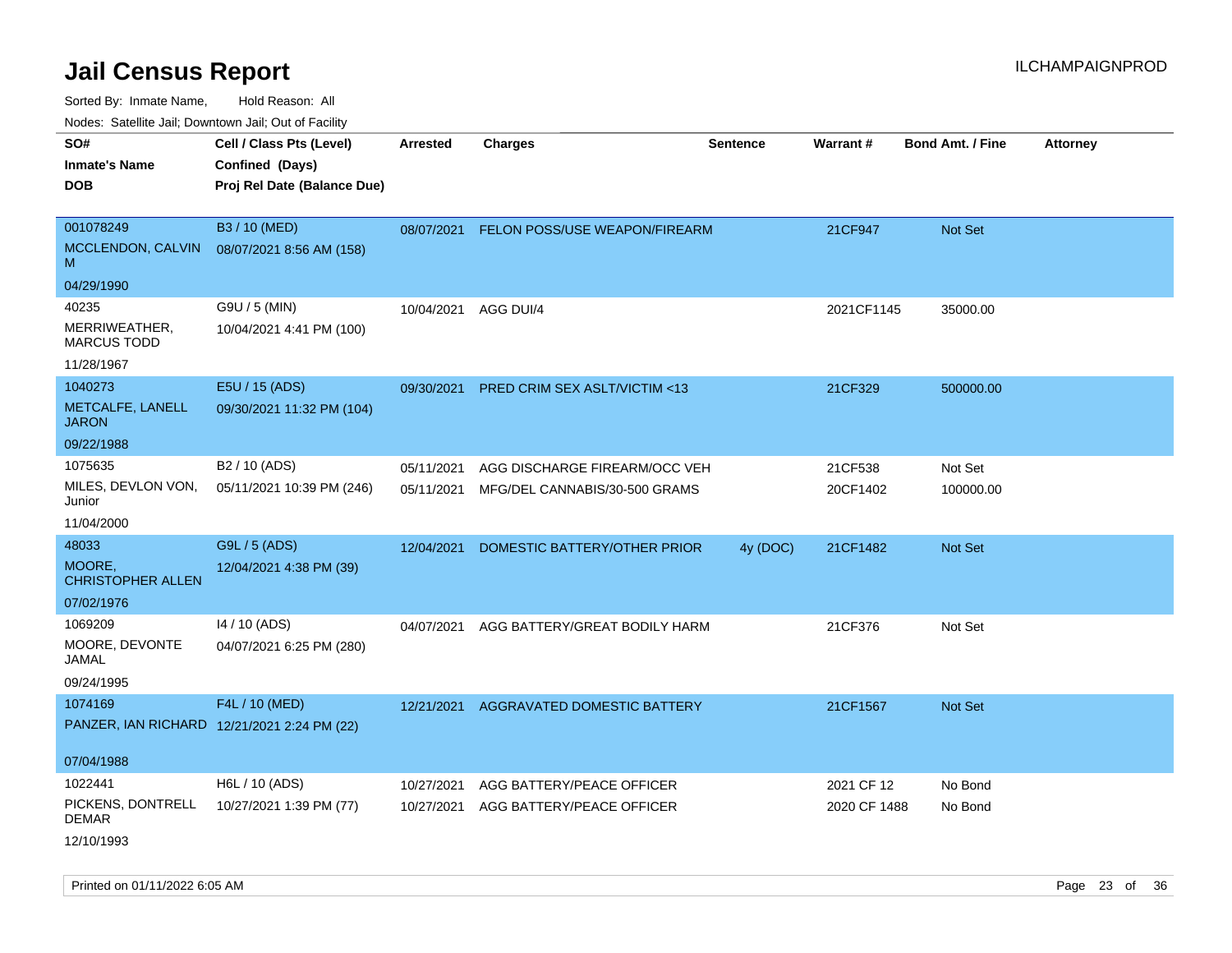| SO#                                     | Cell / Class Pts (Level)                       | <b>Arrested</b> | <b>Charges</b>                | <b>Sentence</b> | Warrant#   | <b>Bond Amt. / Fine</b> | <b>Attorney</b> |
|-----------------------------------------|------------------------------------------------|-----------------|-------------------------------|-----------------|------------|-------------------------|-----------------|
| <b>Inmate's Name</b>                    | Confined (Days)<br>Proj Rel Date (Balance Due) |                 |                               |                 |            |                         |                 |
| DOB                                     |                                                |                 |                               |                 |            |                         |                 |
| 1072114                                 | A1U / 15 (SPH)                                 | 01/17/2021      | ATTEMPT (FIRST DEGREE MURDER) |                 | 2021CF65   | Not Set                 |                 |
| ROBINSON, DONNELL                       | 01/17/2021 2:40 PM (360)                       | 01/17/2021      | ARMED ROBBERY/NO FIREARM      |                 | 2020CF824  | 75000.00                |                 |
| <b>LEVON</b>                            |                                                | 02/17/2021      | AGGRAVATED BATTERY            | 4y (DOC)        |            | 250000.00               |                 |
| 10/23/2000                              |                                                |                 |                               |                 |            |                         |                 |
| 1068592                                 | J7L / 15 (ADS)                                 | 11/12/2021      | <b>BURGLARY</b>               |                 | 21CF1393   | Not Set                 |                 |
| ROSS, TEVONTAE<br><b>TERRANCE</b>       | 11/12/2021 8:41 AM (61)                        |                 |                               |                 |            |                         |                 |
| 12/15/1998                              |                                                |                 |                               |                 |            |                         |                 |
| 59178                                   | F8L / 15 (MAX)                                 | 12/13/2021      | AGG DISCHARGE FIREARM/OCC VEH |                 | 21CF1274   | 1500000.00              |                 |
| SANDERS, MICHAEL<br><b>JEAN</b>         | 12/13/2021 4:17 PM (30)                        |                 |                               |                 |            |                         |                 |
| 12/22/1967                              |                                                |                 |                               |                 |            |                         |                 |
| 001078704                               | F9L / 15 (MAX)                                 | 12/21/2021      | MURDER/INTENT TO KILL/INJURE  |                 | 21CF1575   | Not Set                 |                 |
| SHORTER, JAQUAN<br><b>MAURICE</b>       | 12/23/2021 1:23 AM (20)                        |                 |                               |                 |            |                         |                 |
| 10/08/1998                              |                                                |                 |                               |                 |            |                         |                 |
| 1057312                                 | G2U / 5 (MIN)                                  | 11/10/2021      | <b>HOME INVASION/FIREARM</b>  |                 | 21CF1388   | Not Set                 |                 |
| <b>STARKS, RAMEON</b><br><b>TAHZIER</b> | 11/10/2021 9:51 PM (63)                        | 11/30/2021      | THEFT                         |                 | 21CF1194   | 100000.00               |                 |
| 12/18/1996                              |                                                |                 |                               |                 |            |                         |                 |
| 1051104                                 | G4U / 5 (MIN)                                  | 05/26/2021      | METH DELIVERY/5<15 GRAMS      |                 | 21CF598    | Not Set                 |                 |
| STOVER, ANDREW                          | 05/27/2021 12:59 AM (230)                      | 05/26/2021      | DRIVING ON REVOKED LICENSE    |                 | 21TR4000   | Not Set                 |                 |
| WADE                                    |                                                | 05/26/2021      | <b>BURGLARY</b>               |                 | 21CF667    | Not Set                 |                 |
| 07/20/1994                              |                                                |                 |                               |                 |            |                         |                 |
| 001078182                               | G7L / 5 (MIN)                                  | 12/20/2021      | DRIVING ON REVOKED LICENSE    |                 | 2021CF800  | No Bond                 |                 |
| <b>STRONG, KEVIN</b><br><b>GARDNER</b>  | 12/20/2021 4:34 PM (23)                        |                 |                               |                 |            |                         |                 |
| 02/12/1963                              | 3/19/2022 (0.00)                               |                 |                               |                 |            |                         |                 |
| 65920                                   | F3L / 15 (MAX)                                 | 12/21/2021      | ARMED ROBBERY/ARMED W/FIREARM |                 | 2021CF1543 | 100000.00               |                 |
| TAPSCOTT,<br><b>CORNELIUS</b>           | 12/21/2021 10:57 PM (22)                       |                 |                               |                 |            |                         |                 |
| 07/14/1985                              |                                                |                 |                               |                 |            |                         |                 |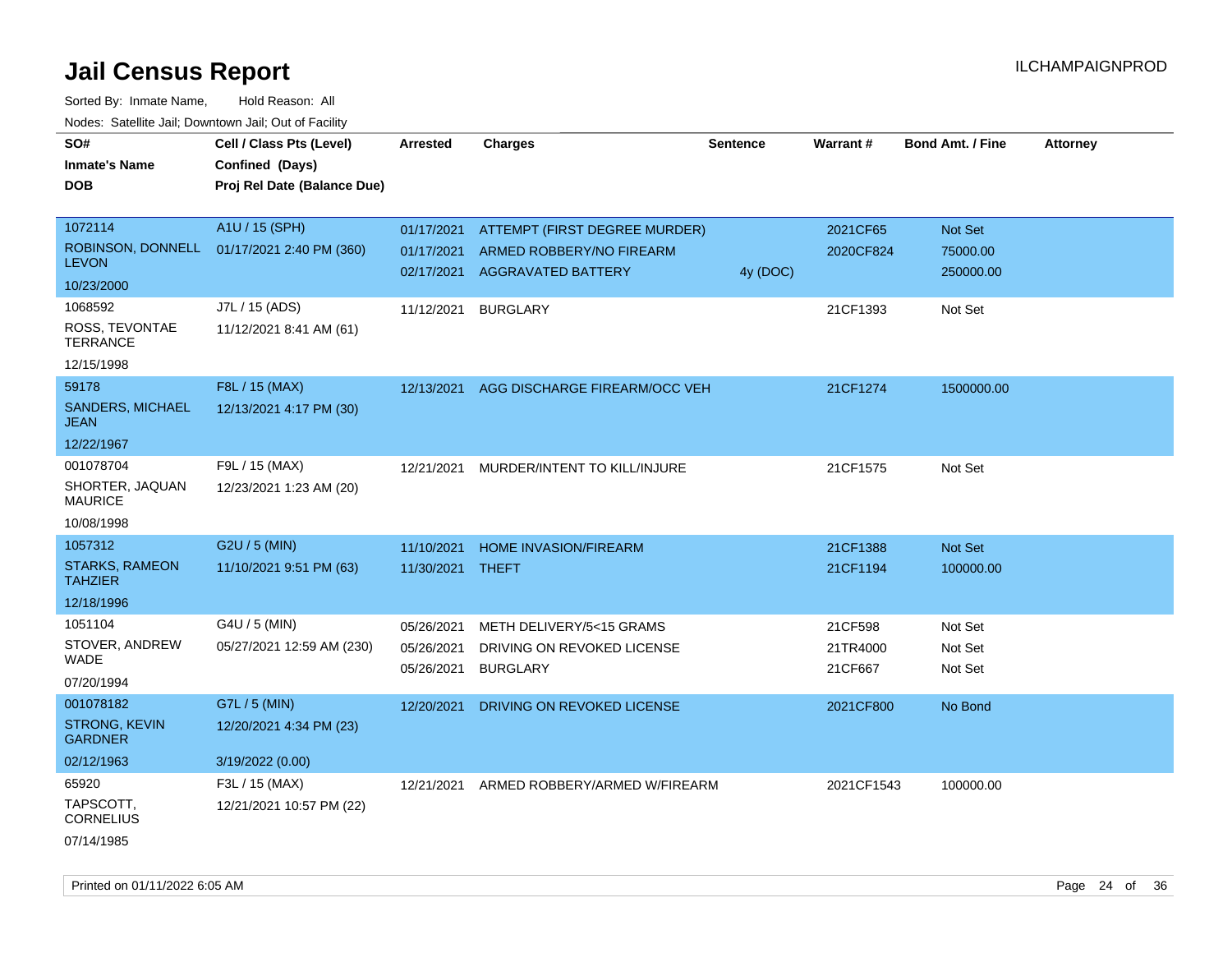| SO#<br>Inmate's Name<br><b>DOB</b>               | Cell / Class Pts (Level)<br>Confined (Days)<br>Proj Rel Date (Balance Due) | <b>Arrested</b> | <b>Charges</b>                 | <b>Sentence</b> | Warrant#   | <b>Bond Amt. / Fine</b> | Attorney |
|--------------------------------------------------|----------------------------------------------------------------------------|-----------------|--------------------------------|-----------------|------------|-------------------------|----------|
| 1068839<br><b>TAYLOR, LONDON</b><br><b>JAVON</b> | F7U / 15 (MAX)<br>08/07/2020 10:30 AM (523)                                | 08/07/2020      | <b>HOMICIDE</b>                |                 | 2020-CF851 | 1000000.00              |          |
| 08/16/1999                                       |                                                                            |                 |                                |                 |            |                         |          |
| 1004142<br>TOY, KAYON LARENZ                     | F7L / 15 (MAX)<br>10/22/2021 1:01 PM (82)                                  | 10/27/2021      | POSSESSION OF METH/15<100GRAMS |                 | 2021CF1298 | 1500000.00              |          |
| 09/12/1991                                       |                                                                            |                 |                                |                 |            |                         |          |
| 1056971                                          | D1 / 10 (ADS)                                                              | 08/07/2021      | FELON POSS/USE WEAPON/FIREARM  |                 | 21CF948    | No Bond                 |          |
| <b>TRAVIS, DENZEL</b><br><b>DANTRELL</b>         | 08/07/2021 7:36 AM (158)                                                   | 08/08/2021      | AGG BATTERY/PUBLIC PLACE       |                 | 2020CF647  | 25000.00                |          |
| 03/21/1993                                       |                                                                            |                 |                                |                 |            |                         |          |
| 001078250<br>TRAVIS, JORDAN<br><b>TESHAUN</b>    | F2L / 10 (MED)<br>08/07/2021 10:27 AM (158)                                | 08/07/2021      | FELON POSS WEAPON/BODY ARMOR   |                 | 21CF950    | Not Set                 |          |
| 03/03/1996                                       |                                                                            |                 |                                |                 |            |                         |          |
| 56994                                            | A2L / 15 (SPH)                                                             | 12/09/2021      | STALKING/CAUSE FEAR FOR SAFETY |                 | 21CF1514   | <b>Not Set</b>          |          |
| <b>TURNER, ROBERT</b><br>EARL, Senior            | 12/09/2021 9:23 PM (34)                                                    | 12/13/2021      | PAROLE REVOCATION              |                 | CH2107735  | Not Set                 |          |
| 09/07/1982                                       |                                                                            |                 |                                |                 |            |                         |          |
| 30108                                            | J4L / 15 (ADS)                                                             | 07/30/2021      | <b>MURDER</b>                  |                 | 21CF902    | 2000000.00              |          |
| VANDYKE, DARYL<br><b>ANTHONY</b>                 | 07/30/2021 8:29 PM (166)                                                   |                 |                                |                 |            |                         |          |
| 10/04/1965                                       |                                                                            |                 |                                |                 |            |                         |          |
| 968681                                           | D5 / 15 (ADS)                                                              | 08/27/2021      | AGG CRIM SX AB/VIC 13<18/TRUST |                 | 2020CF499  | 250000.00               |          |
| <b>WADE, DEMETRIUS</b><br>DARYL                  | 08/27/2021 2:25 AM (138)                                                   | 08/27/2021      | INDIRECT CRIMINAL CONTEMPT     | 3y(DOC)         | 2021CC16   | No Bond                 |          |
| 01/07/1987                                       |                                                                            |                 |                                |                 |            |                         |          |
| 1070904                                          | G7U / 5 (MIN)                                                              | 10/28/2021      | <b>BURGLARY</b>                | 3y (DOC)        | 2021CF321  | 15000.00                |          |
| WANKEL, JONAH<br><b>JAMES</b>                    | 10/28/2021 3:42 AM (76)                                                    |                 |                                |                 |            |                         |          |
| 12/15/1993                                       |                                                                            |                 |                                |                 |            |                         |          |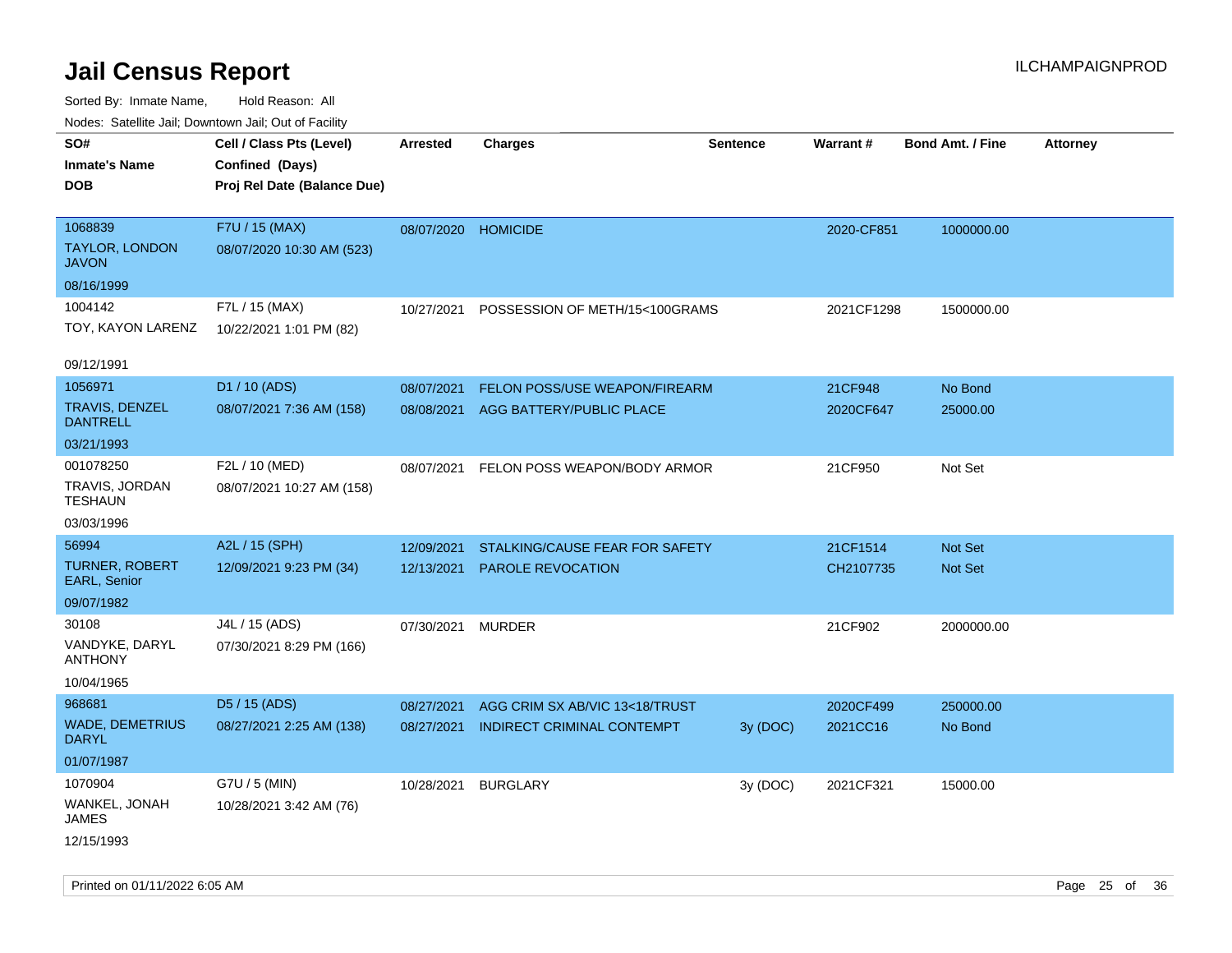| SO#                                        | Cell / Class Pts (Level)    | Arrested   | Charges                         | <b>Sentence</b> | Warrant#    | <b>Bond Amt. / Fine</b> | <b>Attorney</b> |
|--------------------------------------------|-----------------------------|------------|---------------------------------|-----------------|-------------|-------------------------|-----------------|
| <b>Inmate's Name</b>                       | Confined (Days)             |            |                                 |                 |             |                         |                 |
| <b>DOB</b>                                 | Proj Rel Date (Balance Due) |            |                                 |                 |             |                         |                 |
|                                            |                             |            |                                 |                 |             |                         |                 |
| 1070971                                    | H3L / 5 (ADS)               | 12/07/2021 | <b>IDENTITY THEFT/&lt;\$300</b> |                 | 20CF922     | Not Set                 |                 |
| <b>WEIR, CLINTON</b><br><b>HOWARD</b>      | 12/08/2021 3:45 AM (35)     | 12/07/2021 | <b>RECKLESS DRIVING</b>         |                 | 19TR2348    | Not Set                 |                 |
| 03/15/1983                                 |                             |            |                                 |                 |             |                         |                 |
| 1058072                                    | A2U / 15 (SPH)              | 02/25/2021 | ARMED HABITUAL CRIMINAL         |                 |             | Not Set                 |                 |
| <b>WILLIAMS, KENNETH</b><br><b>BERNARD</b> | 02/25/2021 3:24 PM (321)    |            |                                 |                 |             |                         |                 |
| 10/04/1985                                 |                             |            |                                 |                 |             |                         |                 |
| 9326                                       | $12/5$ (ADS)                | 06/14/2021 | <b>BURGLARY</b>                 |                 | 2020-CF-625 | Not Set                 |                 |
| YOUNG, ANTHONY<br><b>PAUL</b>              | 06/14/2021 12:07 PM (212)   |            |                                 |                 |             |                         |                 |
| 03/13/1954                                 |                             |            |                                 |                 |             |                         |                 |
| <b>Total Downtown Jail: 66</b>             |                             | Males: 66  | Unknown: 0<br>Females: 0        |                 |             |                         |                 |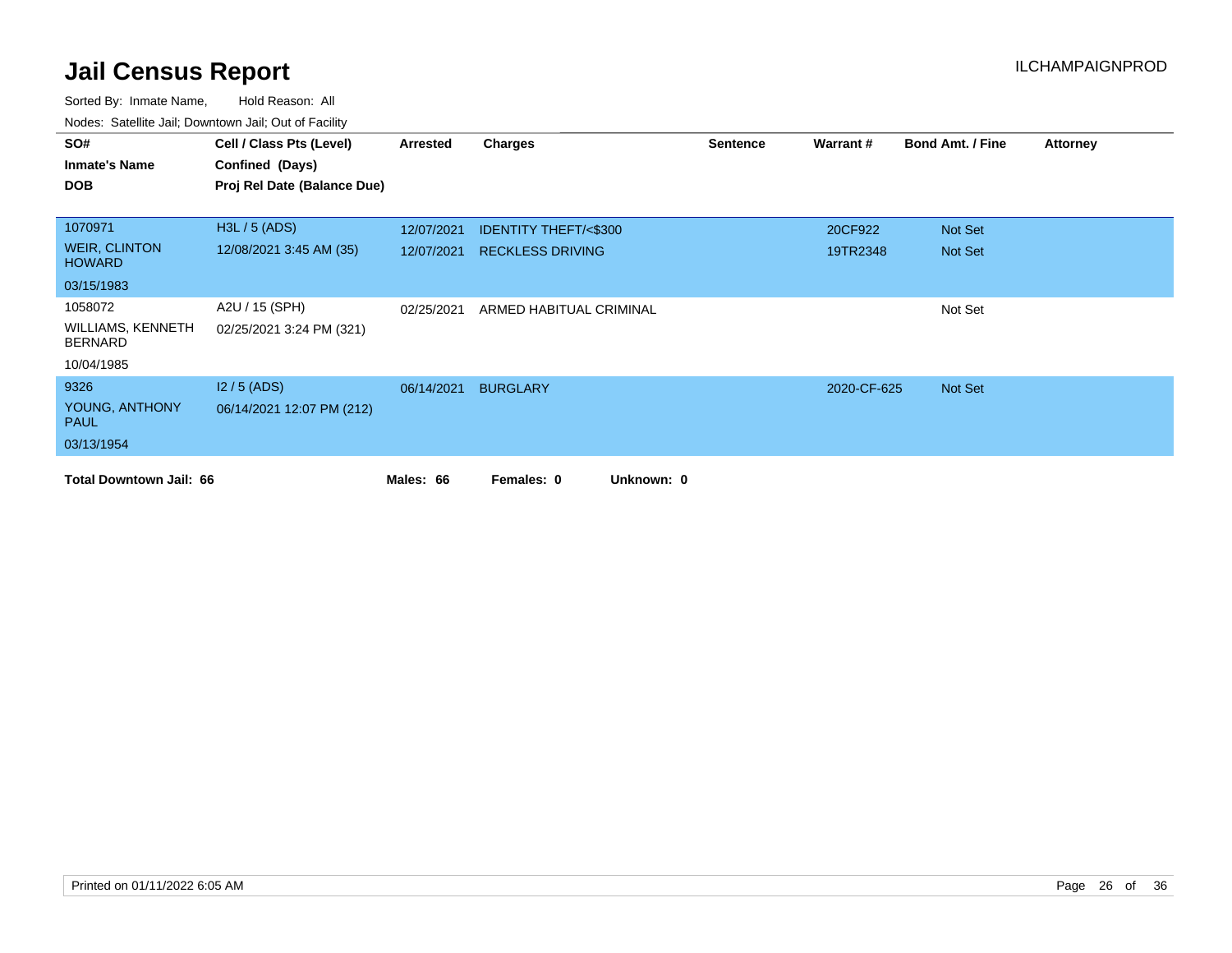|  | <b>Out of Facility</b> |  |
|--|------------------------|--|
|  |                        |  |

| SO#<br><b>Inmate's Name</b>              | Cell / Class Pts (Level)<br>Confined (Days) | <b>Arrested</b> | <b>Charges</b>                     | <b>Sentence</b> | Warrant#  | <b>Bond Amt. / Fine</b> | <b>Attorney</b> |
|------------------------------------------|---------------------------------------------|-----------------|------------------------------------|-----------------|-----------|-------------------------|-----------------|
| <b>DOB</b>                               | Proj Rel Date (Balance Due)                 |                 |                                    |                 |           |                         |                 |
| 61095                                    | <b>DEW / 10 (ADS)</b>                       | 05/02/2021      | HOME INVASION/CAUSE INJURY         |                 | 2021CF323 | 100000.00               |                 |
| AMOS, DERRICK<br><b>JAMES</b>            | 05/02/2021 9:02 PM (255)                    |                 |                                    |                 |           |                         |                 |
| 06/12/1985                               |                                             |                 |                                    |                 |           |                         |                 |
| 19971                                    | <b>EHD</b>                                  | 11/09/2021      | DRIVING RVK/SUSP DUI/SSS 4-9       |                 | 2021CF968 | Not Set                 |                 |
| <b>LYNN</b>                              | BARNESKE, RAYMOND 11/09/2021 9:32 AM (64)   |                 |                                    |                 |           |                         |                 |
| 08/17/1961                               | 5/6/2022 (0.00)                             |                 |                                    |                 |           |                         |                 |
| 516062                                   | <b>DEW / 15 (MAX)</b>                       | 02/22/2021      | AGG DISCH FIR/VEH/PC OFF/FRMAN     |                 | 21CF210   | No Bond                 |                 |
| <b>BENNETT, JOHN</b><br><b>MICHAEL</b>   | 02/22/2021 10:47 AM (324)                   | 02/22/2021      | PHONE HARASSMENT/2+                |                 | 20CF194   | 5000.00                 |                 |
| 04/30/1986                               |                                             |                 |                                    |                 |           |                         |                 |
| 33993                                    | DEW / 10 (MED)                              | 06/14/2021      | AGGRAVATED DOMESTIC BATTERY        |                 | 21CF688   | Not Set                 |                 |
| <b>BOOKER, STEPHON</b><br><b>MONTELL</b> | 06/14/2021 7:42 PM (212)                    | 06/14/2021      | POSSESSING A CONTROLLED SUBSTANC   |                 | 21CF657   | Not Set                 |                 |
| 06/11/1971                               |                                             | 06/14/2021      | PAROLE REVOCATION                  |                 | CH2103612 | No Bond                 |                 |
|                                          |                                             |                 |                                    |                 |           |                         |                 |
| 1074315                                  | <b>DEW / 15 (MAX)</b>                       | 07/27/2021      | AGG DISCHARGE FIREARM/VEH/SCH      |                 | 21CF927   | Not Set                 |                 |
| <b>BRIGGS, PATRICK</b><br><b>MONTAY</b>  | 08/03/2021 4:56 PM (162)                    |                 |                                    |                 |           |                         |                 |
| 08/05/2001                               |                                             |                 |                                    |                 |           |                         |                 |
| 001078065                                | KAN / 10 (ADS)                              | 06/17/2021      | AGG BATTERY/DISCHARGE FIREARM      |                 | 21CF704   | 1000000.00              |                 |
| BROWN, CHARMAN<br>LAKEEF                 | 06/17/2021 12:32 PM (209)                   |                 |                                    |                 |           |                         |                 |
| 11/30/2002                               |                                             |                 |                                    |                 |           |                         |                 |
| 1038554                                  | <b>KAN / 15 (MAX)</b>                       | 08/18/2021      | DELIVERY OF OR POSSESSION OF W/INT |                 | 21CF1009  | No Bond                 |                 |
| <b>BROWN, CORRION</b><br><b>DEVONTAE</b> | 08/18/2021 5:40 PM (147)                    | 08/18/2021      | <b>ARMED HABITUAL CRIMINAL</b>     |                 | 21CF1162  | <b>Not Set</b>          |                 |
| 04/19/1995                               |                                             |                 |                                    |                 |           |                         |                 |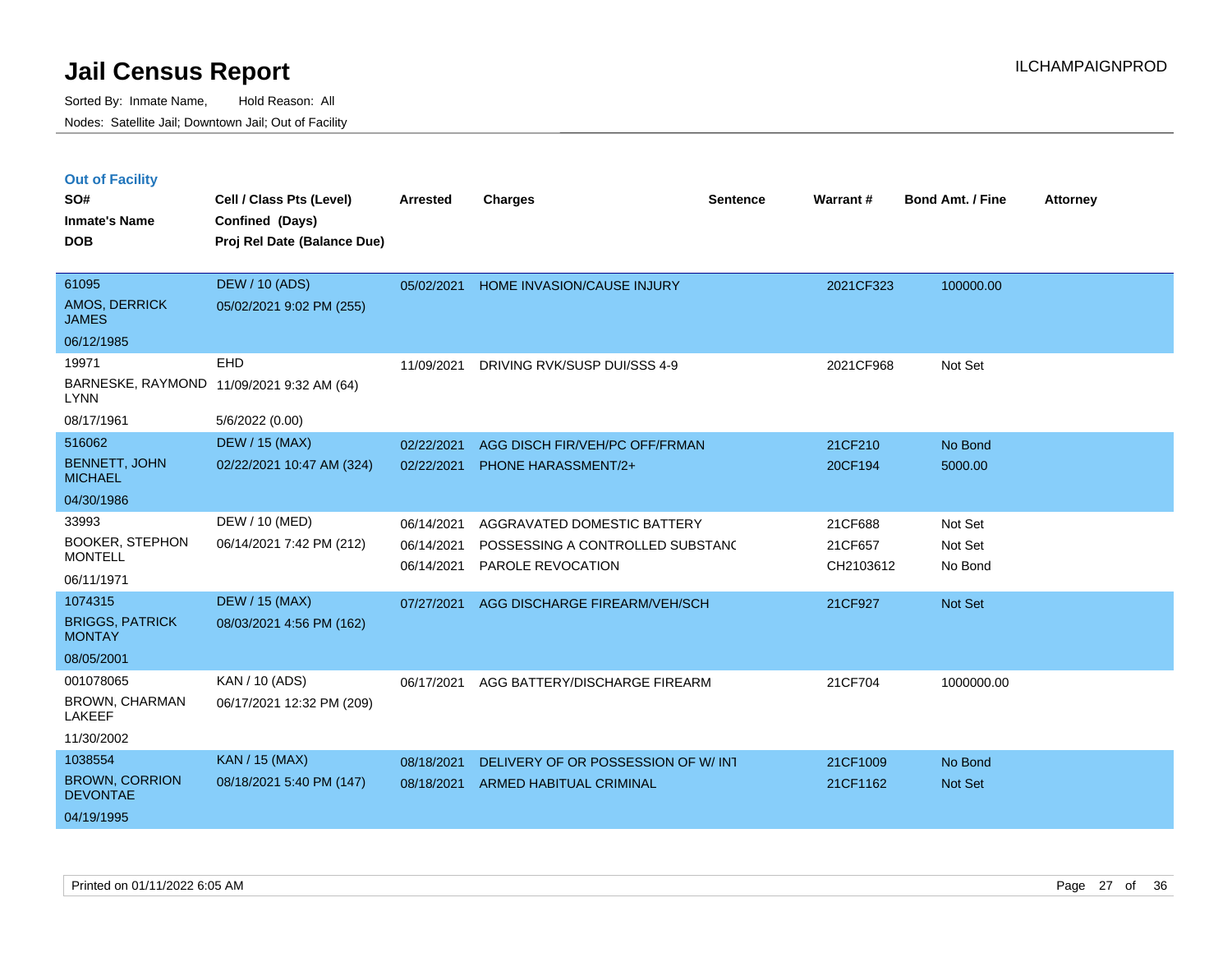| rouco. Calcillo Jali, Downtown Jali, Out of Facility |                 |                              |                                                                                                                     |                                                                                                                                                                                          |                         |                          |
|------------------------------------------------------|-----------------|------------------------------|---------------------------------------------------------------------------------------------------------------------|------------------------------------------------------------------------------------------------------------------------------------------------------------------------------------------|-------------------------|--------------------------|
| Cell / Class Pts (Level)                             | <b>Arrested</b> | <b>Charges</b>               | <b>Sentence</b>                                                                                                     |                                                                                                                                                                                          | <b>Bond Amt. / Fine</b> | <b>Attorney</b>          |
| Confined (Days)                                      |                 |                              |                                                                                                                     |                                                                                                                                                                                          |                         |                          |
| Proj Rel Date (Balance Due)                          |                 |                              |                                                                                                                     |                                                                                                                                                                                          |                         |                          |
|                                                      |                 |                              |                                                                                                                     |                                                                                                                                                                                          |                         |                          |
| <b>KAN / 15 (MAX)</b>                                |                 |                              |                                                                                                                     | 21CF1010                                                                                                                                                                                 | <b>Not Set</b>          |                          |
| 08/18/2021 2:05 PM (147)                             |                 |                              |                                                                                                                     |                                                                                                                                                                                          |                         |                          |
|                                                      |                 |                              |                                                                                                                     |                                                                                                                                                                                          |                         |                          |
| KAN / 15 (MAX)                                       | 08/19/2021      |                              |                                                                                                                     | 21CF1011                                                                                                                                                                                 | No Bond                 |                          |
| 08/19/2021 12:55 AM (146)                            |                 |                              |                                                                                                                     |                                                                                                                                                                                          |                         |                          |
|                                                      |                 |                              |                                                                                                                     |                                                                                                                                                                                          |                         |                          |
| <b>DEW / 15 (MAX)</b>                                |                 |                              |                                                                                                                     | 19CF689                                                                                                                                                                                  | <b>Not Set</b>          |                          |
| 03/10/2021 2:22 PM (308)                             |                 |                              |                                                                                                                     |                                                                                                                                                                                          |                         |                          |
|                                                      |                 |                              |                                                                                                                     |                                                                                                                                                                                          |                         |                          |
| EHD                                                  | 12/15/2021      | DRIVING ON SUSPENDED LICENSE |                                                                                                                     | 2021TR1120                                                                                                                                                                               | Not Set                 |                          |
| 12/15/2021 11:03 AM (28)                             |                 |                              |                                                                                                                     |                                                                                                                                                                                          |                         |                          |
| 2/12/2022 (0.00)                                     |                 |                              |                                                                                                                     |                                                                                                                                                                                          |                         |                          |
| <b>DEW / 15 (ADS)</b>                                | 05/25/2021      |                              |                                                                                                                     |                                                                                                                                                                                          | 1000000.00              |                          |
| 05/25/2021 1:19 PM (232)                             |                 |                              |                                                                                                                     |                                                                                                                                                                                          |                         |                          |
|                                                      |                 |                              |                                                                                                                     |                                                                                                                                                                                          |                         |                          |
| KAN / 15 (MAX)                                       | 11/09/2021      |                              |                                                                                                                     | 21CF1383                                                                                                                                                                                 | Not Set                 |                          |
| 11/09/2021 6:01 PM (64)                              |                 |                              |                                                                                                                     |                                                                                                                                                                                          |                         |                          |
|                                                      |                 |                              |                                                                                                                     |                                                                                                                                                                                          |                         |                          |
| <b>KAN / 15 (MAX)</b>                                | 09/20/2021      |                              |                                                                                                                     | 21CF1137                                                                                                                                                                                 | <b>Not Set</b>          |                          |
| 09/20/2021 11:42 PM (114)                            |                 |                              |                                                                                                                     |                                                                                                                                                                                          |                         |                          |
|                                                      |                 |                              |                                                                                                                     |                                                                                                                                                                                          |                         |                          |
| KAN / 10 (MED)                                       | 10/07/2021      |                              |                                                                                                                     | 2021CF1209                                                                                                                                                                               | No Bond                 |                          |
| 10/08/2021 12:25 AM (96)                             | 10/07/2021      |                              |                                                                                                                     |                                                                                                                                                                                          | Not Set                 |                          |
|                                                      | 10/08/2021      |                              |                                                                                                                     | 21CF1218                                                                                                                                                                                 | Not Set                 |                          |
|                                                      |                 |                              | FELON POSS/USE MACHINE GUN<br>MURDER/INTENT TO KILL/INJURE<br>UNLAWFUL USE OF A WEAPON<br>ARMED VIOLENCE/CATEGORY I | 08/18/2021 FELON POSS/USE WEAPON/FIREARM<br>03/10/2021 ATTEMPT (FIRST DEGREE MURDER)<br>AGG UNLAWFUL USE WEAPON/PERSON<br>AGG DOMESTIC BATTERY/STRANGLE<br>HARASS WITNESS/FAMILY MBR/REP | Warrant#                | 2018CF1045<br>2021CF1208 |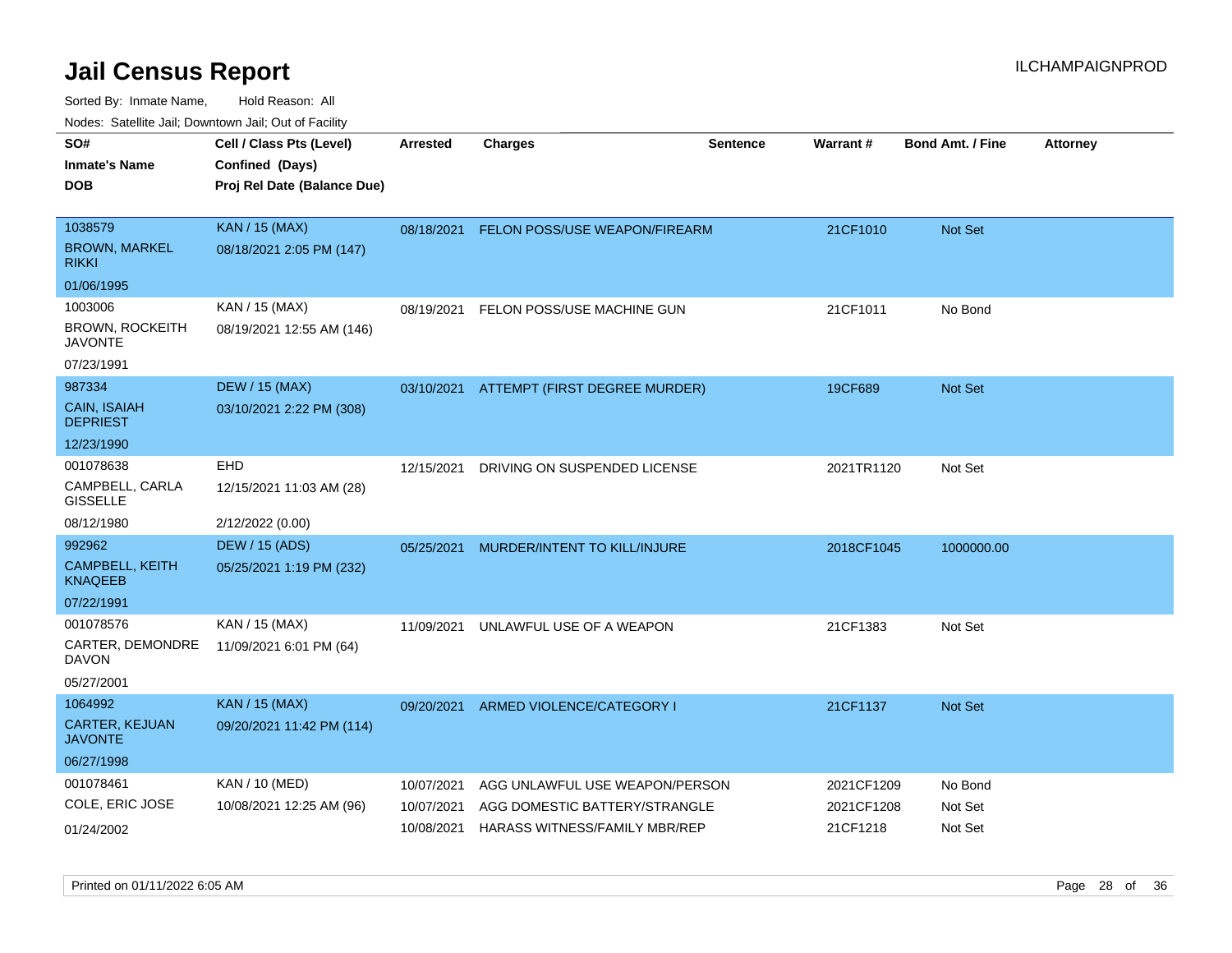| rouce. Calcinic Jan, Downtown Jan, Out or Facility |                                              |                 |                                         |                 |            |                         |                 |
|----------------------------------------------------|----------------------------------------------|-----------------|-----------------------------------------|-----------------|------------|-------------------------|-----------------|
| SO#                                                | Cell / Class Pts (Level)                     | <b>Arrested</b> | <b>Charges</b>                          | <b>Sentence</b> | Warrant#   | <b>Bond Amt. / Fine</b> | <b>Attorney</b> |
| <b>Inmate's Name</b>                               | Confined (Days)                              |                 |                                         |                 |            |                         |                 |
| <b>DOB</b>                                         | Proj Rel Date (Balance Due)                  |                 |                                         |                 |            |                         |                 |
|                                                    |                                              |                 |                                         |                 |            |                         |                 |
| 57733                                              | <b>KAN / 15 (SPH)</b>                        | 02/25/2020      | <b>HOMICIDE</b>                         |                 | 2020-CF250 | 2000000.00              |                 |
| <b>CRAIG, ANTOINE</b><br><b>DARRELL</b>            | 02/25/2020 4:08 PM (687)                     | 02/25/2020      | <b>FELON POSS/USE WEAPON/FIREARM</b>    |                 | 19CF-1827  | 80000.00                |                 |
| 10/09/1982                                         |                                              |                 |                                         |                 |            |                         |                 |
| 001077939                                          | DEW / 10 (MED)                               | 05/10/2021      | FIREARM/FOID INVALID/NOT ELIG           |                 | 21CF526    | No Bond                 |                 |
| <b>CROSS, PATRICK</b><br><b>DONTRELLE</b>          | 05/10/2021 7:31 PM (247)                     | 06/02/2021      | POSS STOLEN VEHICLE > \$25,000          |                 | 21CF612    | Not Set                 |                 |
| 11/07/2001                                         |                                              |                 |                                         |                 |            |                         |                 |
| 001077558                                          | <b>EHD</b>                                   |                 | 01/04/2022 DRIVING RVK/SUSP DUI/SSS 2ND |                 | 2021CF301  | Not Set                 |                 |
| DAVIS, RICHARD LEE                                 | 01/04/2022 9:17 AM (8)                       |                 |                                         |                 |            |                         |                 |
| 08/20/1984                                         | 2/2/2022 (0.00)                              |                 |                                         |                 |            |                         |                 |
| 1061304                                            | DEW / 15 (MAX)                               | 10/11/2021      | ARMED HABITUAL CRIMINAL                 |                 | 21CF1226   | No Bond                 |                 |
| DORRIS, KEMION                                     | 10/11/2021 7:30 PM (93)                      | 10/11/2021      | ARMED HABITUAL CRIMINAL                 |                 | 21CF1227   | No Bond                 |                 |
| <b>DAETOCE</b>                                     |                                              | 10/11/2021      | HOME INVASION/FIREARM                   |                 | 21CF1228   | No Bond                 |                 |
| 11/19/1997                                         |                                              |                 |                                         |                 |            |                         |                 |
| 60154                                              | <b>EHD</b>                                   |                 | 10/20/2021 AGG DUI/LIC SUSP OR REVOKED  |                 | 2021cf261  | Not Set                 |                 |
| GARCIA-MEZA,<br><b>CARLOS</b>                      | 10/20/2021 9:23 AM (84)                      |                 |                                         |                 |            |                         |                 |
| 03/06/1983                                         | 1/16/2022 (0.00)                             |                 |                                         |                 |            |                         |                 |
| 986642                                             | EHD                                          | 12/14/2021      | DRIVING ON SUSPENDED LICENSE            |                 | 2020TR8374 | Not Set                 |                 |
| GARELLI, SAMMY<br><b>JOSEPH</b>                    | 12/14/2021 9:32 AM (29)                      |                 |                                         |                 |            |                         |                 |
| 06/24/1982                                         | 1/12/2022 (0.00)                             |                 |                                         |                 |            |                         |                 |
| 001077363                                          | <b>KAN / 25 (SPH)</b>                        | 10/30/2020      | <b>HOME INVASION/FIREARM</b>            |                 | 20CF1202   | 500000.00               |                 |
| <b>GARY, DAKOTA</b><br><b>TREVON</b>               | 10/30/2020 10:41 AM (439)                    |                 |                                         |                 |            |                         |                 |
| 12/31/2001                                         |                                              |                 |                                         |                 |            |                         |                 |
| 1013012                                            | KAN / 15 (MAX)                               | 07/08/2021      | ATTEMPT (FIRST DEGREE MURDER)           |                 | 2021CF790  | 1000000.00              |                 |
|                                                    | GARY, XAVIER LAMAR  07/08/2021 9:24 AM (188) | 07/08/2021      | FELON POSS/USE FIREARM PRIOR            |                 | 2020CF650  | 25000.00                |                 |
|                                                    |                                              | 07/08/2021      | FELON POSS/USE FIREARM PRIOR            |                 | 21CF798    | Not Set                 |                 |
| 12/14/1991                                         |                                              |                 |                                         |                 |            |                         |                 |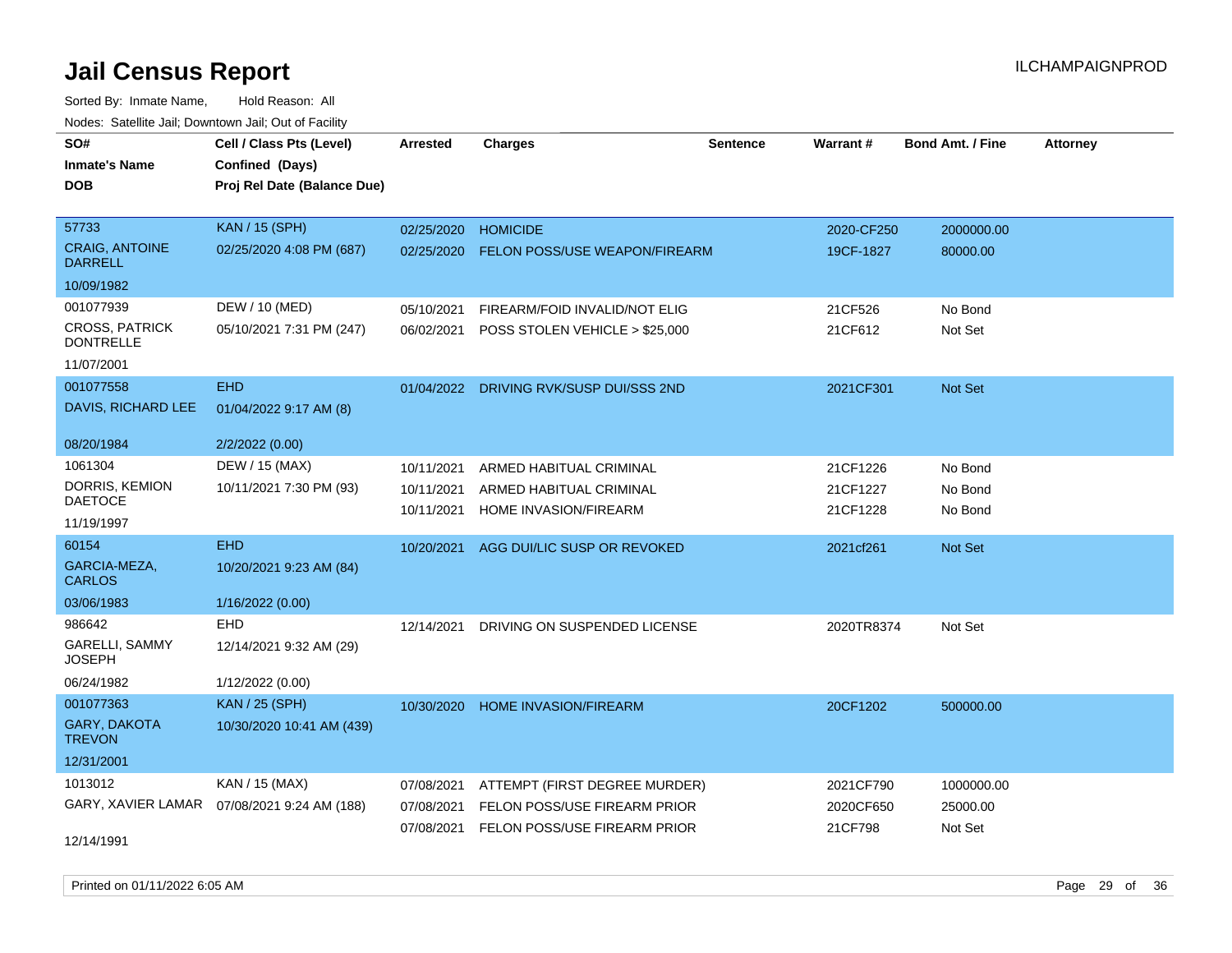Sorted By: Inmate Name, Hold Reason: All Nodes: Satellite Jail; Downtown Jail; Out of Facility

| wacs. Calcinic Jan, Downtown Jan, Out of Facility |                                              |                 |                                           |                 |            |                         |                 |
|---------------------------------------------------|----------------------------------------------|-----------------|-------------------------------------------|-----------------|------------|-------------------------|-----------------|
| SO#                                               | Cell / Class Pts (Level)                     | <b>Arrested</b> | <b>Charges</b>                            | <b>Sentence</b> | Warrant#   | <b>Bond Amt. / Fine</b> | <b>Attorney</b> |
| Inmate's Name                                     | Confined (Days)                              |                 |                                           |                 |            |                         |                 |
| <b>DOB</b>                                        | Proj Rel Date (Balance Due)                  |                 |                                           |                 |            |                         |                 |
|                                                   |                                              |                 |                                           |                 |            |                         |                 |
| 1065946                                           | <b>KAN / 10 (MED)</b>                        | 09/04/2021      | AGG BATTERY/DISCHARGE FIREARM             |                 | 21CF1057   | 750000.00               |                 |
| <b>GODBOLT, DESMOND</b><br><b>DEVONTAE</b>        | 09/04/2021 1:17 AM (130)                     | 09/04/2021      | <b>RESIST/OBSTRUCTING A PEACE OFFICEF</b> |                 | 21CM407    | <b>Not Set</b>          |                 |
| 11/15/1997                                        |                                              |                 |                                           |                 |            |                         |                 |
| 1070118                                           | KAN / 15 (MAX)                               | 08/31/2021      | AGGRAVATED DOMESTIC BATTERY               |                 | 21CF1049   | No Bond                 |                 |
| GRAHAM, CORTEZ<br>LAMON                           | 08/31/2021 9:32 PM (134)                     | 09/02/2021      | PROBATION VIOLATION                       |                 | 21CF55     | Not Set                 |                 |
| 03/31/1976                                        |                                              |                 |                                           |                 |            |                         |                 |
| 1000641                                           | <b>KAN / 10 (MED)</b>                        | 09/14/2021      | ARMED HABITUAL CRIMINAL                   |                 | 21CF1116   | No Bond                 |                 |
| <b>GRANT, CEDRIC</b><br><b>DYSHAWN</b>            | 09/14/2021 6:32 PM (120)                     |                 |                                           |                 |            |                         |                 |
| 01/03/1991                                        |                                              |                 |                                           |                 |            |                         |                 |
| 1076506                                           | KAN / 15 (MAX)                               | 09/17/2021      | AGG UUW/PERSON/CM THREAT VIOL             |                 | 21CF1131   | Not Set                 |                 |
|                                                   | GRAY, JAMARH EMERE 09/17/2021 10:41 AM (117) | 09/20/2021      | DOMESTIC BATTERY                          |                 | 21CM430    | Not Set                 |                 |
|                                                   |                                              |                 |                                           |                 |            |                         |                 |
| 06/21/2003                                        |                                              |                 |                                           |                 |            |                         |                 |
| 973845                                            | <b>EHD</b>                                   | 12/21/2021      | DRIVING ON SUSPENDED LICENSE              |                 | 2021TR647  | Not Set                 |                 |
| <b>GRIFFITH, PRESTON</b><br><b>JOEL</b>           | 12/21/2021 10:42 AM (22)                     |                 |                                           |                 |            |                         |                 |
| 08/16/1982                                        | 1/19/2022 (0.00)                             |                 |                                           |                 |            |                         |                 |
| 986315                                            | EHD                                          | 01/04/2022      | DRIVING ON SUSPENDED LICENSE              |                 | 2020TR4725 | Not Set                 |                 |
| HARPER, DEMARKO<br>DEVAIL                         | 01/04/2022 10:13 AM (8)                      |                 |                                           |                 |            |                         |                 |
| 09/04/1989                                        | 2/2/2022 (0.00)                              |                 |                                           |                 |            |                         |                 |
| 1041176                                           | <b>DEW / 15 (MAX)</b>                        | 10/05/2021      | <b>PAROLE REVOCATION</b>                  |                 |            | <b>Not Set</b>          |                 |
| HART, DAVEON<br><b>LATTEEF</b>                    | 10/05/2021 10:35 AM (99)                     |                 |                                           |                 |            |                         |                 |
| 03/15/1996                                        |                                              |                 |                                           |                 |            |                         |                 |
| 1045186                                           | DEW / 15 (MAX)                               | 08/16/2021      | ARMED VIOLENCE/CATEGORY I                 |                 | 21CF934    | 1000000.00              |                 |
| HOLBROOK, JOHNNIE                                 | 08/16/2021 11:07 AM (149)                    | 08/16/2021      | FELON POSS/USE WEAPON/FIREARM             |                 | 19CF968    | Not Set                 |                 |
| <b>MATHIS</b>                                     |                                              | 08/16/2021      | AGG FLEEING POLICE/21 MPH OVER            |                 | 21CF988    | Not Set                 |                 |
| 07/19/1996                                        |                                              | 08/16/2021      | FELON POSS/USE WEAPON/FIREARM             |                 | 21CF989    | Not Set                 |                 |
|                                                   |                                              |                 |                                           |                 |            |                         |                 |

Printed on 01/11/2022 6:05 AM Page 30 of 36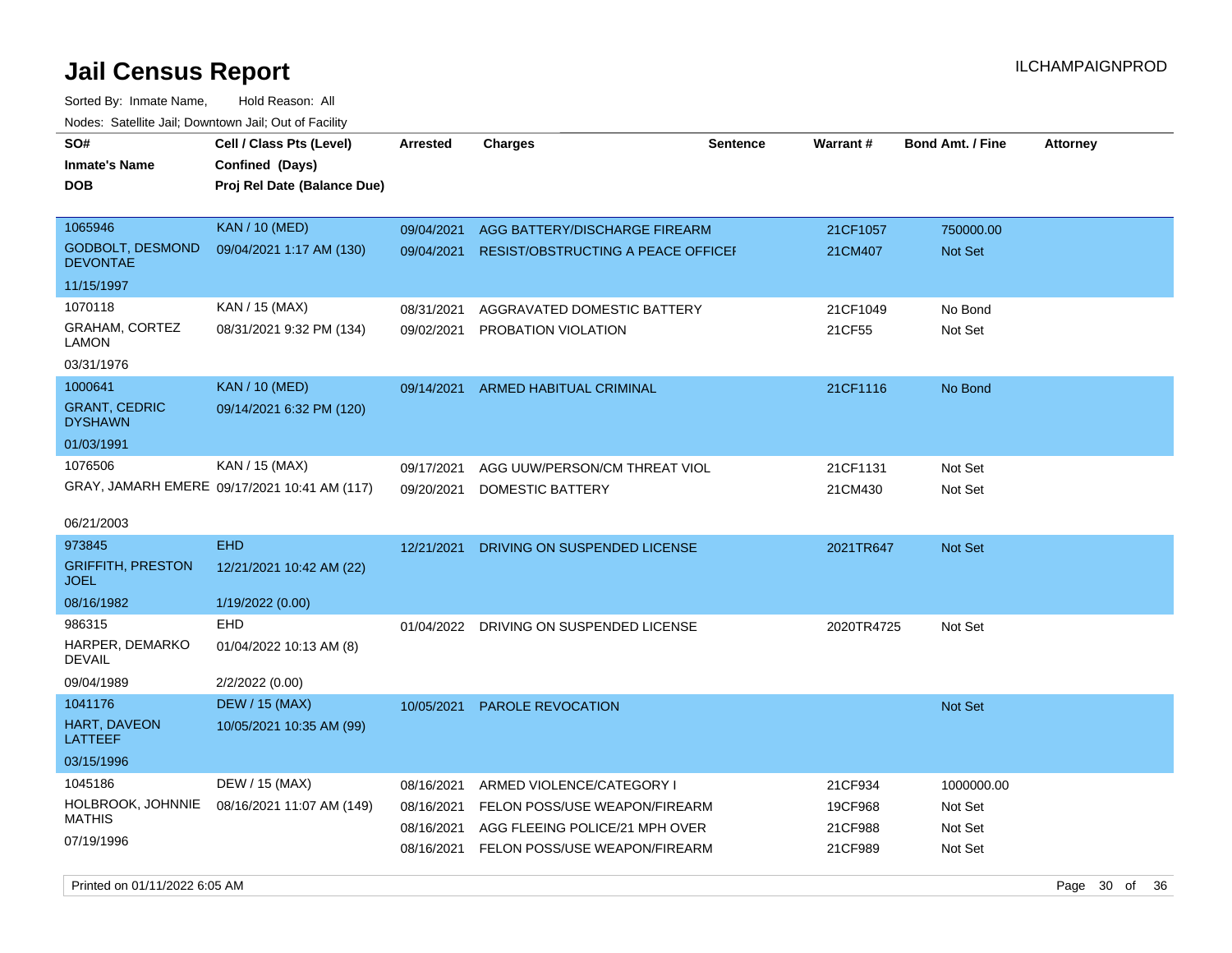| SO#<br><b>Inmate's Name</b><br><b>DOB</b>                      | Cell / Class Pts (Level)<br>Confined (Days)<br>Proj Rel Date (Balance Due) | Arrested                               | <b>Charges</b>                                                                                 | <b>Sentence</b> | <b>Warrant#</b>                     | Bond Amt. / Fine                 | <b>Attorney</b> |
|----------------------------------------------------------------|----------------------------------------------------------------------------|----------------------------------------|------------------------------------------------------------------------------------------------|-----------------|-------------------------------------|----------------------------------|-----------------|
| 001078146<br><b>HUNT. TEIGAN</b><br><b>JAZAIREO</b>            | <b>DEW / 15 (MAX)</b><br>07/09/2021 12:41 PM (187)                         | 07/09/2021<br>07/09/2021               | AGG BATTERY/DISCHARGE FIREARM<br>ARMED ROBBERY/ARMED W/FIREARM                                 |                 | 21CF795<br>21CF806                  | 1000000.00<br>Not Set            |                 |
| 05/14/2003<br>989743<br>JACKSON, STEVE<br>ALLEN<br>06/04/1991  | DEW / 15 (ADS)<br>04/13/2021 2:45 AM (274)                                 | 04/13/2021<br>04/13/2021               | AGG DISCHARGE FIREARM/VEH/SCH<br>AGGRAVATED DOMESTIC BATTERY                                   |                 | 21CF400<br>21CF399                  | Not Set<br>Not Set               |                 |
| 50495<br><b>JENKINS, ARNOLD</b><br><b>FARRIS</b><br>04/19/1962 | <b>EHD</b><br>08/10/2021 9:08 AM (155)<br>2/4/2022 (0.00)                  | 08/10/2021<br>08/10/2021               | DRIVING RVK/SUSP DUI/SSS 10-14<br>DRIVING RVK/SUSP DUI/SSS 10-14                               |                 | 2020CF997<br>2019CF1363             | <b>Not Set</b><br>Not Set        |                 |
| 1076450<br>JONES, CARLOS<br><b>ANTONIO</b><br>11/18/2001       | DEW / 15 (MAX)<br>06/25/2020 2:13 PM (566)                                 | 06/25/2020<br>11/02/2020               | AGG DISCHARGE OF A FIREARM<br>HOME INVASION/FIREARM                                            | 11y(DOC)        | 6y/0m/0d (DOI 2020CF703<br>20CF1204 | Not Set<br>No Bond               |                 |
| 001078401<br><b>KNIGHT, ERIC</b><br>07/11/1991                 | <b>DEW / 10 (ADS)</b><br>09/19/2021 7:32 PM (115)                          | 09/19/2021<br>09/19/2021<br>09/21/2021 | UNLAWFUL VEHICULAR INVASION<br>HRSMT/THREATEN PERSON/KILL<br><b>BURGLARY</b>                   |                 | 21CF1134<br>2021CF561<br>21CF1139   | Not Set<br>50000.00<br>Not Set   |                 |
| 1064445<br>LARUE, TERENCE<br><b>TRAMEL</b><br>12/23/1998       | DEW / 15 (MAX)<br>04/23/2021 11:18 AM (264)                                | 04/23/2021<br>04/23/2021<br>04/23/2021 | AGG DISCHARGE FIREARM/OCC VEH<br>POSSESS 15<100 GRAMS COCAINE<br>FELON POSS/USE FIREARM/PAROLE |                 | 2021CF295<br>19CF1052<br>21CF899    | 500000.00<br>10000.00<br>Not Set |                 |
| 001078237<br>LAWS, TERON<br><b>RAMONTE</b><br>04/03/2001       | <b>KAN / 15 (ADS)</b><br>08/03/2021 6:29 PM (162)                          | 08/03/2021                             | AGG DISCHARGE FIREARM/OCC VEH                                                                  |                 | 21CF928                             | No Bond                          |                 |
| 001078470<br>LEE, AMAHRION<br>JA'MERE<br>11/05/2002            | DEW / 15 (MAX)<br>10/10/2021 1:23 PM (94)                                  | 10/10/2021                             | MURDER/INTENT TO KILL/INJURE                                                                   |                 | 21CF1221                            | Not Set                          |                 |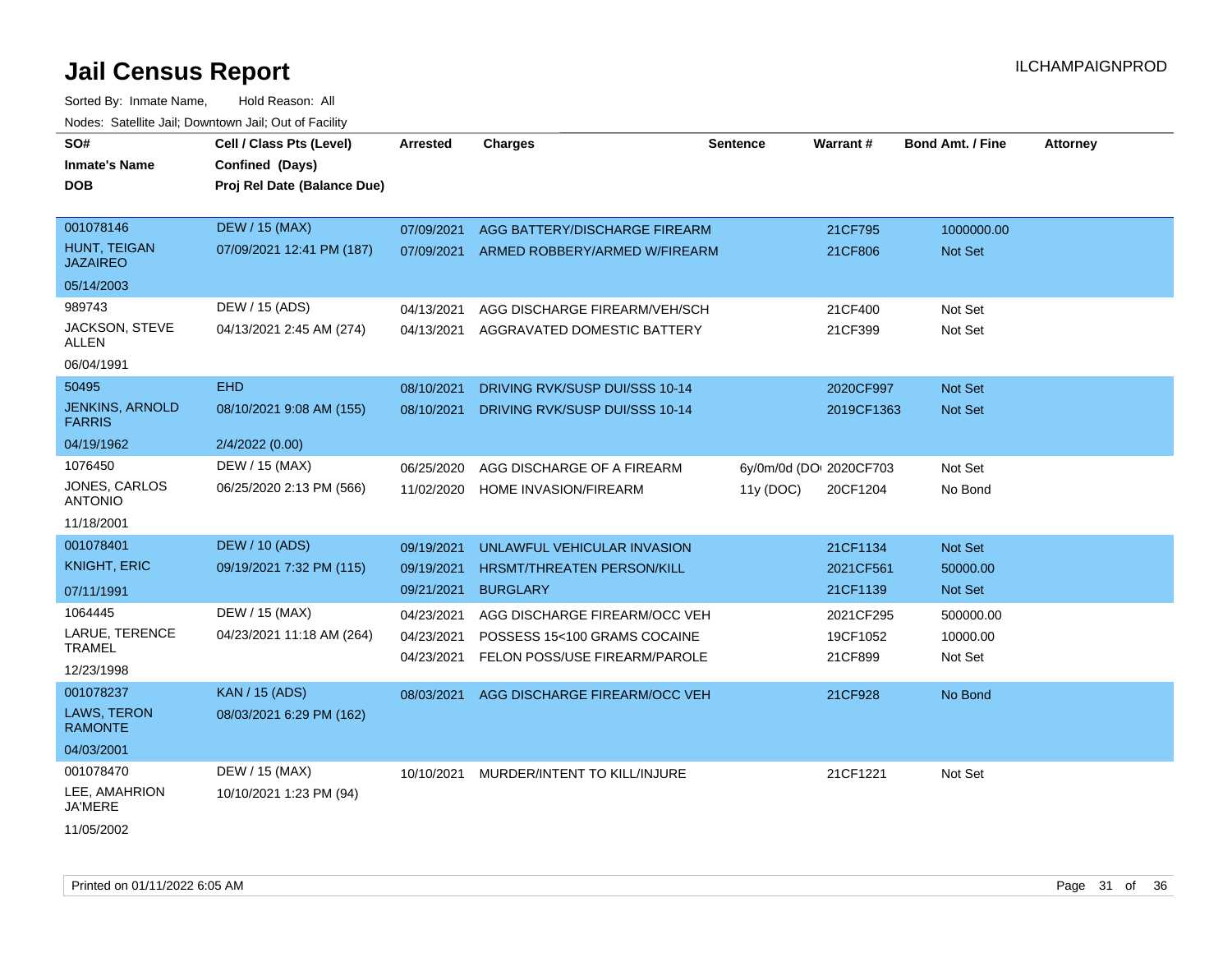Sorted By: Inmate Name, Hold Reason: All Nodes: Satellite Jail; Downtown Jail; Out of Facility

| SO#<br><b>Inmate's Name</b><br><b>DOB</b>       | Cell / Class Pts (Level)<br>Confined (Days)<br>Proj Rel Date (Balance Due) | <b>Arrested</b> | <b>Charges</b>                           | <b>Sentence</b> | Warrant#    | <b>Bond Amt. / Fine</b> | <b>Attorney</b> |
|-------------------------------------------------|----------------------------------------------------------------------------|-----------------|------------------------------------------|-----------------|-------------|-------------------------|-----------------|
| 56792                                           | <b>DEW / 10 (MED)</b>                                                      | 02/02/2021      | <b>ARMED HABITUAL CRIMINAL</b>           |                 | 2021CF141   | 500000.00               |                 |
| LILLARD, LAWRENCE<br><b>TYRONE</b>              | 02/02/2021 2:11 PM (344)                                                   | 02/22/2021      | DRIVING ON REVOKED LICENSE               |                 | 21TR426     | 5000.00                 |                 |
| 10/20/1982                                      |                                                                            |                 |                                          |                 |             |                         |                 |
| 001078575                                       | KAN / 10 (MED)                                                             | 11/09/2021      | <b>GUNRUNNING</b>                        |                 | 21CF1330    | 750000.00               |                 |
| MCLAURIN, KEYON A                               | 11/09/2021 12:41 PM (64)                                                   |                 |                                          |                 |             |                         |                 |
| 11/19/2002                                      |                                                                            |                 |                                          |                 |             |                         |                 |
| 1011046                                         | <b>KAN / 15 (ADS)</b>                                                      |                 | 04/10/2021 ATTEMPT (FIRST DEGREE MURDER) |                 | 21CF392     | Not Set                 |                 |
| <b>MILES, DARRION</b><br><b>ANTONIO KEVONTA</b> | 04/11/2021 12:46 AM (276)                                                  |                 |                                          |                 |             |                         |                 |
| 03/18/1990                                      |                                                                            |                 |                                          |                 |             |                         |                 |
| 001077278                                       | DEW / 15 (MAX)                                                             | 10/06/2020      | MURDER/INTENT TO KILL/INJURE             |                 | 2020CF146   | 2000000.00              |                 |
| MILLER, D'ANDRE                                 | 10/06/2020 12:49 PM (463)                                                  | 10/06/2020      | AGG FLEEING POLICE/21 MPH OVER           |                 | 2019CF1171  | 50000.00                |                 |
| 09/08/1986                                      |                                                                            |                 |                                          |                 |             |                         |                 |
| 1026477                                         | <b>KAN / 15 (ADS)</b>                                                      | 09/21/2021      | AGG DISCHARGE FIREARM/OCC VEH            |                 | 21CF1138    | Not Set                 |                 |
| NEWBILL, DEVONTRE<br><b>LAMONT</b>              | 09/21/2021 2:27 AM (113)                                                   | 09/22/2021      | PROBATION VIOLATION                      |                 | 20CF577     | Not Set                 |                 |
| 11/22/1993                                      |                                                                            |                 |                                          |                 |             |                         |                 |
| 1072907                                         | <b>KAN</b>                                                                 | 07/14/2021      | ATTEMPT (FIRST DEGREE MURDER)            |                 | 2021-CF-832 | 2000000.00              |                 |
|                                                 | NIKOLAEV, YEVGENIY 07/14/2021 10:10 PM (182)                               | 07/14/2021      | CRIMINAL DAMAGE <\$500/SCHOOL            |                 | 2021CF840   | 5000.00                 |                 |
| 10/06/1983                                      |                                                                            |                 |                                          |                 |             |                         |                 |
| 001078558                                       | <b>DEW / 10 (MED)</b>                                                      | 11/03/2021      | UNLAWFUL USE OF A WEAPON                 |                 | 21CF1352    | Not Set                 |                 |
| PARRISH, DOMINIC<br><b>WALTER</b>               | 11/03/2021 1:25 PM (70)                                                    |                 |                                          |                 |             |                         |                 |
| 08/23/2001                                      |                                                                            |                 |                                          |                 |             |                         |                 |
| 001078063                                       | DEW / 15 (MAX)                                                             | 06/15/2021      | AGG CRIM SEX ASSAULT/WEAPON              |                 | 2021CF678   | 1000000.00              |                 |
|                                                 | PERRY, ROBERT Junior 06/15/2021 4:37 PM (211)                              | 06/15/2021      | <b>ROBBERY</b>                           |                 | 2021CF159   | 25000.00                |                 |

12/21/1990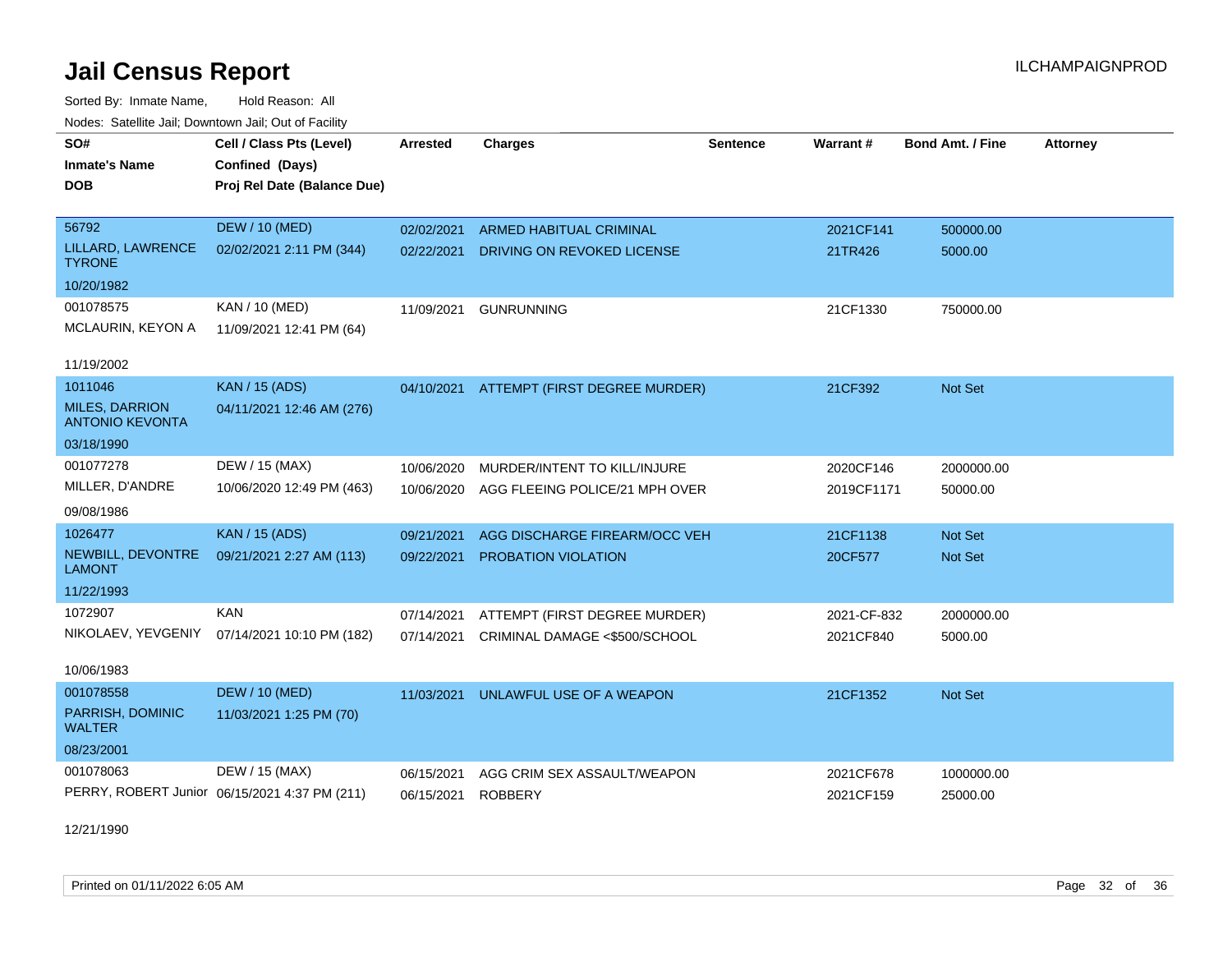Sorted By: Inmate Name, Hold Reason: All

|  | Nodes: Satellite Jail; Downtown Jail; Out of Facility |  |
|--|-------------------------------------------------------|--|
|  |                                                       |  |

| SO#                              | Cell / Class Pts (Level)                    | <b>Arrested</b> | <b>Charges</b>                           | <b>Sentence</b> | Warrant#    | <b>Bond Amt. / Fine</b> | <b>Attorney</b> |
|----------------------------------|---------------------------------------------|-----------------|------------------------------------------|-----------------|-------------|-------------------------|-----------------|
| <b>Inmate's Name</b>             | Confined (Days)                             |                 |                                          |                 |             |                         |                 |
| <b>DOB</b>                       | Proj Rel Date (Balance Due)                 |                 |                                          |                 |             |                         |                 |
|                                  |                                             |                 |                                          |                 |             |                         |                 |
| 001077614                        | <b>KAN / 15 (MAX)</b>                       |                 | 01/17/2021 ATTEMPT (FIRST DEGREE MURDER) |                 | 21CF66      | Not Set                 |                 |
| <b>DEVON</b>                     | ROBINSON, DONTRELL 01/17/2021 3:08 PM (360) |                 |                                          |                 |             |                         |                 |
| 09/22/2002                       |                                             |                 |                                          |                 |             |                         |                 |
| 1061216                          | KAN / 10 (MED)                              | 06/22/2021      | HOME INVASION/FIREARM                    |                 | 21CF727     | Not Set                 |                 |
| RUNGE, ANDRE<br><b>MARSEAN</b>   | 06/22/2021 4:42 PM (204)                    |                 |                                          |                 |             |                         |                 |
| 12/05/1997                       |                                             |                 |                                          |                 |             |                         |                 |
| 650295                           | <b>PIA / 50 (MAX)</b>                       | 04/22/2020      | <b>CRIMINAL SEXUAL ASSAULT</b>           |                 | 2020-CF408  | 750000.00               |                 |
| SANDAGE, JERALD                  | 04/22/2020 6:30 AM (630)                    | 04/22/2020      | <b>CRIMINAL SEXUAL ABUSE</b>             |                 | 2020-CF409  | 750000.00               |                 |
| <b>EUGENE</b>                    |                                             | 04/22/2020      | <b>CRIMINAL SEXUAL ASSAULT</b>           |                 | 2020-CF410  | 750000.00               |                 |
| 06/07/1971                       |                                             | 04/22/2020      | <b>OFFICIAL MISCONDUCT</b>               |                 | 2019-CF1811 | 25000.00                |                 |
|                                  |                                             | 04/22/2020      | <b>CRIMINAL SEXUAL ASSAULT</b>           |                 | 2020-CF407  | 750000.00               |                 |
| 50614                            | EHD                                         | 12/15/2021      | DRIVING RVK/SUSP DUI/SSS 3RD             |                 | 2021CF677   | Not Set                 |                 |
| SANFORD, AMBER<br><b>NICOLE</b>  | 12/15/2021 10:18 AM (28)                    |                 |                                          |                 |             |                         |                 |
| 12/07/1979                       | 1/12/2022 (0.00)                            |                 |                                          |                 |             |                         |                 |
| 1062194                          | <b>DEW / 15 (MAX)</b>                       | 02/27/2020      | MURDER/OTHER FORCIBLE FELONY             |                 | 20CF-247    | 1000000.00              |                 |
| SIMMONS, MICHAEL<br><b>JAMAL</b> | 02/27/2020 1:11 PM (685)                    | 09/23/2020      | AGG BATTERY/DISCHARGE FIREARM            |                 | 20CF1061    | Not Set                 |                 |
| 11/03/1997                       |                                             |                 |                                          |                 |             |                         |                 |
| 001078115                        | KAN / 15 (MAX)                              | 07/01/2021      | ARMED VIOLENCE/CATEGORY I                |                 | 21CF772     | Not Set                 |                 |
| SMITH, JAMES<br>NASHAUN, Junior  | 07/01/2021 2:44 PM (195)                    | 07/30/2021      | DRIVING ON SUSPENDED LICENSE             |                 | 21TR5804    | 1500.00                 |                 |
| 09/18/2000                       |                                             |                 |                                          |                 |             |                         |                 |
| 001077868                        | <b>DEW / 15 (MAX)</b>                       | 04/21/2021      | ARMED ROBBERY/ARMED W/FIREARM            |                 | 21CF445     | Not Set                 |                 |
| SPEARMENT,<br><b>KENTRELL</b>    | 04/21/2021 9:48 PM (266)                    | 08/19/2021      | FLEEING/ATTEMPT ELUDE OFFICER            |                 | 2021TR1053  | 1000.00                 |                 |
| 01/21/2002                       |                                             |                 |                                          |                 |             |                         |                 |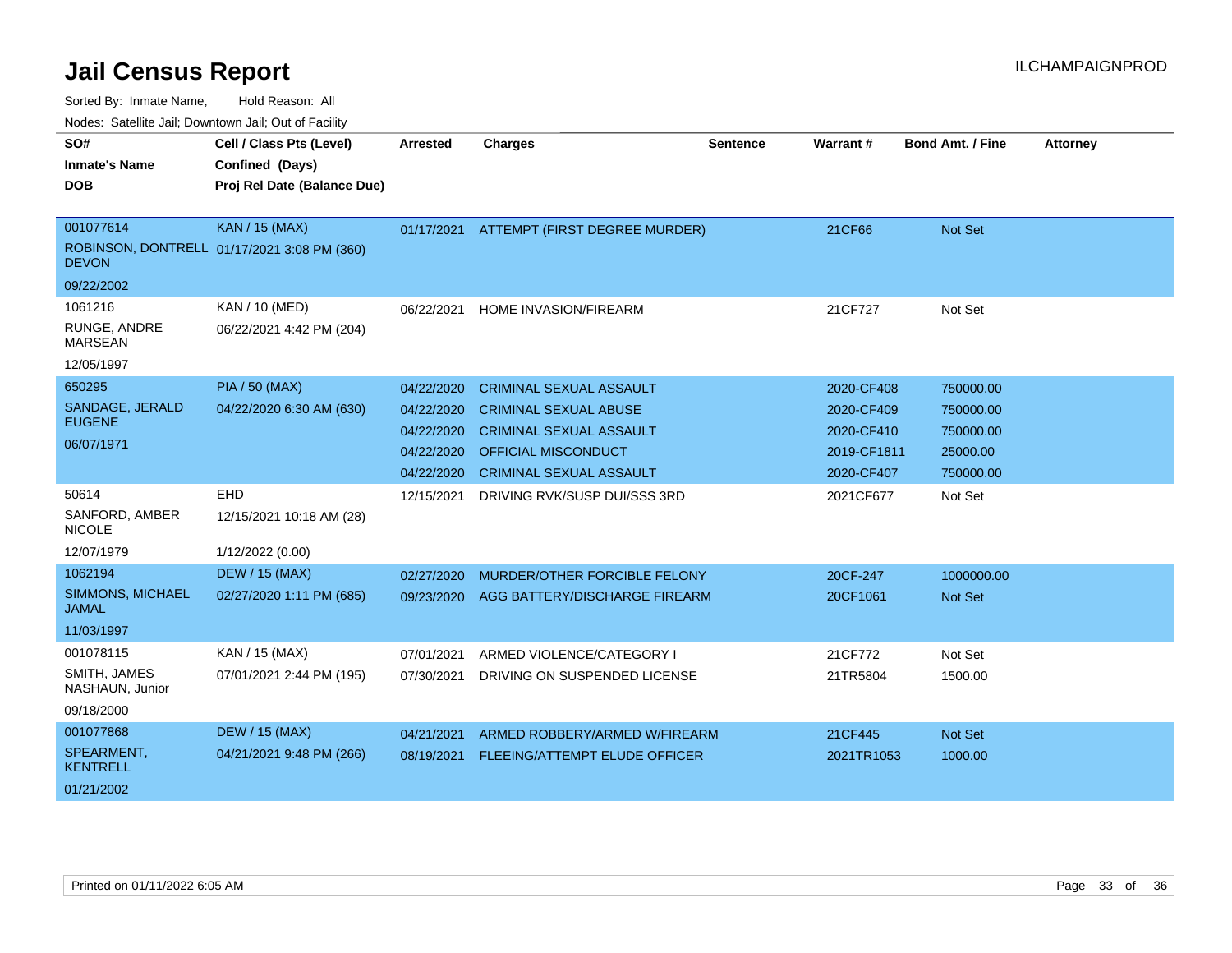| ivouss. Saleline Jali, Downtown Jali, Out of Facility |                                               |                 |                                          |                        |            |                         |                 |
|-------------------------------------------------------|-----------------------------------------------|-----------------|------------------------------------------|------------------------|------------|-------------------------|-----------------|
| SO#                                                   | Cell / Class Pts (Level)                      | <b>Arrested</b> | <b>Charges</b>                           | <b>Sentence</b>        | Warrant#   | <b>Bond Amt. / Fine</b> | <b>Attorney</b> |
| <b>Inmate's Name</b>                                  | Confined (Days)                               |                 |                                          |                        |            |                         |                 |
| <b>DOB</b>                                            | Proj Rel Date (Balance Due)                   |                 |                                          |                        |            |                         |                 |
|                                                       |                                               |                 |                                          |                        |            |                         |                 |
| 001077854                                             | <b>EHD</b>                                    | 09/15/2021      | DRIVING RVK/SUSP DUI/SSS 4-9             |                        | 2021CF306  | Not Set                 |                 |
| STUKINS, DANNY RAY                                    | 09/15/2021 10:17 AM (119)                     |                 |                                          |                        |            |                         |                 |
| 07/05/1985                                            | 3/13/2022 (0.00)                              |                 |                                          |                        |            |                         |                 |
| 1046632                                               | KAN / 15 (MAX)                                | 09/14/2021      | ARMED VIOLENCE/CATEGORY II               |                        | 21CF912    | 750000.00               |                 |
|                                                       | TATE, JAVON MARQUIS 09/14/2021 12:10 PM (120) |                 |                                          |                        |            |                         |                 |
| 08/10/1996                                            |                                               |                 |                                          |                        |            |                         |                 |
| 1033031                                               | <b>KAN / 15 (MAX)</b>                         |                 | 08/19/2020 *AGG BATTERY W/FIREARM/PERSON |                        | 2020-CF923 | 500000.00               |                 |
| TOMS, ANDREW<br><b>CHUCKY</b>                         | 08/19/2020 5:59 PM (511)                      |                 |                                          |                        |            |                         |                 |
| 09/28/1978                                            |                                               |                 |                                          |                        |            |                         |                 |
| 27007                                                 | KAN / 15 (MAX)                                | 09/19/2021      | DOMESTIC BATTERY/OTHER PRIOR             | 2y/0m/0d (DOI 21CF1133 |            | No Bond                 |                 |
| <b>TUELL, ROBERT</b><br><b>STEPHEN</b>                | 09/19/2021 9:51 AM (115)                      |                 |                                          |                        |            |                         |                 |
| 09/25/1967                                            |                                               |                 |                                          |                        |            |                         |                 |
| 001078263                                             | <b>KAN / 10 (ADS)</b>                         | 08/11/2021      | AGG FLEEING POLICE/21 MPH OVER           | 15m (DOC)              |            | 200000.00               |                 |
| <b>TURK, BRANDON</b><br><b>LARSHAWN</b>               | 08/11/2021 6:23 PM (154)                      |                 |                                          |                        |            |                         |                 |
| 10/18/1995                                            |                                               |                 |                                          |                        |            |                         |                 |
| 001078386                                             | <b>KAN / 10 (MED)</b>                         |                 | 09/14/2021 POSSESSION OF STOLEN FIREARM  |                        | 2021CF1099 | 250000.00               |                 |
| TURNER, AMARIO                                        | 09/14/2021 11:42 PM (120)                     |                 |                                          |                        |            |                         |                 |
| 09/23/2002                                            |                                               |                 |                                          |                        |            |                         |                 |
| 1040925                                               | <b>KAN / 10 (MED)</b>                         | 10/05/2021      | AGG BATTERY/DISCHARGE FIREARM            |                        | 2021CF1105 | 1000000.00              |                 |
| <b>WEATHERALL,</b><br><b>JOHNNY EARL JAMES</b>        | 10/05/2021 4:17 PM (99)                       |                 |                                          |                        |            |                         |                 |
| 04/29/1994                                            |                                               |                 |                                          |                        |            |                         |                 |
| 1062558                                               | DEW / 10 (MED)                                |                 | 10/02/2021 FELON POSS/USE WEAPON/FIREARM |                        | 21CF1185   | Not Set                 |                 |
| <b>WELLS, JIAMANTE</b><br>AMORE                       | 10/02/2021 8:29 PM (102)                      |                 |                                          |                        |            |                         |                 |
| 09/02/1995                                            |                                               |                 |                                          |                        |            |                         |                 |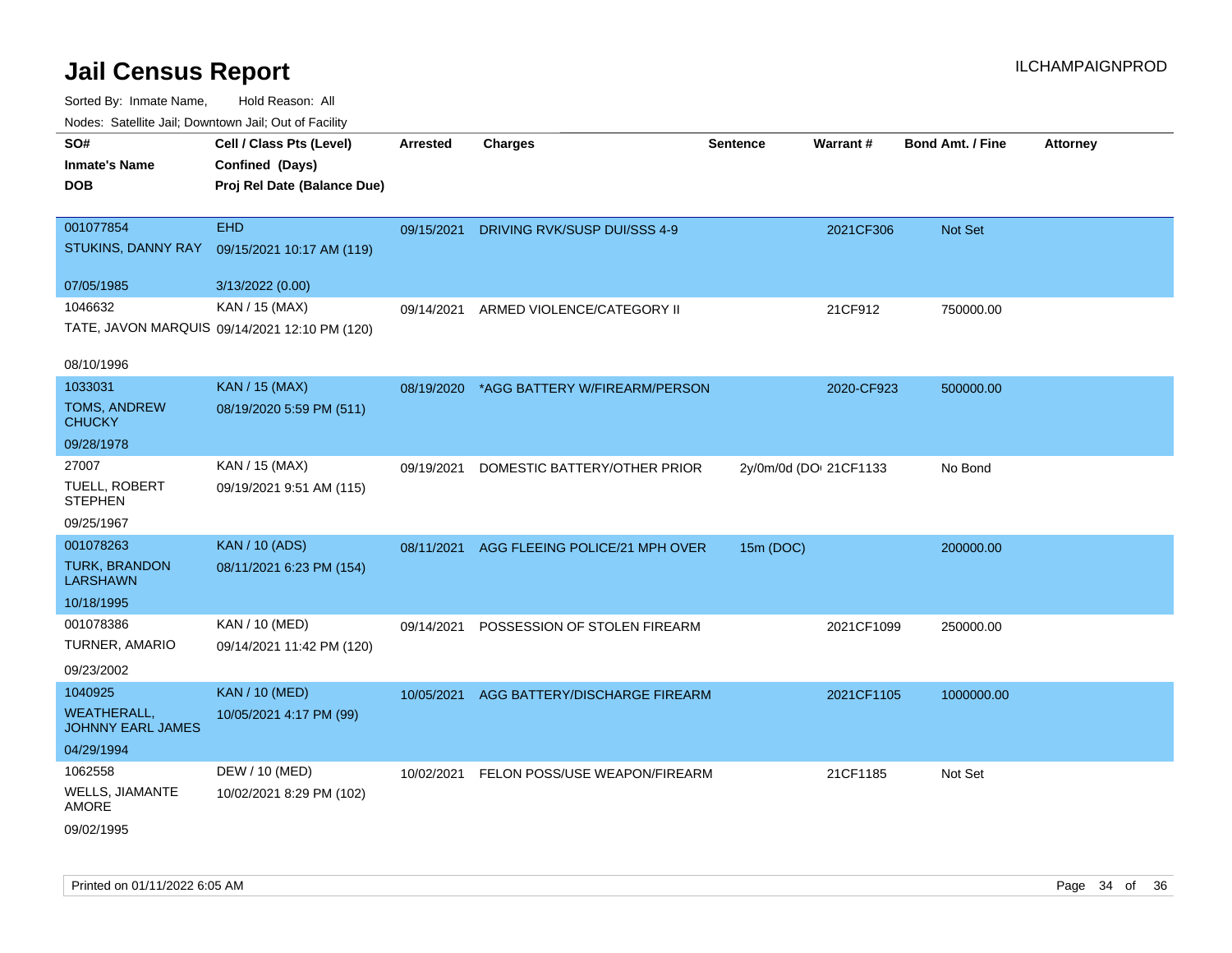| SO#<br><b>Inmate's Name</b><br>DOB          | Cell / Class Pts (Level)<br>Confined (Days)<br>Proj Rel Date (Balance Due) | Arrested   | <b>Charges</b>                     | <b>Sentence</b> | Warrant#      | <b>Bond Amt. / Fine</b> | <b>Attorney</b> |
|---------------------------------------------|----------------------------------------------------------------------------|------------|------------------------------------|-----------------|---------------|-------------------------|-----------------|
|                                             |                                                                            |            |                                    |                 |               |                         |                 |
| 1002033                                     | <b>KAN / 15 (MAX)</b>                                                      | 09/08/2021 | DRIVING ON SUSPENDED LICENSE       |                 | 2019-TR-11944 | 5000.00                 |                 |
| <b>WEST, ANTONIO</b>                        | 09/08/2021 11:01 PM (126)                                                  | 09/08/2021 | ARMED ROBBERY/ARMED W/FIREARM      |                 | 2020-CF-1406  | 500000.00               |                 |
| <b>DEONTA</b>                               |                                                                            | 09/08/2021 | AGG UNLAWFUL USE OF WEAPON/VEH     |                 | 2021-CF-AWOW  | <b>Not Set</b>          |                 |
|                                             |                                                                            | 09/08/2021 | <b>OBSTRCT JUSTICE/LEAVE STATE</b> |                 | 2021-CF-AWOW  | <b>Not Set</b>          |                 |
|                                             |                                                                            | 09/08/2021 | ARMED VIOLENCE/CATEGORY I          |                 | 2021-CF-AWOW  | <b>Not Set</b>          |                 |
| 04/15/1992                                  |                                                                            |            |                                    |                 |               |                         |                 |
| 1022068                                     | DEW / 15 (ADS)                                                             | 10/10/2021 | FELON POSS/USE WEAPON/FIREARM      |                 | 21CF1212      | Not Set                 |                 |
| <b>WILKINS, MICHAEL</b><br>CARL             | 10/10/2021 5:07 AM (94)                                                    |            |                                    |                 |               |                         |                 |
| 07/10/1992                                  |                                                                            |            |                                    |                 |               |                         |                 |
| 001077508                                   | <b>DEW / 15 (ADS)</b>                                                      | 12/10/2020 | MURDER/STRONG PROB KILL/INJURE     | 55y (DOC)       | 2020CF1293    | No Bond                 |                 |
| <b>WILLIAMS, CALVIN</b><br><b>TIMOTHY</b>   | 12/10/2020 8:55 PM (398)                                                   |            |                                    |                 |               |                         |                 |
| 10/23/2002                                  |                                                                            |            |                                    |                 |               |                         |                 |
| 539662                                      | KAN / 10 (MED)                                                             | 08/14/2021 | <b>AGGRAVATED BATTERY</b>          |                 | 21CF979       | No Bond                 |                 |
| WILLIAMS, JAVONTAE                          | 08/14/2021 1:28 AM (151)                                                   | 08/14/2021 | AGGRAVATED DOMESTIC BATTERY        |                 | 2020CF1098    | 25000.00                |                 |
| <b>DEMAR</b>                                |                                                                            | 08/14/2021 | DOM BTRY/CONTACT/1-2 PRECONV       |                 | 2021CF770     | 250000.00               |                 |
| 07/28/1991                                  |                                                                            | 08/14/2021 | <b>CITY OV ARREST</b>              |                 | 2017OV893     | 1000.00                 |                 |
| 1037579                                     | <b>KAN / 10 (MED)</b>                                                      | 08/17/2021 | FELON POSS/USE WEAPON/FIREARM      |                 | 2019CF73      | No Bond                 |                 |
| <b>WILLIAMS, STEVEN</b><br>PATRICK, Second  | 08/17/2021 8:16 PM (148)                                                   |            |                                    |                 |               |                         |                 |
| 11/25/1994                                  |                                                                            |            |                                    |                 |               |                         |                 |
| 001078632                                   | EHD                                                                        | 12/01/2021 | DRIVING ON SUSPENDED LICENSE       |                 | 2021TR1420    | Not Set                 |                 |
| <b>WILSON, CIERRA</b><br>LYNAI              | 12/01/2021 10:27 AM (42)                                                   |            |                                    |                 |               |                         |                 |
| 03/24/1992                                  | 1/14/2022 (0.00)                                                           |            |                                    |                 |               |                         |                 |
| 545746                                      | <b>KAN / 15 (ADS)</b>                                                      | 08/07/2021 | FELON POSS/USE WEAPON/FIREARM      |                 | 21CF949       | Not Set                 |                 |
| <b>WOODS, MICHAEL</b><br><b>LACKENDRICK</b> | 08/07/2021 8:40 AM (158)                                                   | 08/07/2021 | <b>BURGLARY</b>                    |                 | 2020CF597     | 50000.00                |                 |
| 10/06/1996                                  |                                                                            | 08/07/2021 | <b>WARRANT OUT OF COUNTY</b>       |                 | 2020TR9119    | 5000.00                 |                 |